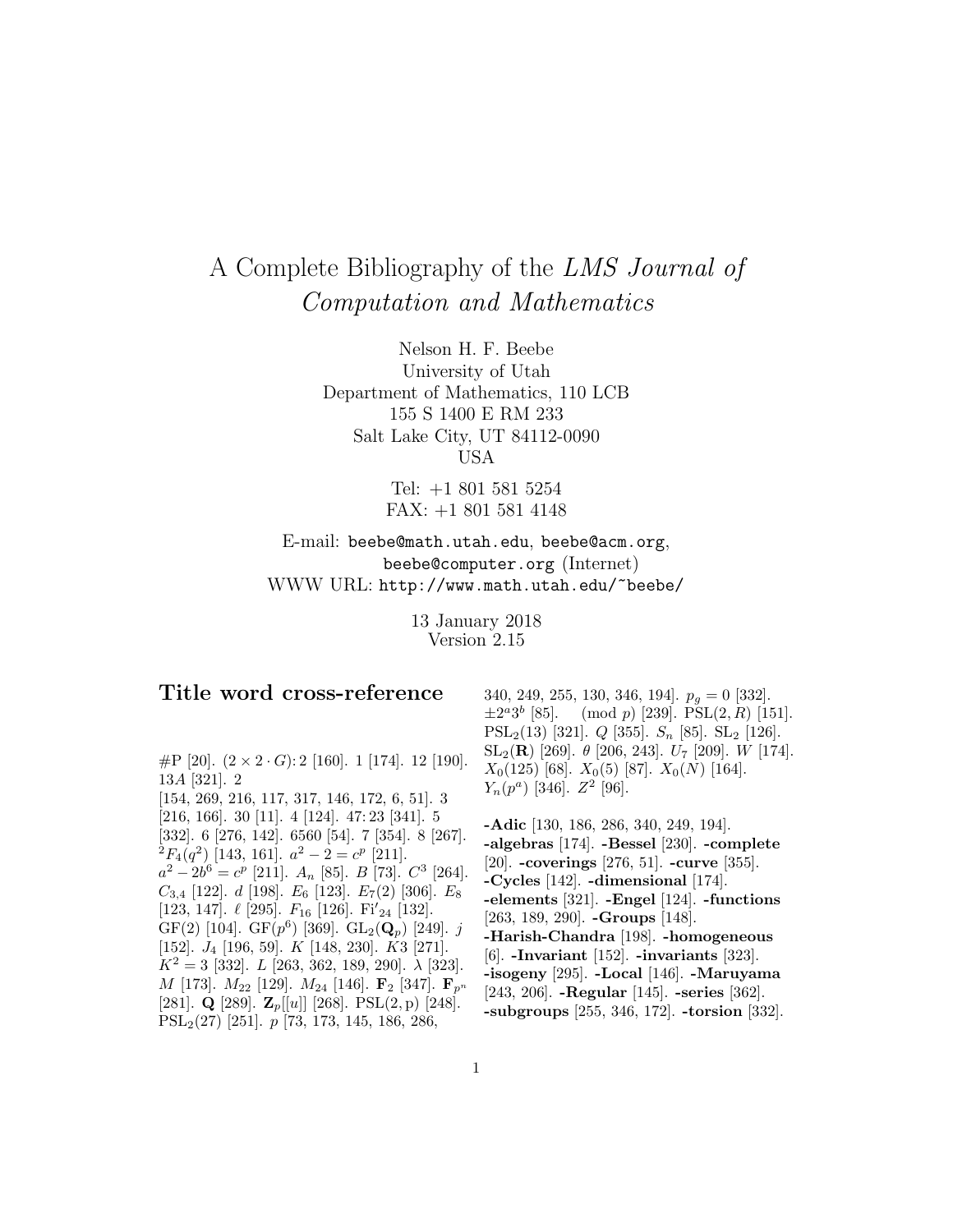**132** [56].

**2** [34]. **2000f** [34]. **2B** [128].

**6** [50].

**A.** [191]. **abelian** [218, 309, 279, 272, 199]. **Abelianization** [242]. **above** [358]. **absolute** [258]. **Accelerating** [212]. **acceptance** [18]. **Account** [111]. **Accurately** [105]. **acting** [208, 209]. **Action** [128, 147, 301]. **actions** [6, 8]. **addition** [218]. **Adic** [130, 186, 286, 340, 249, 194]. **adjoint** [159, 4]. **Adomian** [373]. **after** [21]. **against** [350]. **Airy** [260]. **alcove** [63]. **algebra** [268, 304, 58]. **Algebraic** [148, 141, 120, 99, 199]. **Algebras** [120, 135, 104, 138, 359, 308, 215, 174, 16, 178, 63, 223, 292, 342]. **Algorithm** [98, 153, 103, 93, 273, 282, 364, 19, 330, 317, 325, 167, 292, 281, 58]. **Algorithmic** [79, 224, 6, 8]. **Algorithms** [351, 371, 230, 7]. **Almost** [206, 243]. **Alperin** [59, 73, 132, 173]. **AMD** [7]. **AMD-K7**<sup>TM</sup> [7]. **ameliorated** [345]. **among** [9]. **Analysis** [79, 47, 345, 28, 206, 243, 23, 187, 22]. **analytic** [340, 200]. **Anti** [96]. **Anti-Ferromagnetic** [96]. **any** [365]. **aperiodic** [297]. **Application** [167, 348, 340, 368, 238, 166]. **applications** [371, 277, 70]. **applied** [206, 243]. **approach** [318, 328, 25, 35, 367]. **Approximate** [127, 351]. **Approximating** [170, 275]. **Approximation** [245, 118, 262, 167, 241]. **Approximations** [260]. **arbitrary** [158]. **arguments** [335, 320]. **arising** [16, 112]. **Arithmetic** [147, 253]. **array** [339]. **article** [243]. **Artin** [43]. **aspects** [24]. **Associated** [87, 199, 21, 174]. **association** [256]. **asymptotic** [206, 243]. **Atkin** [305]. **attached** [323, 290]. **Attack** [74, 47, 350]. **Automating** [72]. **Automorphic**

[140, 249, 193]. **automorphism** [216]. **Automorphisms** [164]. **auxiliary** [328]. **average** [285, 305]. **axiom** [62].

**B** [229]. **B-splines** [229]. **Baby** [73, 341, 128, 48]. **Barker** [250]. **barycentres** [75]. **Base** [103]. **Based** [99, 273, 356, 44, 373, 167, 374]. **bases** [224, 270, 35]. **basis** [296, 162, 58]. **Baumslag** [182]. **BDD** [44]. **BDD-based** [44]. **Bernoulli** [163]. **Bespoke** [307]. **Bessel** [230, 260, 265]. **beta** [267]. **between** [12, 70]. **BGJT** [282]. **BGJT-algorithm** [282]. **Bianchi** [242, 236]. **binary** [10, 34]. **binomials** [69]. **bipartite** [183]. **Birch** [200]. **Black** [92, 61, 172]. **Black-Box** [92, 61, 172]. **blob** [63]. **blocks** [342]. **Borcherds** [237]. **Borel** [143]. **Bound** [97, 163]. **Boundary** [108]. **bounded** [278, 241]. **Bounds** [230, 113, 83, 96, 252, 261, 69, 27]. **Box** [92, 225, 61, 172]. **branched** [57]. **branching** [167]. **Brauer** [125, 216, 42]. **breaking** [72]. **Brownian** [344]. **Bruhat** [249]. **Buchberger** [162]. **buildings** [208]. **Calculating** [255]. **calculation** [287, 44]. **Calculations** [140, 72]. **Calculus** [150, 14, 314]. **canonical** [249, 372, 254, 58]. **capture** [55]. **cardinalities** [355]. **case** [66]. **cases** [198]. **Cassels** [179]. **Categorical** [116]. **census** [347, 289]. **central** [246]. **certain** [343, 3, 163, 170, 16, 55]. **Chamber** [146]. **chambers** [214]. **Champ** [304]. **champion** [231]. **Chandra** [198]. **Character** [115, 143, 161, 367, 160, 191]. **Characteristic** [99, 117, 283, 365, 33, 49, 164, 36, 47, 270, 158]. **characteristics** [216]. **characters** [246, 311, 346, 216]. **checked** [7].

**Cherednik** [304]. **Chevalley**

[255, 346, 36, 224]. **Chief** [136].

**Chlodowsky** [245]. **choice** [62]. **chromatic**

[217]. **ciphers** [220]. **Class** [91, 287, 294,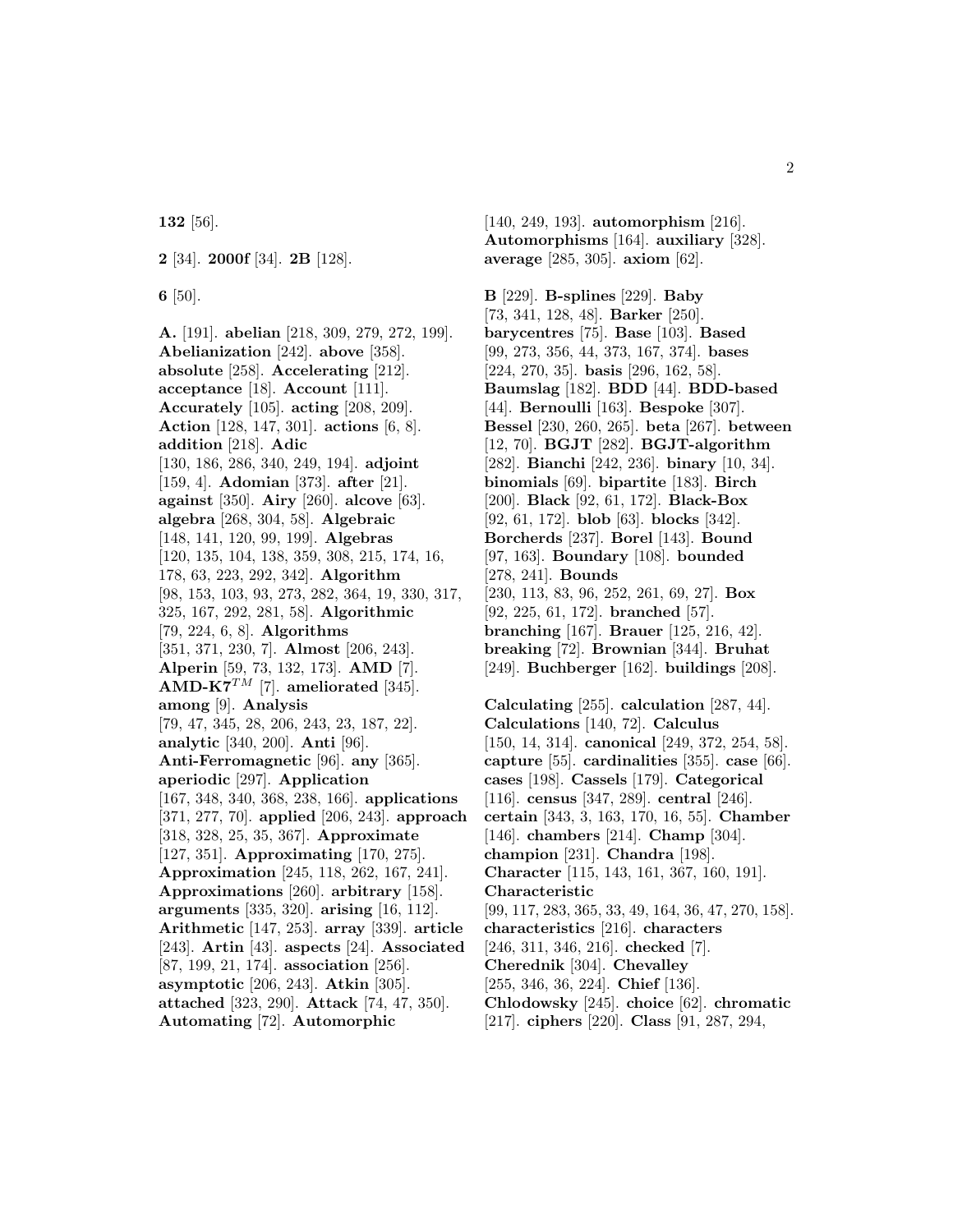128, 293, 371, 186, 340, 368, 235, 48]. **Classes** [151, 255, 55]. **Classical** [84, 110, 318, 194]. **Classification** [251, 157]. **classifying** [24]. **Closures** [114]. **CM** [366, 313, 212]. **codes** [231]. **coefficients** [261, 343, 204, 263, 65]. **Cohomology** [119, 153, 312, 334, 181]. **Coleman** [303]. **Collecting** [369]. **collection** [2]. **colour** [177]. **Colours** [149]. **Com** [330]. **Com-Poisson** [330]. **combinations** [44]. **combinatorial** [157, 71]. **committed** [53]. **common** [351]. **commutativity** [203]. **Compact** [153, 322]. **Complete** [218, 20, 155]. **completely** [375]. **completeness** [188]. **Completing** [42]. **Complex** [229, 4, 348, 178, 188]. **Complexity** [234, 177]. **compliance** [7]. **composite** [47, 294, 222]. **composition** [245]. **comprehensive** [226]. **Compression** [127]. **Comput** [34]. **Computation** [257, 114, 94, 130, 270, 293, 156, 13, 3, 207, 284, 345]. **Computational** [24, 326]. **Computations** [148, 194, 368, 166]. **compute** [58]. **Computing** [191, 90, 239, 141, 315, 246, 67, 101, 213, 291, 249, 237, 327, 285, 362, 136, 334, 358, 43, 106, 300, 355, 372, 137, 361, 41, 227, 302, 272, 138, 371, 215, 317]. **concentration** [17]. **concerning** [348]. **Condensation** [210, 223]. **Condensed** [135]. **Condition** [108, 185]. **conductor** [294]. **Congruence** [151, 259, 168]. **Conjectural** [56]. **Conjecture** [132, 59, 73, 173, 253, 200, 132]. **Conjugacy** [91, 151, 128, 48, 255]. **conservation** [307]. **consistency** [62]. **Constructing** [366, 274, 279, 12, 84, 165, 178]. **Construction** [112, 301, 123, 224]. **constructive** [23, 61, 187, 269]. **contains** [321]. **continuity** [66, 228, 187]. **contribution** [40]. **Control** [109, 116]. **Convection** [121]. **Convection-Diffusion** [121]. **Convergence** [131, 118, 345]. **convex** [23]. **convolutions** [163]. **Conway** [81].

**coprime** [205]. **correlated** [330]. **correspondences** [349]. **Corrigenda** [46]. **Corrigendum** [243, 34]. **Coset** [35]. **Counting** [153, 20, 117, 348]. **coupled** [374]. **Coupling** [109, 45]. **Covariance** [112]. **Covering** [88]. **coverings** [276, 57, 51]. **covers** [78]. **Coxeter** [215, 327]. **CoxIter** [327]. **criteria** [162]. **criterion** [343]. **critically** [289]. **Cross** [77]. **crossed** [9]. **cryptanalysis** [364]. **Cryptography** [99, 280, 279]. **cubature** [337]. **cubic** [10, 34, 323, 144]. **cup** [334]. **Curve** [74, 280, 354, 355]. **Curves** [94, 86, 117, 134, 139, 93, 122, 303, 370, 324, 363, 313, 299, 171, 316, 274, 266, 199, 276, 249, 12, 285, 362, 353, 336, 164, 43, 277, 200, 270, 372, 70, 301, 166, 305, 41, 192, 51, 219]. **Cuspidal** [332, 37, 5, 236]. **Cut** [97]. **Cycles** [142]. **Cyclic** [114, 323, 190]. **cyclic-** [190]. **cyclotomic** [204, 294].

**Dade** [59, 132]. **Darboux** [39]. **data** [330]. **database** [363, 38]. **Databases** [370]. **decay** [67]. **deciding** [33]. **decision** [76, 162]. **Decomposing** [133]. **Decomposition** [198, 373, 190, 254]. **deduction** [44]. **Deep** [2]. **defined** [313, 289]. **defining** [339, 368, 36]. **Definite** [140]. **degenerate** [201]. **Degenerations** [181]. **degree** [303, 293, 54, 267, 36, 47]. **Degrees** [88]. **del** [157]. **Delay** [131, 28, 241]. **Dem'Janenko** [94]. **d'enfants** [240]. **densest** [275]. **density** [176]. **Dependencies** [120]. **derivatives** [167]. **descent** [47]. **Deslauriers** [261]. **dessins** [240]. **destabilising** [206, 243]. **determinant** [284]. **Deterministic** [256]. **Deutsch** [98]. **DHP** [70]. **Diagrams** [89]. **diamonds** [31]. **difference** [307]. **Differential** [131, 118, 105, 28, 335, 64, 16, 373, 60, 320, 374, 326, 241]. **Diffie** [76]. **Diffusion** [121, 109]. **Dimension** [201, 104, 16, 317]. **dimensional** [11, 174, 32, 46]. **Diophantine** [87, 266].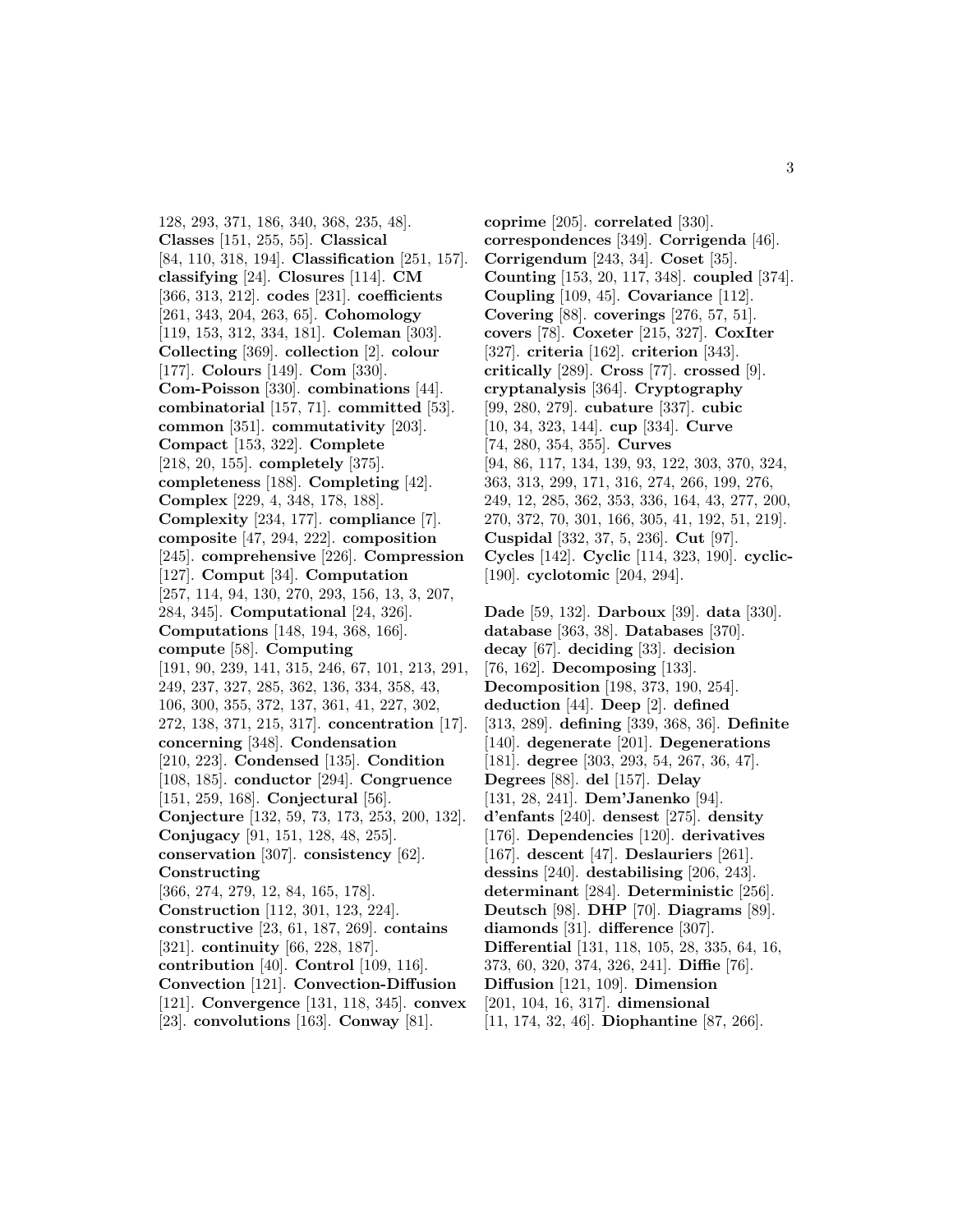**Dirac** [156]. **directed** [31, 183]. **Dirichlet** [343, 52, 189]. **Discovering** [183]. **Discrete** [82, 74, 150, 243, 278, 282, 328, 269]. **Discriminant** [85]. **discriminants** [298, 40]. **disk** [254]. **dispersion** [330]. **distribution** [305]. **distributions** [370, 356]. **divisibility** [30]. **Division** [359, 7]. **divisor** [351]. **Divisors** [144]. **DLP** [70]. **Domain** [111, 25]. **Domain-Theoretic** [111, 25]. **domains** [168, 249]. **double** [344, 262]. **dream** [319]. **drift** [344]. **Drinfeld** [324]. **Duality** [150]. **Dubuc** [261]. **Durrmeyer** [245]. **Dyer** [200]. **dynamics** [15].

**Easy** [76]. **ECDLP** [47]. **ECM** [353]. **Effective** [352]. **Efficient** [130, 221, 197, 78]. **eigenstates** [156]. **eigensystems** [239]. **Eigenvalue** [159]. **eigenvalues** [52]. **Elements** [145, 354, 321]. **Elkies** [305]. **Elliptic** [74, 108, 134, 370, 280, 316, 274, 266, 30, 276, 354, 12, 240, 175, 336, 200, 270, 372, 70, 305, 41, 51, 219]. **embedding** [249]. **enclosures** [159, 4]. **encoding** [364]. **endomorphism** [274]. **Endpoints** [97]. **Engel** [124]. **engine** [50]. **entropy** [163]. **Enumerating** [57]. **enumeration** [35]. **enveloping** [58]. **Equation** [87, 375, 318]. **Equations** [131, 118, 105, 28, 17, 335, 211, 64, 16, 373, 60, 320, 374, 326, 241]. **equivalence** [18, 70]. **Ergo** [50]. **error** [356, 260, 53]. **estimates** [53]. **estimating** [330, 226]. **Estimation** [75, 308, 180]. **eta** [247]. **eta-quotients** [247]. **Euclidean** [29]. **Euler** [131]. **Evaluating** [263]. **evaluation** [371]. **even** [303]. **even-degree** [303]. **Every** [321]. **Evidence** [56]. **Exact** [127, 190]. **Examples** [225, 313, 271]. **Exceptional** [138, 198, 174, 342]. **exclosures** [159]. **existence** [171, 187]. **expansion** [220, 267]. **expansions** [155]. **experimental** [35]. **Explicit** [365, 27, 140, 158, 238, 166, 28, 260, 349, 40]. **explicitly** [192]. **Exponential** [64]. **exponentials** [188]. **exponents** [278].

**Extending** [98]. **extension** [162]. **Extensions** [114, 38]. **exterior** [19]. **Extra** [86].

**factoring** [256]. **factorisation** [71]. **factorization** [232]. **factorizations** [234]. **factors** [65]. **fairness** [185]. **Faithful** [88]. **Families** [117, 192, 324]. **Fast** [371, 61, 122]. **fat** [333]. **Fermat** [144]. **Ferromagnetic** [96]. **few** [263, 227]. **fibering** [254]. **Field** [136, 122, 283, 313, 369, 368, 336, 360, 38]. **Fields** [114, 134, 85, 283, 234, 293, 45, 316, 323, 33, 12, 49, 233, 43, 277, 47, 294, 355, 41]. **filtering** [197]. **Finding** [341, 120, 281, 325]. **Finite** [145, 98, 136, 296, 122, 283, 5, 213, 12, 215, 174, 255, 307, 49, 360, 43, 277, 36, 289, 47, 355, 195, 184]. **finiteness** [33]. **Finsler** [202]. **first** [52]. **Fischer** [48]. **Five** [149]. **flag** [312]. **floating** [7]. **form** [243]. **formalisation** [14]. **Forms** [107, 140, 297, 10, 34, 249, 209, 288, 194, 232, 236, 290, 361, 284, 302]. **formula** [243, 340, 221, 40]. **formulas** [158]. **four** [177, 248]. **fourth** [337]. **fourth-order** [337]. **fractional** [374]. **fractional-order** [374]. **Free** [9, 297, 343, 329, 269]. **friendly** [309]. **Frobenius** [338, 181]. **full** [242]. **Function** [114, 134, 230, 265, 331, 241]. **functional** [60]. **Functions** [107, 106, 133, 375, 315, 187, 199, 263, 229, 287, 347, 260, 358, 43, 258, 289, 262, 189, 290, 227]. **functors** [3]. **Fundamental** [168, 249].

**G** [191]. **Galois** [126, 257, 85, 217, 147, 272]. **Garsia** [163]. **genera** [235]. **general** [4, 5]. **Generalised** [92]. **Generalising** [74]. **Generalization** [56]. **Generalized** [63, 374]. **Generate** [93]. **generated** [288]. **Generating** [119, 248]. **generic** [50]. **Genus** [154, 299, 94, 366, 363, 313, 168, 199, 362, 358, 166, 254]. **genus-** [166]. **Genus-2** [299, 363]. **Genus-3** [94, 366]. **genus-one** [168]. **genus-zero** [168]. **Geometric** [93, 16, 314]. **geometrically** [362].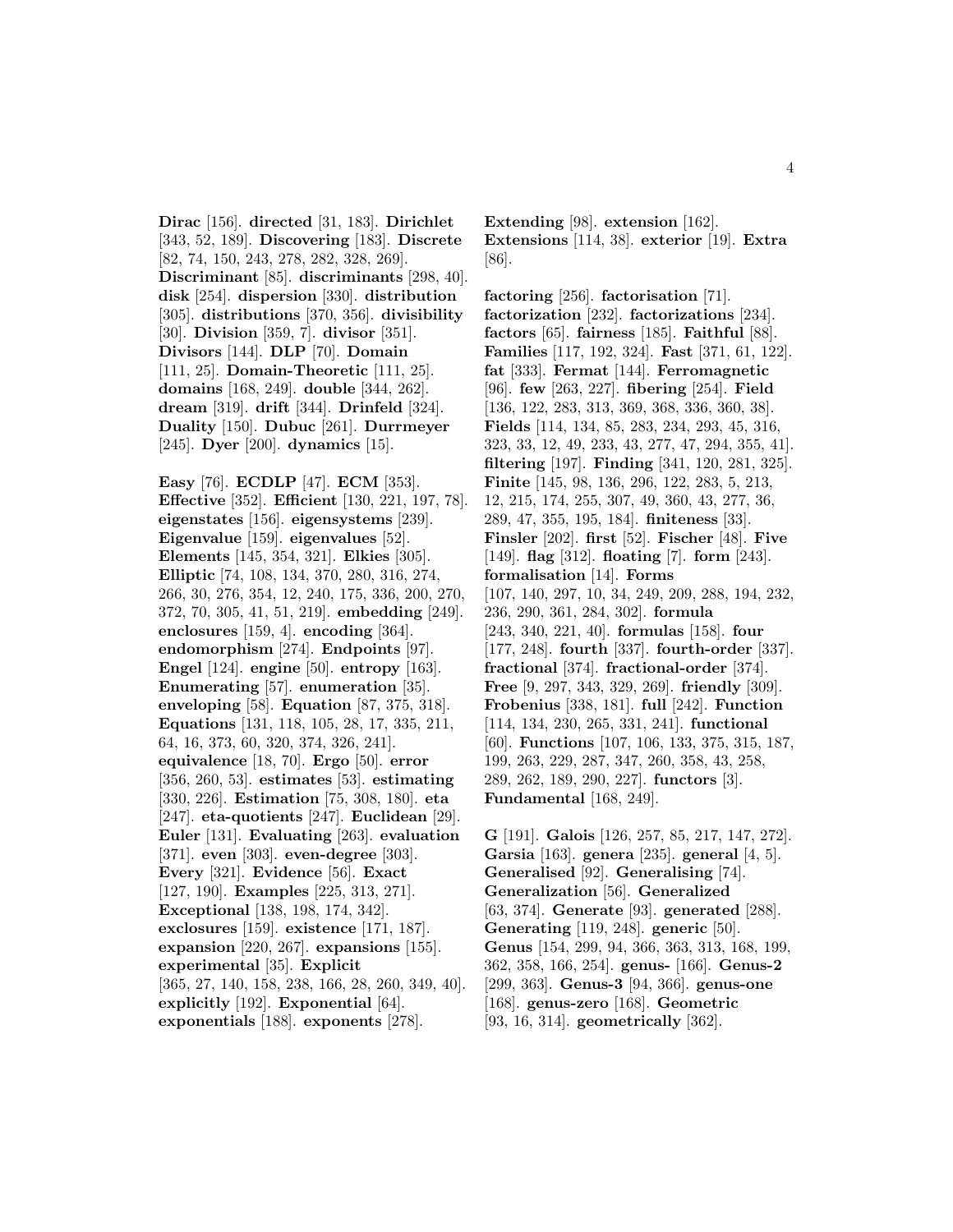**geometricity** [310]. **Geometry** [146, 202, 63]. **GGH** [364]. **GHS** [74, 47]. **given** [359, 299, 274, 338]. **Global** [150, 53]. **Good** [324]. **graded** [16]. **Graph** [127, 146]. **graphs** [176]. **Gröbner** [162, 35]. **Group** [132, 81, 129, 136, 85, 122, 59, 339, 160, 293, 371, 26, 207, 354, 368, 259, 216, 42, 203, 196, 8, 91, 128]. **Groups** [92, 145, 98, 82, 148, 126, 113, 208, 141, 101, 143, 84, 88, 103, 140, 124, 110, 80, 370, 26, 191, 61, 9, 78, 1, 246, 5, 33, 54, 213, 11, 257, 182, 76, 215, 255, 327, 170, 161, 311, 346, 32, 46, 165, 36, 178, 217, 195, 301, 242, 184, 172, 6, 367]. **Growth** [182].

**Hall** [213]. **Halley** [345]. **Harada** [216]. **Hardy** [221]. **Harish** [198]. **harmonic** [17]. **Hasse** [285, 352]. **Hausdorff** [25]. **having** [262]. **Hecke** [239, 215, 178]. **height** [370, 278, 175]. **Heights** [130, 372]. **Hellman** [76]. **Hermite** [27]. **Hessian** [353]. **heuristic** [371]. **Heuristics** [309]. **hexagons** [337]. **hidden** [169]. **High** [266, 283, 214]. **high-characteristic** [283]. **High-rank** [266]. **Higher** [83, 242]. **Higher-Order** [83]. **Hilbert** [56, 119, 334, 139, 290]. **HJM** [167]. **Homaloidal** [333]. **Homogeneous** [95, 6]. **homogenization** [201]. **homomorphism** [210]. **Homomorphisms** [127, 102]. **homotopical** [3]. **homotopical-functors** [3]. **Høyer** [98]. **Hurwitz** [229, 110, 80]. **hybrid** [197]. **hydrodynamics** [159]. **Hyper** [280]. **Hyper-and-elliptic-curve** [280]. **hyperbolic** [208, 327]. **Hyperelliptic** [316, 86, 117, 139, 303, 366, 285, 362, 164]. **hypersurfaces** [227].

**ideal** [292]. **ideals** [244, 333]. **Identifying** [219]. **identities** [9]. **IEEE** [7]. **II** [250]. **III** [125]. **imaginary** [230]. **implementation** [49, 353, 221]. **implicit** [187]. **Improved** [113, 96]. **incremental** [322]. **Indefinite** [121, 292]. **independent** [308]. **induced**

[266]. **inequality** [275]. **infinitely** [170]. **inputs** [328]. **integer** [339]. **integers** [291, 205]. **Integral** [129, 120, 114, 26, 334, 235]. **integration** [303, 25, 16]. **Interactions** [105]. **interest** [167]. **interest-rate** [167]. **Interference** [116]. **Intermediate** [80]. **Interpolating** [93, 155]. **interpolation** [228]. **Interpolations** [102]. **interpolatory** [261]. **Intersection** [79, 352]. **intervals** [205]. **Invariant** [152]. **invariants** [359, 186, 279, 323, 327]. **inverses** [204]. **Inversion** [112, 345]. **Involutions** [81, 86, 196]. **Involutive** [95]. **Irreducible** [123, 190, 58]. **Isabelle** [62]. **Isabelle/ZF** [62]. **isogenies** [316, 365, 12, 300]. **isogenous** [192]. **isogeny** [371, 295]. **isomorphic** [251]. **Isospectral** [107]. **Itô** [243]. **Iteration** [142]. **iterative** [326]. **Iwahori** [215].

**J** [34]. **Jacobi** [361, 374]. **Jacobian** [122]. **Jacobians** [366, 299, 315, 192]. **Janko** [196]. **JKL** [353]. **JKL-ECM** [353]. **Jordan** [342]. **Jozsa** [98].

**K3** [348, 240, 334, 347]. **K7**TM [7]. **Kagome** [149]. **key** [350]. **known** [263]. **Kolmogorov** [109]. **Kravchuk** [252]. **Kummer** [207, 158]. **Kusuoka** [167]. **Kutta** [53, 314].

**Lagrange** [228]. **Laplace** [344]. **Laplacian** [52]. **Large** [103, 122, 293]. **Large-Base** [103]. **Largest** [81]. **Lattice** [149, 357]. **Lattices** [147, 228, 235]. **laws** [218, 307]. **Lehmer** [21]. **Lens** [107]. **less** [345]. **level** [364, 239, 236]. **Li** [343]. **Li-type** [343]. **Lie** [120, 174, 16, 301, 342, 104, 138]. **limit** [181]. **Linear** [268, 120, 339, 225, 231, 5, 358, 317, 372, 184, 222]. **LMS** [34]. **Local** [146, 234]. **Locus** [97]. **log** [157]. **Logarithm** [74, 150, 278, 328]. **Logarithms** [82, 282]. **logically** [55]. **longitudinally** [330]. **loops** [193]. **Lopatinskij** [108]. **Low**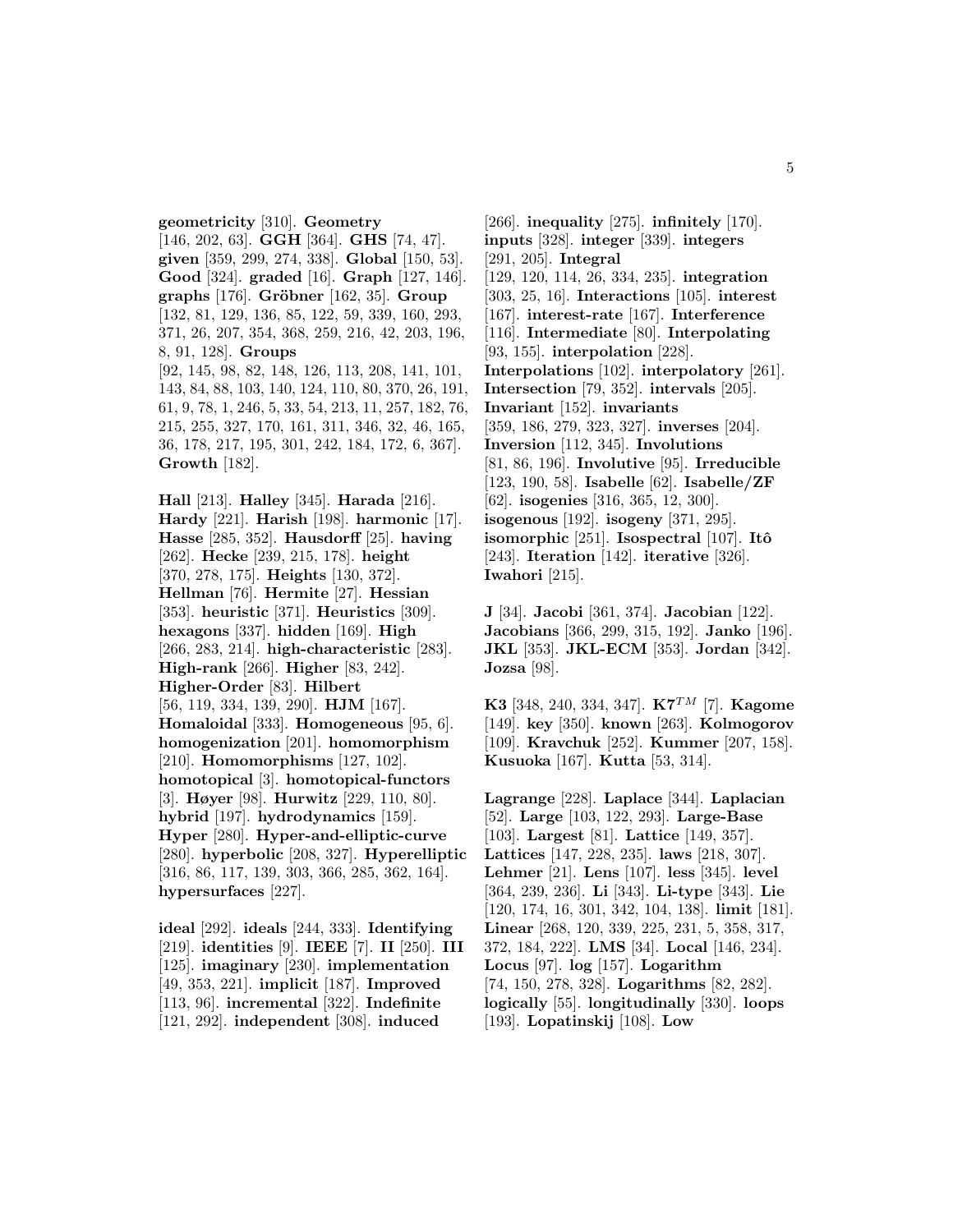[32, 46, 104, 364, 175, 40]. **Low-dimensional** [32, 46]. **low-level** [364]. **lower** [163]. **LWE** [356]. **Lyons** [42].

**M.** [191]. **Magma** [304]. **magnitude** [261, 204]. **magnitudes** [226]. **Manifolds** [93, 312, 301]. **Manin** [125, 94]. **map** [364]. **Markov** [169, 67]. **Maruyama** [243, 206]. **mask** [261]. **Matching** [135, 223]. **Math** [34]. **Mathieu** [129]. **Matrices** [127, 137, 198, 285]. **Matrix** [101, 136, 112, 308, 33]. **Maximal** [115, 84, 146, 147, 306, 359, 161, 165, 258]. **McCammond's** [297]. **mean** [64]. **mean-square** [64]. **Means** [100, 202]. **measurable** [241]. **mechanically** [7]. **mechanized** [62]. **Mechanizing** [22]. **median** [180]. **Medians** [202]. **medium** [283]. **medium-** [283]. **meet** [350]. **meet-in-the-middle** [350]. **Meixner** [252]. **membership** [269]. **memory** [350]. **Method** [94, 106, 15, 206, 243, 45, 373, 314, 212, 326]. **methods** [28, 53, 345]. **Microscale** [105]. **middle** [350]. **Minimal** [95, 276, 88, 233, 137, 254, 51, 176, 248, 40, 342]. **Mixing** [96, 149]. **mixture** [169]. **Model** [96, 68, 167]. **Models** [116, 105, 303, 169, 276, 51]. **Modular** [154, 90, 240, 336, 324, 316, 204, 259, 209, 164, 194, 317, 236, 290, 37, 284, 272]. **module** [58]. **Modules** [135, 9, 5, 223, 342]. **moduli** [277]. **monomials** [227]. **monotone** [335, 320]. **monotonicity** [258]. **Monster** [73, 128, 173, 91, 115, 341, 48, 251, 321]. **Mordell** [318, 171, 270]. **Mori** [319]. **most** [54, 11]. **motion** [344]. **MR** [34]. **Muller** [185]. **multi** [225, 374]. **multi-box** [225]. **multi-term** [374]. **multilinear** [364]. **multiple** [283, 247, 307]. **multiplication** [271, 348, 349, 7]. **multiplicative** [314]. **multiplier** [170]. **multiset** [19]. **multitransition** [185]. **Multitude** [105]. **multivariate** [228].

**natural** [228]. **nets** [333]. **networks** [183]. **Nice** [78]. **Nilpotent** [308, 101, 138, 170, 184]. **Nilpotent-independent** [308]. **Non** [156, 110, 159, 171, 335, 330, 320, 264]. **non-existence** [171]. **Non-Hurwitz** [110]. **non-monotone** [335, 320]. **non-self-adjoint** [159]. **non-stationary** [330, 264]. **Non-variational** [156]. **noncyclotomic** [65]. **nondegenerate** [227]. **nonic** [233]. **nonlinear** [373, 53, 197, 326]. **nonstandard** [22]. **Nonvanishing** [290]. **normal** [297]. **normalisation** [14]. **Normalizers** [172]. **norms** [69]. **Norton** [216]. **Note** [40, 261, 262, 195]. **NTRU** [364, 350]. **Number** [145, 85, 97, 283, 214, 293, 299, 323, 329, 340, 287, 369, 368, 41]. **Numbers** [120, 363, 338, 267, 294, 222]. **Numerical** [28, 56, 83, 338, 60, 190, 23, 64, 374]. **Numerical-symbolic** [190].

**Obstruction** [125, 166]. **odd** [73, 173, 259]. **OM** [234]. **one** [28, 239, 168, 200, 236]. **one-step** [28]. **ones** [57]. **Operations** [122]. **Operator** [121, 209]. **operators** [156, 4, 13, 245, 201]. **Optimal** [109, 300, 166]. **Optimally** [109]. **orbitals** [8]. **Orbits** [138, 77]. **Order** [83, 371, 230, 11, 354, 296, 337, 373, 374]. **ordered** [370]. **orders** [359]. **ordinary** [270, 326]. **orthogonal** [339, 311, 165]. **Oscillation** [335, 320]. **oscillator** [17, 53]. **oscillatory** [27]. **overconvergent** [209, 302]. **overlattices** [273].

**package** [319, 304]. **Pairing** [99, 309, 179]. **Pairing-Based** [99]. **pairing-friendly** [309]. **pairs** [250, 6]. **pairwise** [205]. **parabolic** [161]. **parallel** [325]. **parameters** [330]. **Parametrizing** [277]. **Part** [201]. **Partial** [105, 331, 374]. **path** [295]. **Pathwise** [118]. **Perfect** [169]. **Permutation** [103, 339, 1, 54]. **permutations** [14].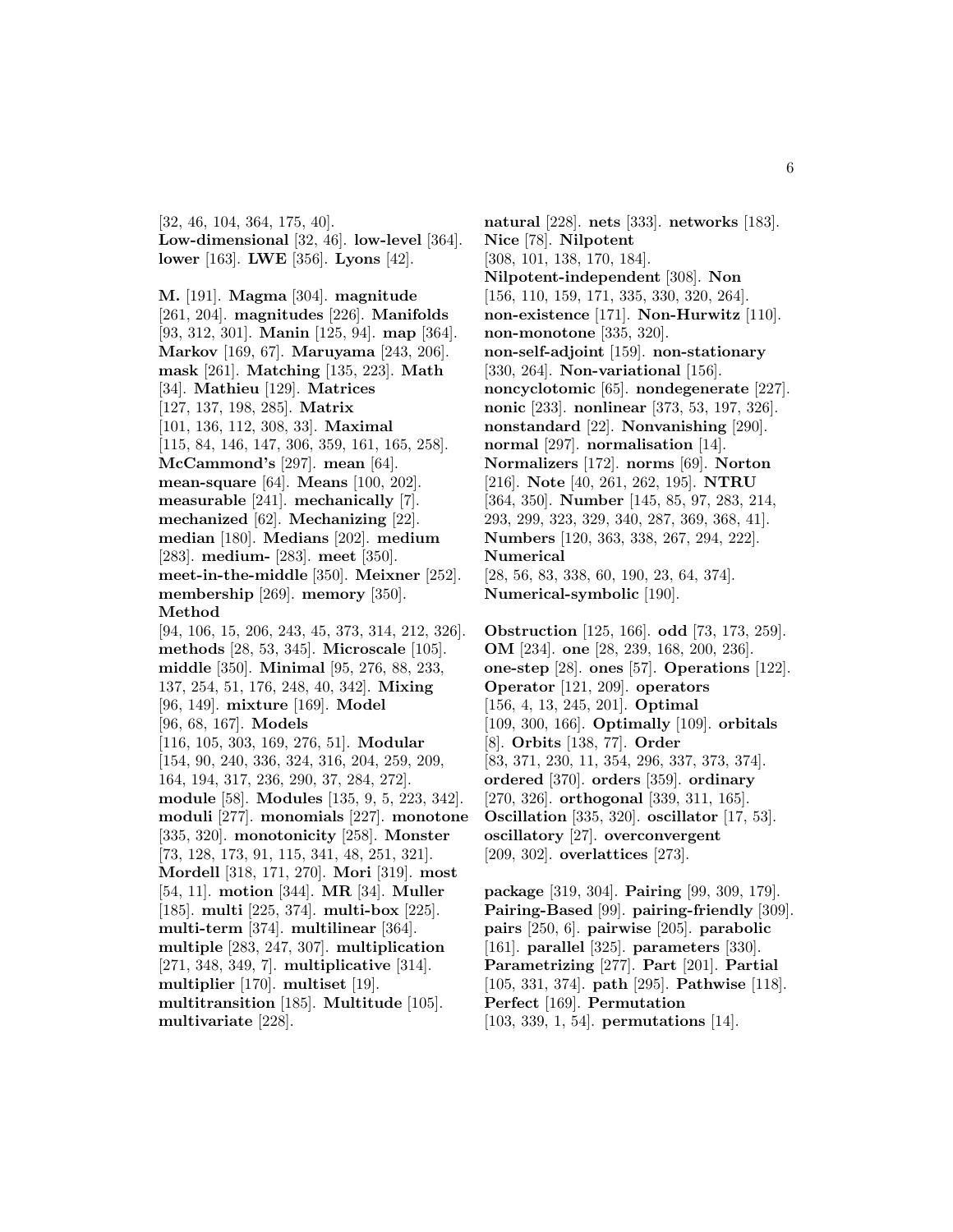**perturbation** [226]. **perturbations** [206, 243]. **perturbed** [17, 197]. **Pezzo** [157]. **Phylogenetic** [112]. **Picard** [214, 82, 111, 207]. **planar** [244, 52]. **plane** [277]. **Point** [153, 348, 117, 244, 337, 7]. **Points** [119, 94, 175, 299, 171, 334, 333]. **Poisson** [330]. **pole** [262]. **Polynomial** [126, 102, 256, 285, 55]. **polynomial-time** [55]. **Polynomials** [154, 90, 65, 137, 142, 234, 204, 21, 257, 27, 368, 252, 360, 317, 217, 226, 374]. **positive** [33, 164, 235]. **post** [289]. **post-critically** [289]. **posterior** [169]. **potentials** [156]. **Potts** [96]. **power** [203]. **powers** [244]. **practical** [70]. **precision** [286]. **prefix** [35]. **prescribed** [65]. **presentation** [312]. **presentations** [9, 78, 11]. **presented** [170]. **preserve** [307]. **pricing** [167]. **prime** [329, 322]. **Primes** [21, 30, 247, 305, 302]. **Primitive** [144, 103, 54]. **Primitivity** [184]. **principal** [292]. **principle** [352]. **priori** [53]. **private** [350]. **Problem** [74, 150, 112, 278, 328, 269, 351, 295, 296, 71, 292, 139]. **Problems** [109, 108, 100, 18, 159, 364, 71]. **processor** [7]. **product** [195]. **Products** [205, 69, 237, 334]. **program** [339, 55]. **Programming** [44, 339]. **progressions** [253]. **Prolog** [50]. **Promise** [98]. **proof** [23, 7, 50]. **proofs** [14]. **Property** [79, 195]. **Proving** [200, 171]. **pseudo** [338]. **pseudo-Frobenius** [338]. **PyCox** [215].

**Quadratic** [142, 371, 316, 365, 232, 289]. **quadrics** [352]. **quantized** [58]. **quartic** [10, 34, 347]. **quartics** [277]. **quasi** [32, 46, 358, 300, 317, 372]. **quasi-linear** [358, 317, 372]. **quasi-optimal** [300]. **quasi-simple** [32, 46]. **quaternion** [295, 292]. **quintics** [332]. **quotients** [315, 247, 291, 170].

**Rademacher** [221]. **radially** [156]. **Radical** [136]. **radius** [258]. **Ramanujan** [221]. **ramified** [247]. **random** [45, 201].

**randomization** [203]. **Range** [52, 23]. **Ranges** [83]. **Rank** [80, 198, 266, 269, 255, 200, 41]. **Rankin** [275]. **Ranks** [134, 370]. **Rapid** [149]. **rare** [310]. **rate** [167]. **Rational** [94, 258, 142, 363, 171, 257, 289]. **rationality** [182]. **rationals** [38]. **Real** [349, 343, 271, 348, 22, 294]. **recognising** [19]. **recognition** [61, 6, 8]. **recurrence** [222]. **Recursive** [106]. **Reduced** [350]. **Reducing** [368]. **Reduction** [10, 34, 103, 201]. **reductions** [355, 305]. **Reductive** [141]. **Ree** [143, 161]. **Refined** [82]. **reflection** [178]. **reflex** [313]. **region** [27, 265]. **regions** [343]. **regression** [330]. **Regular** [145, 337]. **Related** [109, 268, 102]. **relations** [371, 9, 369]. **Relative** [148, 62]. **relaxation** [339]. **Replicable** [133, 375]. **Representation** [31]. **Representation-directed** [31]. **Representations** [88, 174, 32, 46, 36, 178, 272]. **Representatives** [91, 48]. **resolutions** [9]. **Resolving** [105]. **resonances** [4]. **respect** [14]. **restricted** [65]. **Restricting** [311]. **Restrictive** [18]. **result** [39]. **resultants** [281]. **retarded** [335, 320]. **reversible** [67]. **Revisited** [116, 297]. **Riemannian** [75, 100, 93, 180]. **rigid** [181]. **Ring** [129, 356, 274, 312]. **ring-based** [356]. **rings** [26, 268, 291]. **robust** [330]. **root** [325, 7]. **root-finding** [325]. **Roots** [360, 336, 226, 281]. **Rosenhain** [279]. **Rudin** [253]. **Runge** [53, 314].

**Salem** [267]. **sampling** [155]. **Sato** [367]. **Scheme** [131, 261, 374, 264]. **Schemes** [119, 118, 256, 307, 334, 55]. **Schreier** [43]. **Schrödinger** [13]. **Schubert** [312]. **Schur** [170]. **Schwarzian** [375]. **Searching** [193]. **self** [159, 4]. **self-adjoint** [4]. **Selmer** [370]. **semigroup** [67]. **semigroups** [297, 338, 296]. **semilocal** [345]. **separable** [300]. **separated** [192]. **sequence** [222].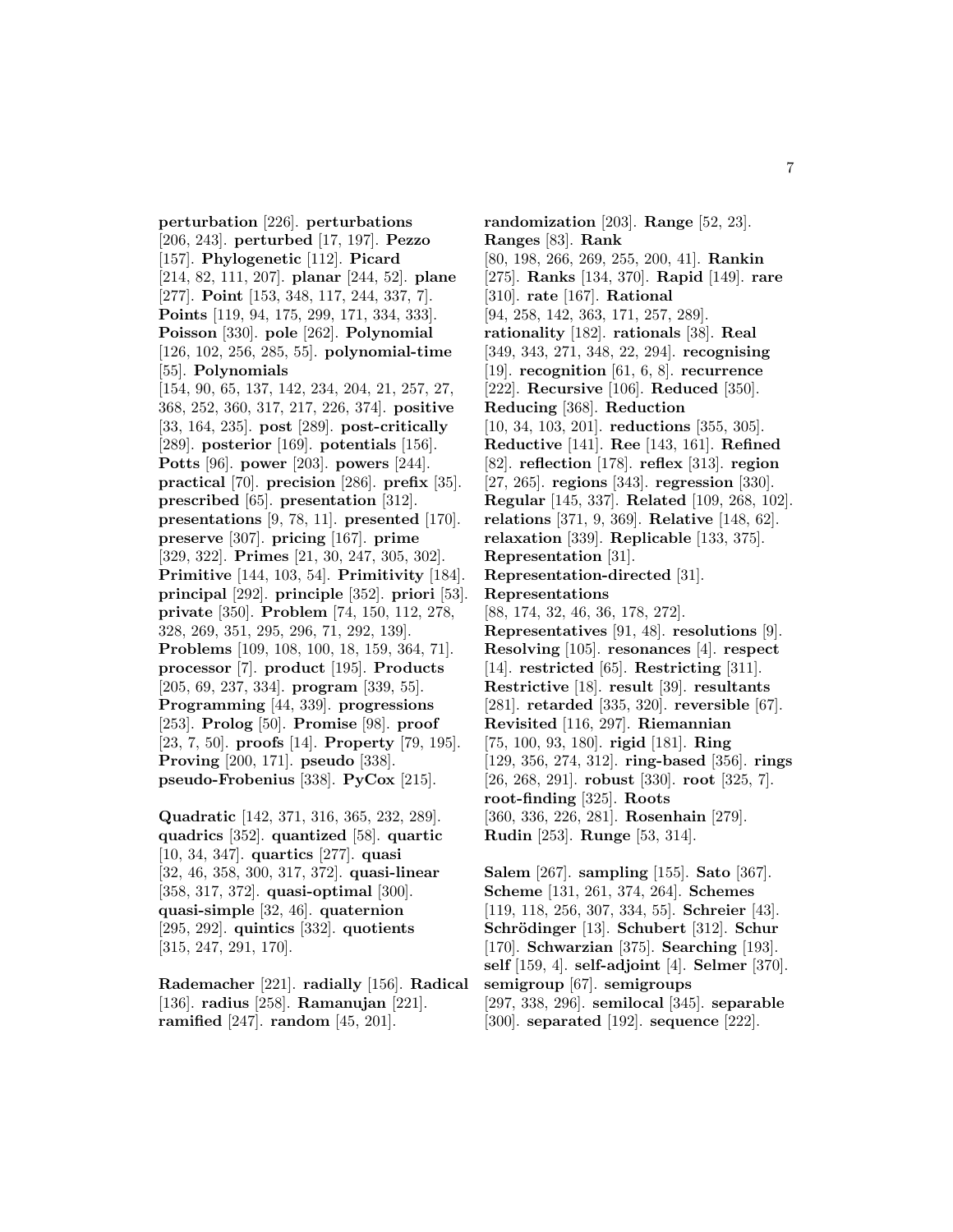**sequences** [250, 21, 30, 155]. **sequent** [14]. **Series** [119, 136, 343, 198, 220, 362]. **Serre** [166]. **set** [338]. **Sets** [94, 208, 308, 248, 188]. **Seven** [231, 255, 337]. **seven-point** [337]. **Seventeenth** [139]. **Shafarevich** [354]. **shape** [160]. **Sharpiro** [108]. **shifted** [374]. **Shimura** [249]. **short** [205]. **Siegel** [287, 284]. **sieve** [283, 273, 171, 369]. **sieves** [322]. **sieving** [357]. **Sifting** [92]. **Signature** [150]. **Simerka** [232]. **Simple** [132, 145, 81, 129, 88, 128, 135, 104, 138, 59, 78, 67, 174, 32, 46, 216, 193, 42, 223, 196]. **simply** [208]. **simulation** [169, 374]. **Single** [235]. **Single-class** [235]. **Singular** [247]. **singularities** [24]. **singularly** [197]. **six** [255, 296]. **size** [248]. **Slopes** [209]. **Small** [99, 36, 78, 193, 302]. **Smooth** [93, 277, 301]. **Software** [49, 319]. **Solitar** [182]. **Soluble** [136]. **Solutions** [100, 64, 60]. **solvable** [54, 233]. **solving** [326]. **Some** [123]. **space** [66, 209, 277]. **Spaces** [107, 319, 25, 245, 210]. **sparse** [360]. **Spatial** [149]. **special** [311]. **specific** [200]. **Spectral** [17, 4, 83]. **Spider** [89]. **spline** [301]. **splines** [225, 229]. **Sporadic** [113, 88, 128, 26, 216, 42]. **Spread** [113]. **square** [329, 19, 64, 7]. **square-free** [329]. **Squarefree** [298]. **squares** [253]. **stabilising** [206, 243]. **stability** [206, 243, 64]. **stabilizers** [342]. **Stable** [68]. **stationary** [330, 264]. **step** [28]. **Stochastic** [131, 118, 105, 28, 206, 243, 64, 60, 197, 241]. **stream** [220]. **Strong** [66, 149]. **structure** [26]. **structures** [181, 55]. **sub** [67]. **sub-Markov** [67]. **subdivision** [261, 264]. **Subexponential** [293]. **Subgroup** [115, 143]. **Subgroups** [151, 84, 123, 306, 168, 246, 213, 269, 182, 255, 259, 240, 161, 346, 165, 172, 251]. **sublattice** [275]. **subsets** [195]. **substructure** [183]. **subtrees** [20]. **successive** [281]. **suffices** [18]. **sum** [329]. **sums** [331]. **super** [345]. **super-Halley** [345]. **supersingular** [274, 219]. **Support**

[153]. **sure** [206, 243]. **surface** [57, 158]. **Surfaces** [119, 214, 279, 207, 271, 348, 240, 175, 334, 157, 347, 332, 254, 272]. **Swinnerton** [200]. **Swinnerton-Dyer** [200]. **Sylow** [255, 346]. **Symbolic** [2, 244, 44, 190]. **symbols** [37]. **symmetric** [156, 264]. **symmetry** [339, 72]. **symmetry-breaking** [72]. **Syntactic** [116]. **system** [206, 243, 197]. **systems** [185, 374]. **Százs** [245].

**Table** [115, 143, 160]. **tables** [191, 161]. **Tate** [179, 354, 367]. **technology** [50]. **tensor** [71]. **tensor-factorisation** [71]. **term** [260, 374]. **test** [206, 243]. **Testing** [203, 259, 184]. **their** [78, 315, 204, 88]. **Theorem** [56, 177, 244, 226, 238, 111]. **Theoretic** [111, 25]. **theory** [367]. **Theta** [15, 358]. **third** [373]. **third-order** [373]. **Thought** [2]. **Three** [11, 199, 49, 362, 205, 52]. **Three-dimensional** [11]. **thresholds** [13]. **time** [365, 285, 358, 300, 317, 372, 55]. **Tits** [249]. **Tori** [99]. **toric** [157]. **Torsion** [129, 266, 175, 242, 332]. **Tracking** [286]. **Transfer** [127]. **transform** [344]. **transition** [265]. **transitive** [1]. **transitively** [208]. **transportable** [37]. **Traps** [282]. **Treatment** [373]. **tree** [249, 20, 167]. **tree-based** [167]. **Trees** [112, 42]. **triangles** [176]. **triangular** [208]. **trinomial** [298]. **tripartite** [176]. **triple** [195]. **triples** [266]. **Tropical** [152]. **truncated** [344]. **Tuple** [357]. **twelfth** [336]. **Twists** [144, 290]. **Two** [322, 313, 198, 358, 47, 270, 352]. **Type** [138, 191, 17, 343, 174].

**unbranched** [57]. **uniform** [66, 262]. **Unipotent** [141, 311]. **Uniqueness** [187]. **unit** [293]. **Unitary** [140, 61]. **Units** [129, 288]. **unity** [336]. **unlabelled** [20]. **untwisted** [346]. **Upper** [69]. **use** [243, 220]. **used** [70]. **uses** [50]. **Using**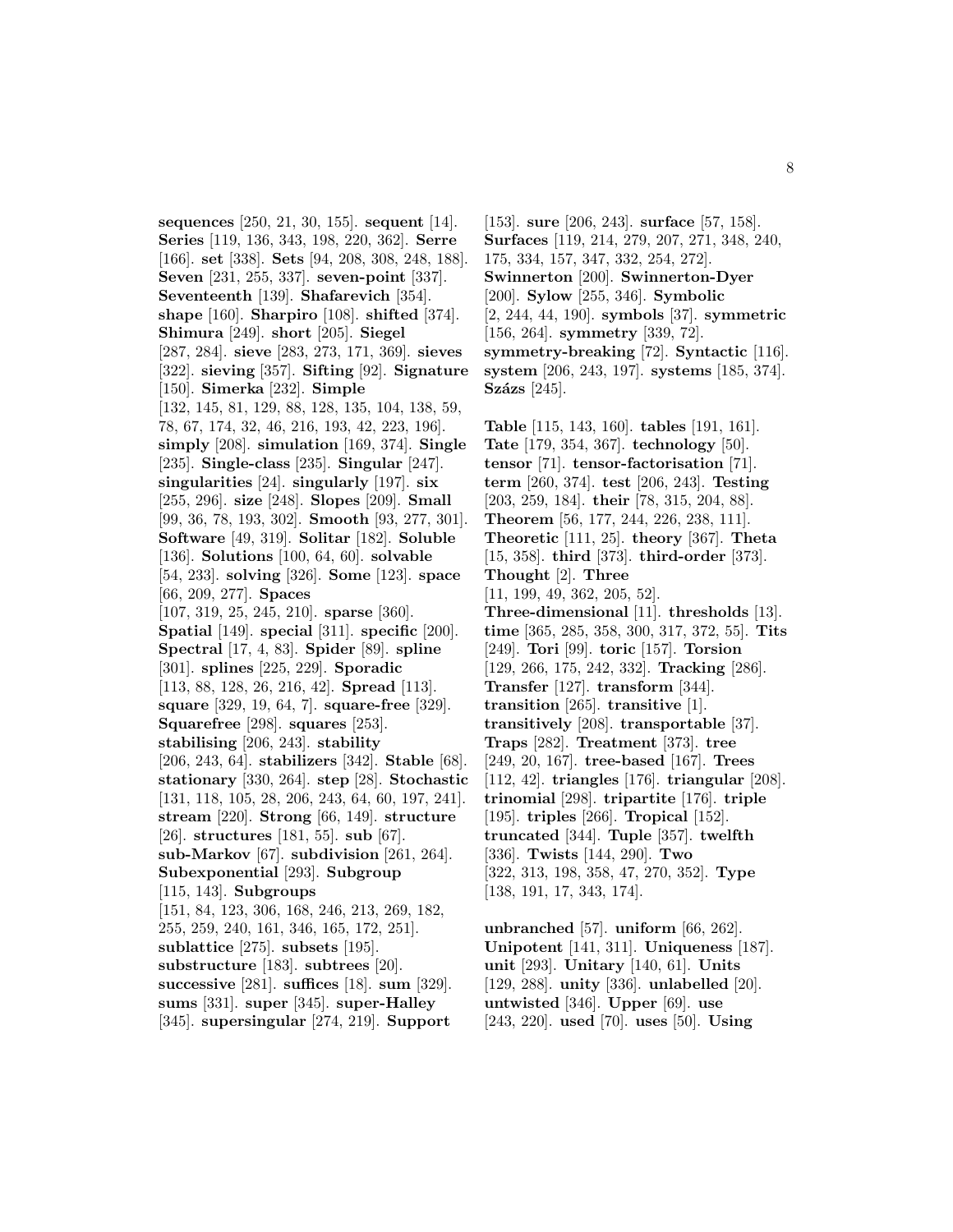[153, 83, 55, 287, 353, 2, 62, 35].

**V´aclav** [232]. **Value** [108]. **valued** [284]. **values** [298, 247]. **vanishing** [244]. **variable** [192]. **variable-separated** [192]. **variation** [344]. **Variational** [100, 156]. **Varieties** [95, 106, 218, 309]. **vector** [284]. **vector-valued** [284]. **Verheul** [102]. **vertex** [208]. **via** [279, 94, 170, 254]. **Virtual** [310]. **Visualizing** [354].

**Waldspurger** [238]. **Weak** [131, 241, 14]. **Weierstrass** [288]. **Weight** [132, 59, 73, 173]. **weighted** [245]. **Weil** [171, 47, 270, 40]. **Wieferich** [250]. **windows** [29]. **without** [364]. **Witt** [285].

**yoga** [179].

**Zariski** [214]. **zero** [343, 364, 168, 200]. **zerofree** [343]. **Zeroes** [331]. **zeros** [252, 40, 189]. **Zeta** [106, 229, 347, 43, 331, 227]. **zetafunction** [331]. **ZF** [62].

## **References**

#### **Conway:1998:TPG**

[1] John H. Conway, Alexander Hulpke, and John McKay. On transitive permutation groups. LMS Journal of Computation and Mathematics, 1:1–8, 1998. CODEN ???? ISSN 1461-1570. URL http:// www.lms.ac.uk/jcm/1/lms1996-001/.

#### **Leedham-Green:1998:SCU**

[2] C. R. Leedham-Green and Leonard H. Soicher. Symbolic collection using Deep Thought. LMS Journal of Computation and Mathematics, 1:9–24, 1998. CODEN ???? ISSN 1461-1570. URL http:// www.lms.ac.uk/jcm/1/lms1997-002/.

## **Ellis:1998:CCH**

[3] Graham Ellis. The computation of certain homotopical-functors. LMS Journal of Computation and Mathematics, 1:25–41, 1998. CODEN ???? ISSN 1461-1570. URL http://www.lms.ac. uk/jcm/1/lms1997-004/.

## **Davies:1998:SEC**

[4] E. B. Davies. Spectral enclosures and complex resonances for general selfadjoint operators. LMS Journal of Computation and Mathematics, 1:42–74, 1998. CODEN ???? ISSN 1461- 1570. URL http://www.lms.ac.uk/ jcm/1/lms1997-005/.

#### **Deriziotis:1998:CMF**

[5] D. I. Deriziotis and C. P. Gotsis. The cuspidal modules of the finite general linear groups. LMS Journal of Computation and Mathematics, 1:75–108, 1998. CODEN ???? ISSN 1461- 1570. URL http://www.lms.ac.uk/ jcm/1/lms1997-006/.

#### **Sharp:1998:ARA**

[6] Graham R. Sharp. Algorithmic recognition of actions of 2-homogeneous groups on pairs. LMS Journal of Computation and Mathematics, 1:109–147, 1998. CODEN ???? ISSN 1461- 1570. URL http://www.lms.ac.uk/ jcm/1/lms1997-008/.

#### **Russinoff:1998:MCP**

[7] David M. Russinoff. A mechanically checked proof of IEEE compliance of the floating point multiplication, division and square root algorithms of the AMD- $K7^{TM}$  processor. LMS Journal of Computation and Mathematics, 1:148–200,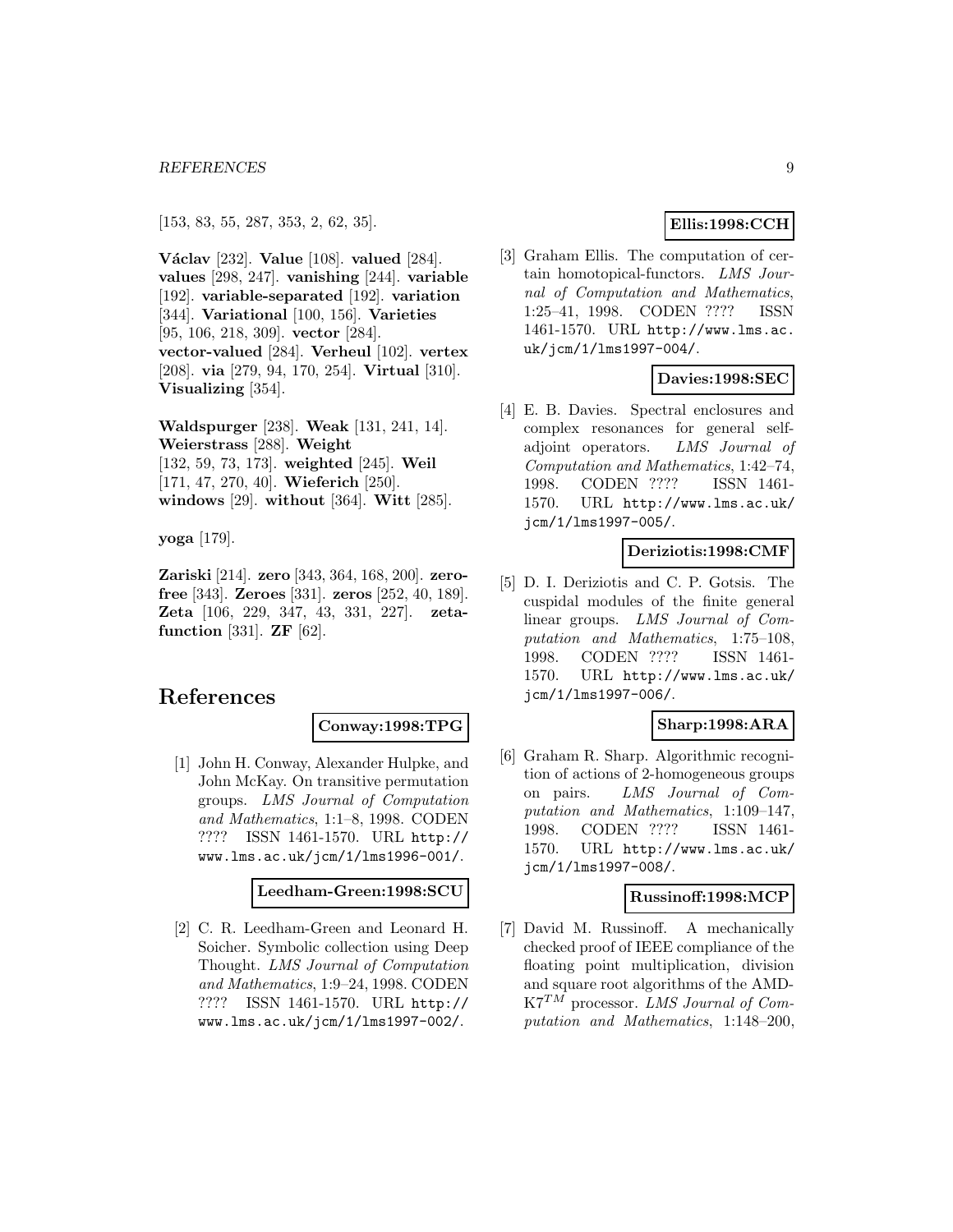1998. CODEN ???? ISSN 1461-1570. URL http://www.lms.ac.uk/jcm/1/ lms1998-001/. Appendices A and B available to subscribers electronically (http://www.lms.ac.uk/jcm/1/lms98001/appendix-fields. LMS Journal of Computation and  $a/$  and http://www.lms.ac.uk/jcm/1/lms98001/appendixe\_ics, 2:118–138, 1999. CODEN  $b$ .

## **Sharp:1999:ARG**

[8] Graham R. Sharp. Algorithmic recognition of group actions on orbitals. LMS Journal of Computation and Mathematics, 2:1–27, 1999. CODEN ???? ISSN 1461-1570. URL http://www.lms.ac. uk/jcm/2/lms1998-006/.

## **Brown:1999:FCR**

[9] Ronald Brown and Abdul Razak Salleh. Free crossed resolutions of groups and presentations of modules of identities among relations. LMS Journal of Computation and Mathematics, 2:28–61, 1999. CODEN ???? ISSN 1461- 1570. URL http://www.lms.ac.uk/ jcm/2/lms1999-001/.

#### **Cremona:1999:RBC**

[10] J. E. Cremona. Reduction of binary cubic and quartic forms. LMS Journal of Computation and Mathematics, 2:62–92, 1999. CODEN ???? ISSN 1461-1570. URL http://www.lms.ac. uk/jcm/2/lms1998-007/. See corrigendum [34].

### **Ellis:1999:TDP**

[11] Graham Ellis and Irina Kholodna. Three-dimensional presentations for the groups of order at most 30. LMS Journal of Computation and Mathematics, 2:93–117, 1999. CODEN ???? ISSN 1461-1570. URL http://www.lms.ac. uk/jcm/2/lms1999-006/.

## **Galbraith:1999:CIB**

[12] Steven D. Galbraith. Constructing isogenies between elliptic curves over finite

???? ISSN 1461-1570. URL http://

www.lms.ac.uk/jcm/2/lms1998-010/.

### **Davies:1999:CTS**

[13] E. B. Davies. The computation of thresholds for Schrödinger operators. LMS Journal of Computation and Mathematics, 2:139–154, 1999. CODEN ???? ISSN 1461-1570. URL http://www. lms.ac.uk/jcm/2/lms1999-003/.

#### **Adams:2000:FWN**

[14] A. A. Adams. A formalisation of weak normalisation (with respect to permutations) of sequent calculus proofs. LMS Journal of Computation and Mathematics, 3:1–26, 2000. CODEN ???? ISSN 1461-1570. URL http://www.lms.ac. uk/jcm/3/lms1999-009/.

## **Barclay:2000:TMD**

[15] Graeme J. Barclay, David F. Griffiths, and Desmond J. Higham. Theta method dynamics. LMS Journal of Computation and Mathematics, 3:27–43, 2000. CODEN ???? ISSN 1461- 1570. URL http://www.lms.ac.uk/ jcm/3/lms1999-004/.

## **Iserles:2000:DCG**

[16] Arieh Iserles and Antonella Zanna. On the dimension of certain graded Lie algebras arising in geometric integration of differential equations. LMS Journal of Computation and Mathematics, 3:44–75, 2000. CODEN ???? ISSN 1461-1570. URL http://www.lms.ac. uk/jcm/3/lms1999-011/.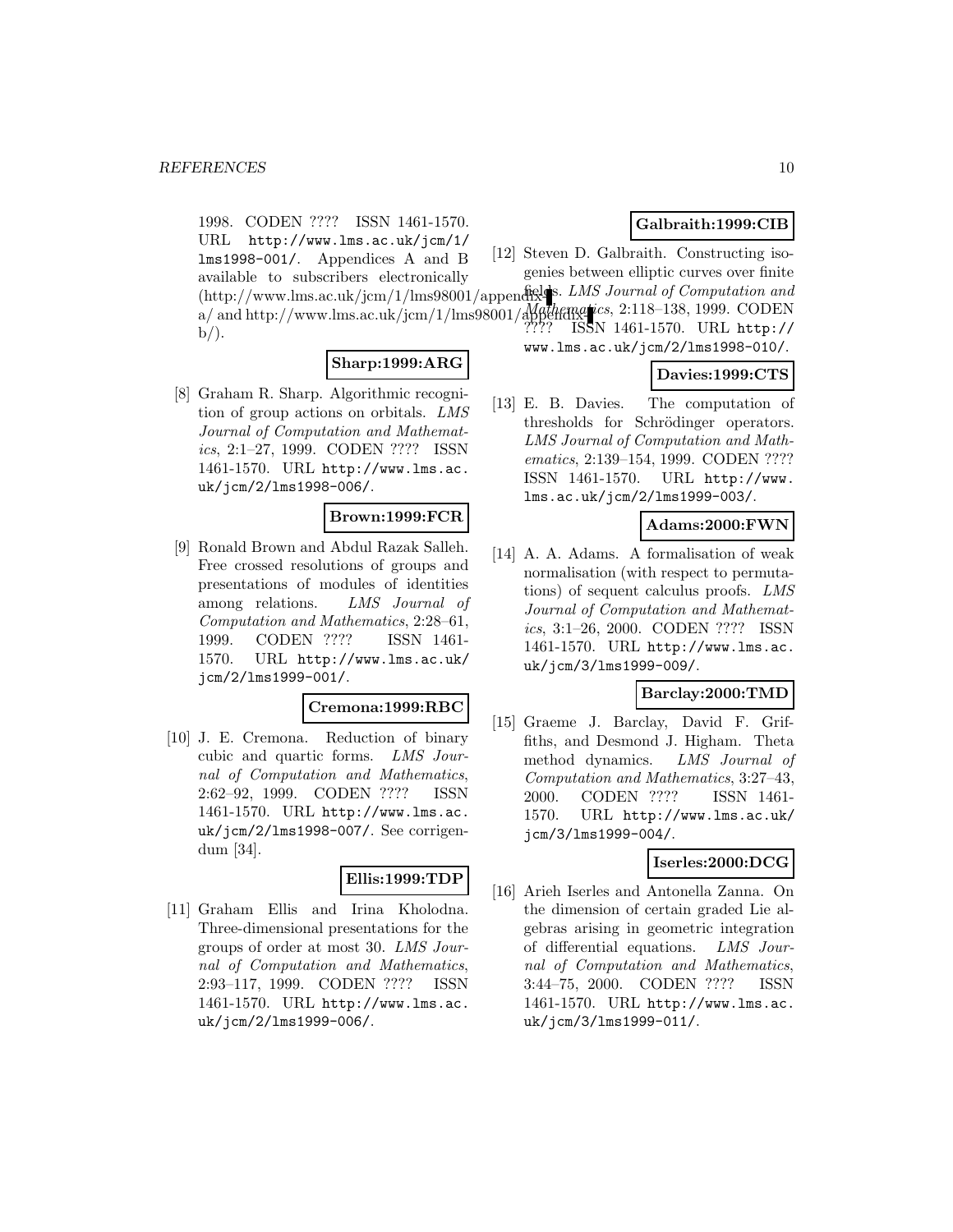## **Brown:2000:SCP**

[17] B. M. Brown and M. S. P. Eastham. Spectral concentration for perturbed equations of harmonic oscillator type. LMS Journal of Computation and Mathematics, 3:76–85, 2000. CODEN ???? ISSN 1461-1570. URL http:// www.lms.ac.uk/jcm/3/lms1999-025/.

### **Borchert:2000:RAS**

[18] Bernd Borchert, Lane A. Hemaspaandra, and Jörg Rothe. Restrictive acceptance suffices for equivalence problems. LMS Journal of Computation and Mathematics, 3:86–95, 2000. CODEN ???? ISSN 1461-1570. URL http:// www.lms.ac.uk/jcm/3/lms1999-012/.

### **Greenhill:2000:ARE**

[19] Catherine Greenhill. An algorithm for recognising the exterior square of a multiset. LMS Journal of Computation and Mathematics, 3:96–116, 2000. CODEN ???? ISSN 1461-1570. URL http:// www.lms.ac.uk/jcm/3/lms1999-021/.

#### **Goldberg:2000:CUS**

[20] Leslie Ann Goldberg and Mark Jerrum. Counting unlabelled subtrees of a tree is #P-complete. LMS Journal of Computation and Mathematics, 3:117–124, 2000. CODEN ???? ISSN 1461- 1570. URL http://www.lms.ac.uk/ jcm/3/lms1999-029/.

#### **Einsiedler:2000:PSA**

[21] Manfred Einsiedler, Graham Everest, and Thomas Ward. Primes in sequences associated to polynomials (after Lehmer). LMS Journal of Computation and Mathematics, 3:125–139, 2000. CODEN ???? ISSN 1461- 1570. URL http://www.lms.ac.uk/ jcm/3/lms2000-004/.

#### **Fleuriot:2000:MNR**

[22] Jacques D. Fleuriot and Lawrence C. Paulson. Mechanizing nonstandard real analysis. LMS Journal of Computation and Mathematics, 3:140–190, 2000. CODEN ???? ISSN 1461- 1570. URL http://www.lms.ac.uk/ jcm/3/lms1999-027/.

### **Bridges:2000:CAP**

[23] Douglas Bridges and Robin Havea. A constructive analysis of a proof that the numerical range is convex. LMS Journal of Computation and Mathematics, 3: 191–206, 2000. CODEN ???? ISSN 1461-1570. URL http://www.lms.ac. uk/jcm/3/lms1999-031/.

## **Kirk:2000:CAC**

[24] N. P. Kirk. Computational aspects of classifying singularities. LMS Journal of Computation and Mathematics, 3:207– 228, 2000. CODEN ???? ISSN 1461- 1570. URL http://www.lms.ac.uk/ jcm/3/lms1999-002/.

## **Howroyd:2000:DTA**

[25] J. D. Howroyd. A domain-theoretic approach to integration in Hausdorff spaces. LMS Journal of Computation and Mathematics, 3:229–273, 2000. CODEN ???? ISSN 1461- 1570. URL http://www.lms.ac.uk/ jcm/3/lms1999-010/.

#### **Bleher:2000:SIG**

[26] Frauke M. Bleher and Wolfgang Kimmerle. On the structure of integral group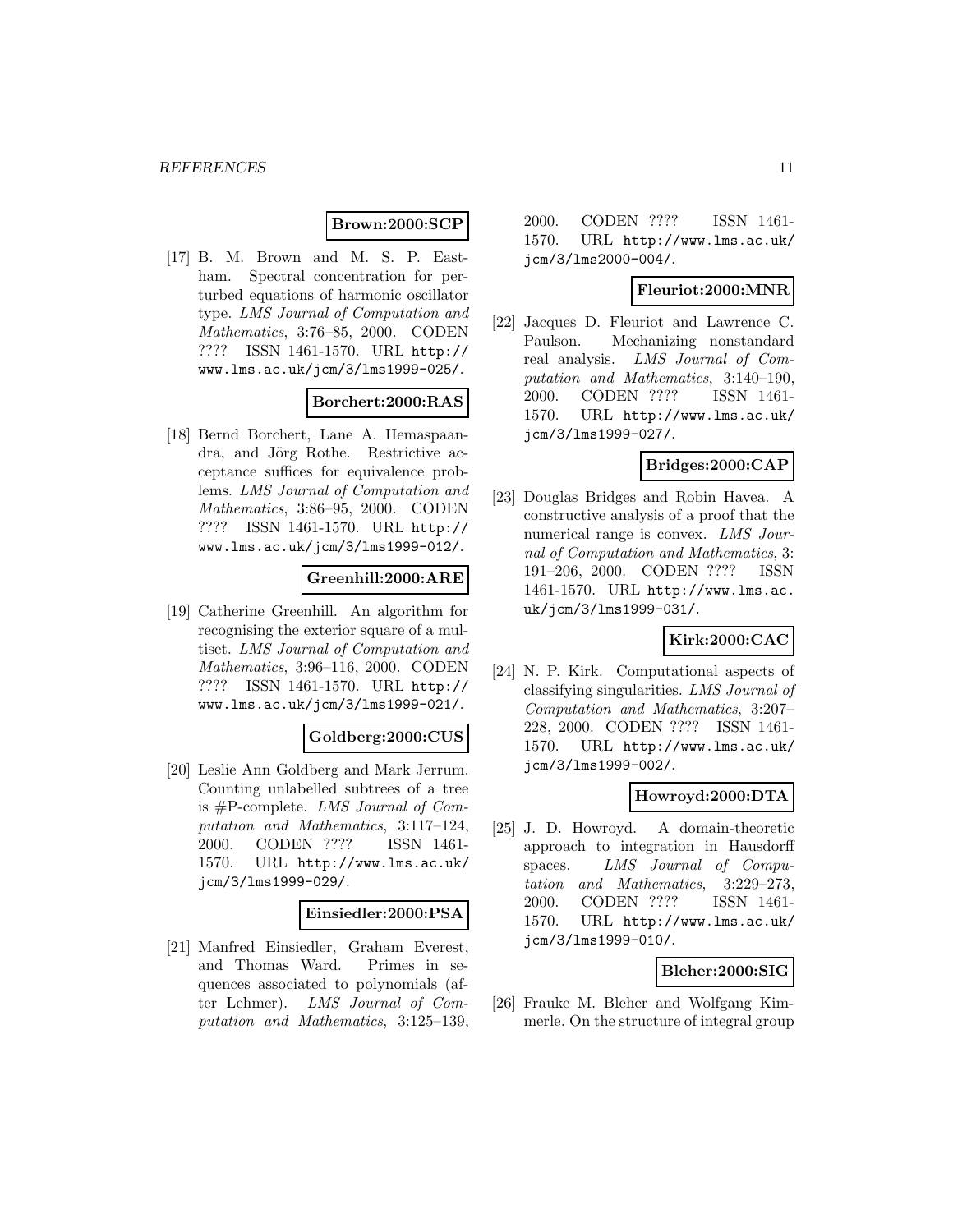rings of sporadic groups. LMS Journal of Computation and Mathematics, 3: 274–306, 2000. CODEN ???? ISSN 1461-1570. URL http://www.lms.ac. uk/jcm/3/lms2000-003/.

## **Foster:2000:EBH**

[27] William H. Foster and Ilia Krasikov. Explicit bounds for Hermite polynomials in the oscillatory region. LMS Journal of Computation and Mathematics, 3: 307–314, 2000. CODEN ???? ISSN 1461-1570. URL http://www.lms.ac. uk/jcm/3/lms2000-008/.

## **Baker:2000:NAE**

[28] Christopher T. H. Baker and Evelyn Buckwar. Numerical analysis of explicit one-step methods for stochastic delay differential equations. LMS Journal of Computation and Mathematics, 3:315– 335, 2000. CODEN ???? ISSN 1461- 1570. URL http://www.lms.ac.uk/ jcm/3/lms2000-002/.

#### **Cavallar:2000:EW**

[29] Stefania Cavallar and Franz Lemmermeyer. Euclidean windows. LMS Journal of Computation and Mathematics, 3: 336–355, 2000. CODEN ???? ISSN 1461-1570. URL http://www.lms.ac. uk/jcm/3/lms2000-011/.

#### **Einsiedler:2001:PED**

[30] Manfred Einsiedler, Graham Everest, and Thomas Ward. Primes in elliptic divisibility sequences. LMS Journal of Computation and Mathematics, 4:1–13, 2001. CODEN ???? ISSN 1461-1570. URL http://www.lms.ac. uk/jcm/4/lms2000-027/.

## **Draxler:2001:RDD**

[31] Peter Dräxler. Representation-directed diamonds. LMS Journal of Computation and Mathematics, 4:13–20, 2001. CODEN ???? ISSN 1461- 1570. URL http://www.lms.ac.uk/ jcm/4/lms2000-009/.

## **Hiss:2001:LDR**

[32] Gerhard Hiss and Gunter Malle. Lowdimensional representations of quasisimple groups. LMS Journal of Computation and Mathematics, 4:22–63, 2001. CODEN ???? ISSN 1461- 1570. URL http://www.lms.ac.uk/ jcm/4/lms2000-014/. See corrigenda [46].

## **Detinko:2001:DFM**

[33] A. Detinko. On deciding finiteness for matrix groups over fields of positive characteristic. LMS Journal of Computation and Mathematics, 4:64–72, 2001. CODEN ???? ISSN 1461- 1570. URL http://www.lms.ac.uk/ jcm/4/lms2000-022/.

#### **Cremona:2001:CRB**

[34] J. E. Cremona. Corrigendum: "Reduction of binary cubic and quartic forms" [LMS J. Comput. Math. **2** (1999), 64– 94; MR 2000f:11040]. LMS Journal of Computation and Mathematics, 4:73, 2001. CODEN ???? ISSN 1461- 1570. URL http://www.lms.ac.uk/ jcm/4/lms2001-012/. See [10].

#### **Reinert:2001:CEU**

[35] Birgit Reinert and Dirk Zeckzer. Coset enumeration using prefix Gröbner bases: an experimental approach. LMS Journal of Computation and Mathematics,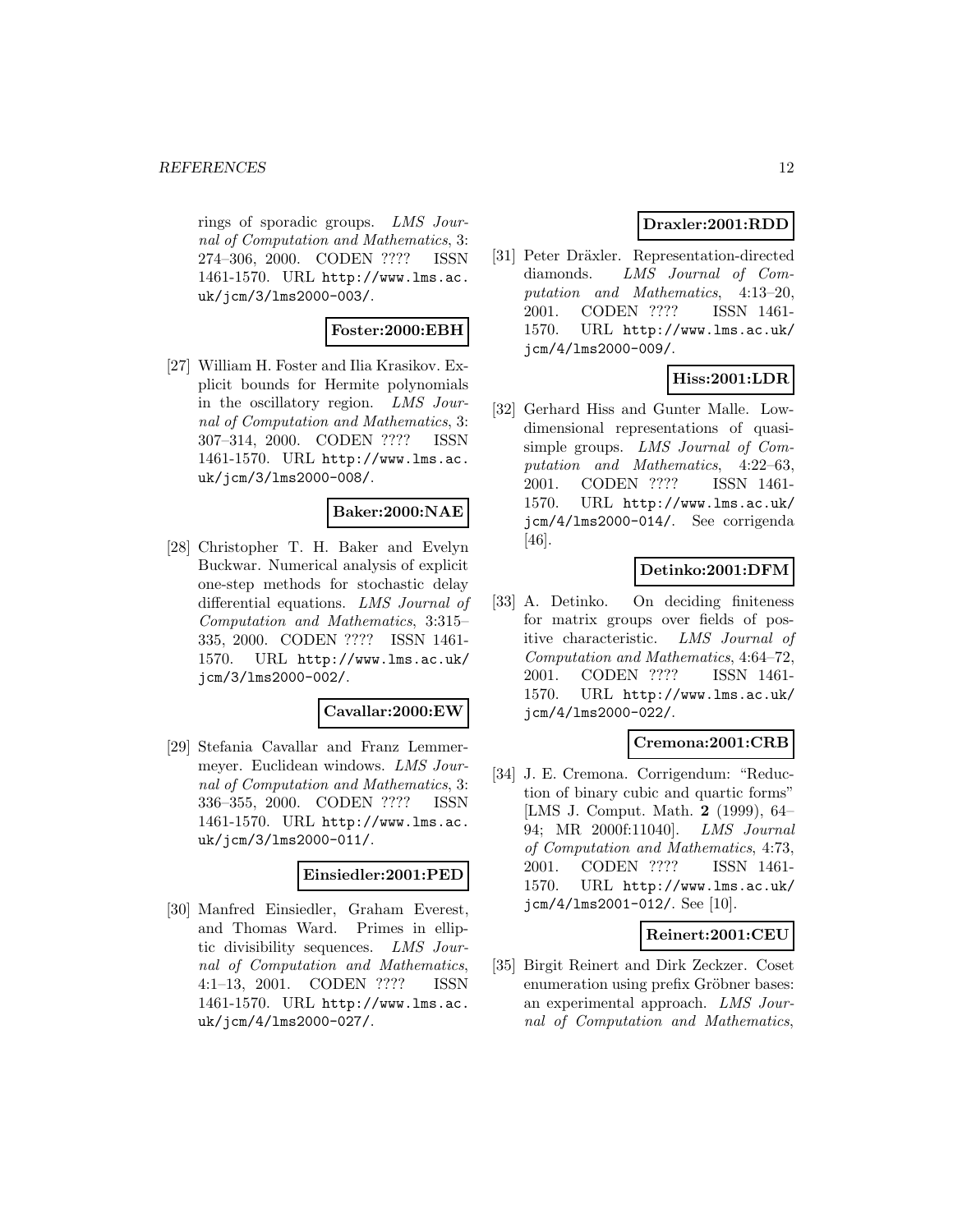4:74–134, 2001. CODEN ???? ISSN 1461-1570. URL http://www.lms.ac. uk/jcm/4/lms2000-010/.

### **Lubeck:2001:SDR**

[36] Frank Lübeck. Small degree representations of finite Chevalley groups in defining characteristic. LMS Journal of Computation and Mathematics, 4:135–169, 2001. CODEN ???? ISSN 1461- 1570. URL http://www.lms.ac.uk/ jcm/4/lms2000-015/.

#### **Stein:2001:CMS**

[37] William A. Stein and Helena A. Verrill. Cuspidal modular symbols are transportable. LMS Journal of Computation and Mathematics, 4:170–181, 2001. CODEN ???? ISSN 1461- 1570. URL http://www.lms.ac.uk/ jcm/4/lms2001-006/.

#### **Kluners:2001:DFE**

[38] Jürgen Klüners and Gunter Malle. A database for field extensions of the rationals. LMS Journal of Computation and Mathematics, 4:182–196, 2001. CODEN ???? ISSN 1461-1570. URL http:// www.lms.ac.uk/jcm/4/lms2001-004/.

#### **Chavarriga:2001:RD**

[39] Javier Chavarriga, Jaume Llibre, and Jean Moulin Ollagnier. On a result of Darboux. LMS Journal of Computation and Mathematics, 4:197–210, 2001. CODEN ???? ISSN 1461- 1570. URL http://www.lms.ac.uk/ jcm/4/lms2000-025/.

#### **Omar:2002:NCL**

[40] Sami Omar. Note on the contribution of low zeros to Weil's explicit formula for minimal discriminants. LMS Journal of Computation and Mathematics, 5:1–6, 2002. CODEN ???? ISSN 1461-1570. URL http://www.lms.ac. uk/jcm/5/lms2000-023/.

#### **Simon:2002:CRE**

[41] Denis Simon. Computing the rank of elliptic curves over number fields. LMS Journal of Computation and Mathematics, 5:7–17, 2002. CODEN ???? ISSN 1461-1570. URL http://www.lms.ac. uk/jcm/5/lms2000-006/.

### **Muller:2002:CBT**

[42] Jürgen Müller, Max Neunhöffer, Frank Röhr, and Robert Wilson. Completing the Brauer trees for the sporadic simple Lyons group. LMS Journal of Computation and Mathematics, 5:18–33, 2002. CODEN ???? ISSN 1461- 1570. URL http://www.lms.ac.uk/ jcm/5/lms2001-013/.

## **Lauder:2002:CZF**

[43] Alan G. B. Lauder and Daqing Wan. Computing zeta functions of Artin– Schreier curves over finite fields. LMS Journal of Computation and Mathematics, 5:34–55, 2002. CODEN ???? ISSN 1461-1570. URL http://www.lms.ac. uk/jcm/5/lms2001-022/.

#### **Gordon:2002:PCD**

[44] Michael J. C. Gordon. Programming combinations of deduction and BDDbased symbolic calculation. LMS Journal of Computation and Mathematics, 5:56–76, 2002. CODEN ???? ISSN 1461-1570. URL http://www.lms.ac. uk/jcm/5/lms2000-001/.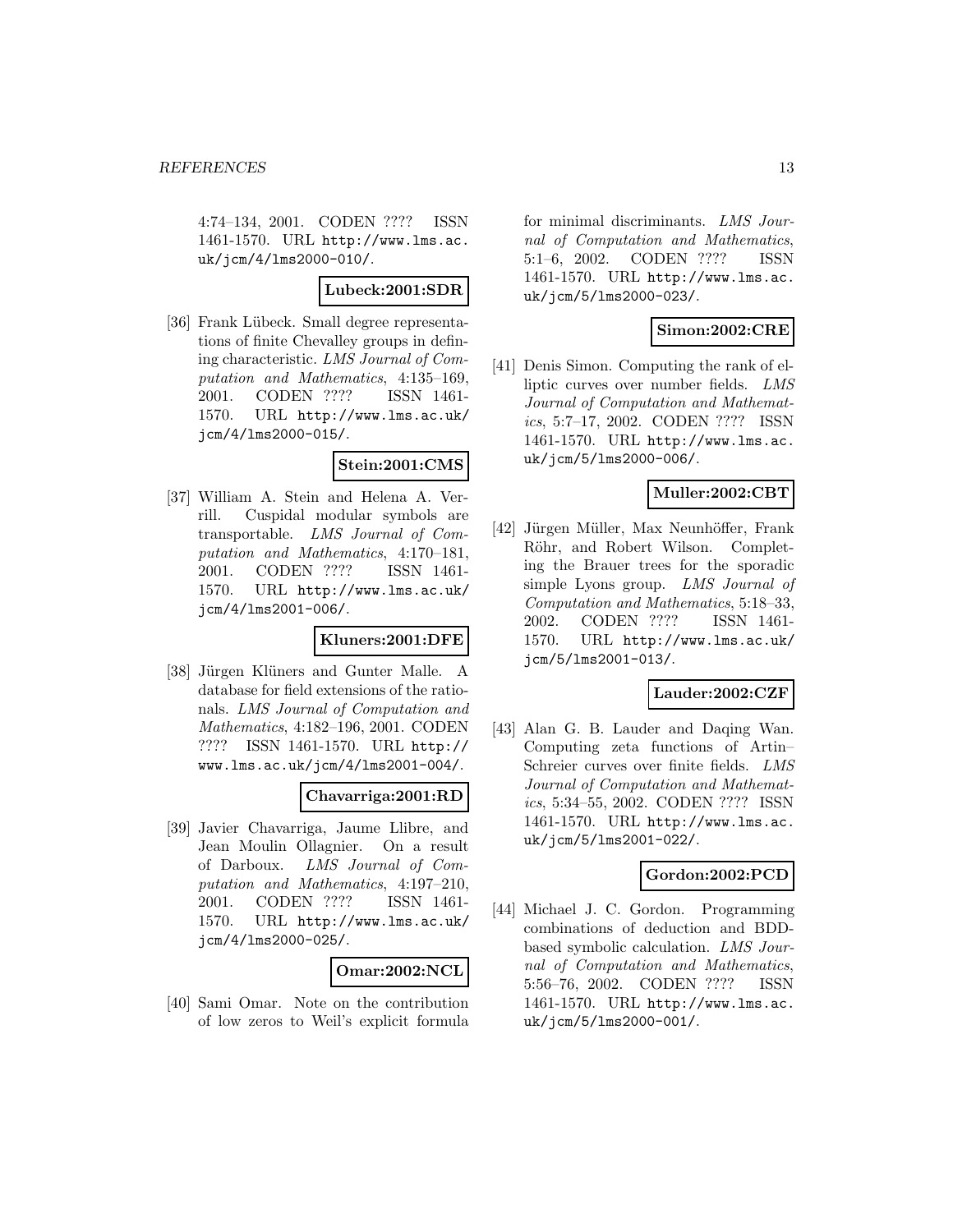### **Breyer:2002:NMC**

[45] L. A. Breyer and G. O. Roberts. A new method for coupling random fields. LMS Journal of Computation and Mathematics, 5:77–94, 2002. CODEN ???? ISSN 1461-1570. URL http://www.lms.ac. uk/jcm/5/lms1999-007/.

## **Hiss:2002:CLD**

[46] Gerhard Hiss and Gunter Malle. Corrigenda: Low-dimensional representations of quasi-simple groups. LMS Journal of Computation and Mathematics, 5:95– 126, 2002. CODEN ???? ISSN 1461- 1570. URL http://www.lms.ac.uk/ jcm/5/lms2002-025/. See [32].

### **Maurer:2002:AGW**

[47] Markus Maurer, Alfred Menezes, and Edlyn Treske. Analysis of the GHS Weil descent attack on the ECDLP over characteristic two finite fields of composite degree. LMS Journal of Computation and Mathematics, 5:127–174, 2002. CODEN ???? ISSN 1461- 1570. URL http://www.lms.ac.uk/ jcm/5/lms2001-019/.

## **Wilson:2002:CCR**

[48] Robert A. Wilson. Conjugacy class representatives in Fischer's Baby Monster. LMS Journal of Computation and Mathematics, 5:175–180, 2002. CODEN ???? ISSN 1461-1570. URL http://www. lms.ac.uk/jcm/5/lms2002-019/.

### **Harrison:2002:SIF**

[49] K. Harrison, D. Page, and N. P. Smart. Software implementation of finite fields of characteristic three. LMS Journal of Computation and Mathematics, 5:181– 193, 2002. CODEN ???? ISSN 14611570. URL http://www.lms.ac.uk/ jcm/5/lms2002-002/.

### **Utting:2002:EGP**

[50] Mark Utting, Peter Robinson, and Ray Nickson. Ergo 6: a generic proof engine that uses Prolog proof technology. LMS Journal of Computation and Mathematics, 5:194–219, 2002. CODEN ???? ISSN 1461-1570. URL http://www. lms.ac.uk/jcm/5/lms1999-032/.

## **Stoll:2002:MMC**

[51] Michael Stoll and John E. Cremona. Minimal models for 2-coverings of elliptic curves. LMS Journal of Computation and Mathematics, 5:220–243, 2002. CODEN ???? ISSN 1461- 1570. URL http://www.lms.ac.uk/ jcm/5/lms2002-013/.

## **Levitin:2003:RFT**

[52] Michael Levitin and Rustem Yagudin. Range of the first three eigenvalues of the planar Dirichlet Laplacian. LMS Journal of Computation and Mathematics, 6:1–17, 2003. CODEN ???? ISSN 1461-1570. URL http://www.lms.ac. uk/jcm/6/lms2002-005/.

#### **Niesen:2003:PEG**

[53] Jitse Niesen. A priori estimates for the global error committed by Runge–Kutta methods for a nonlinear oscillator. LMS Journal of Computation and Mathematics, 6:18–28, 2003. CODEN ???? ISSN 1461-1570. URL http://www.lms.ac. uk/jcm/6/lms2001-024/.

## **Eick:2003:SPP**

[54] B. Eick and B. Höfling. The solvable primitive permutation groups of degree at most 6560. LMS Journal of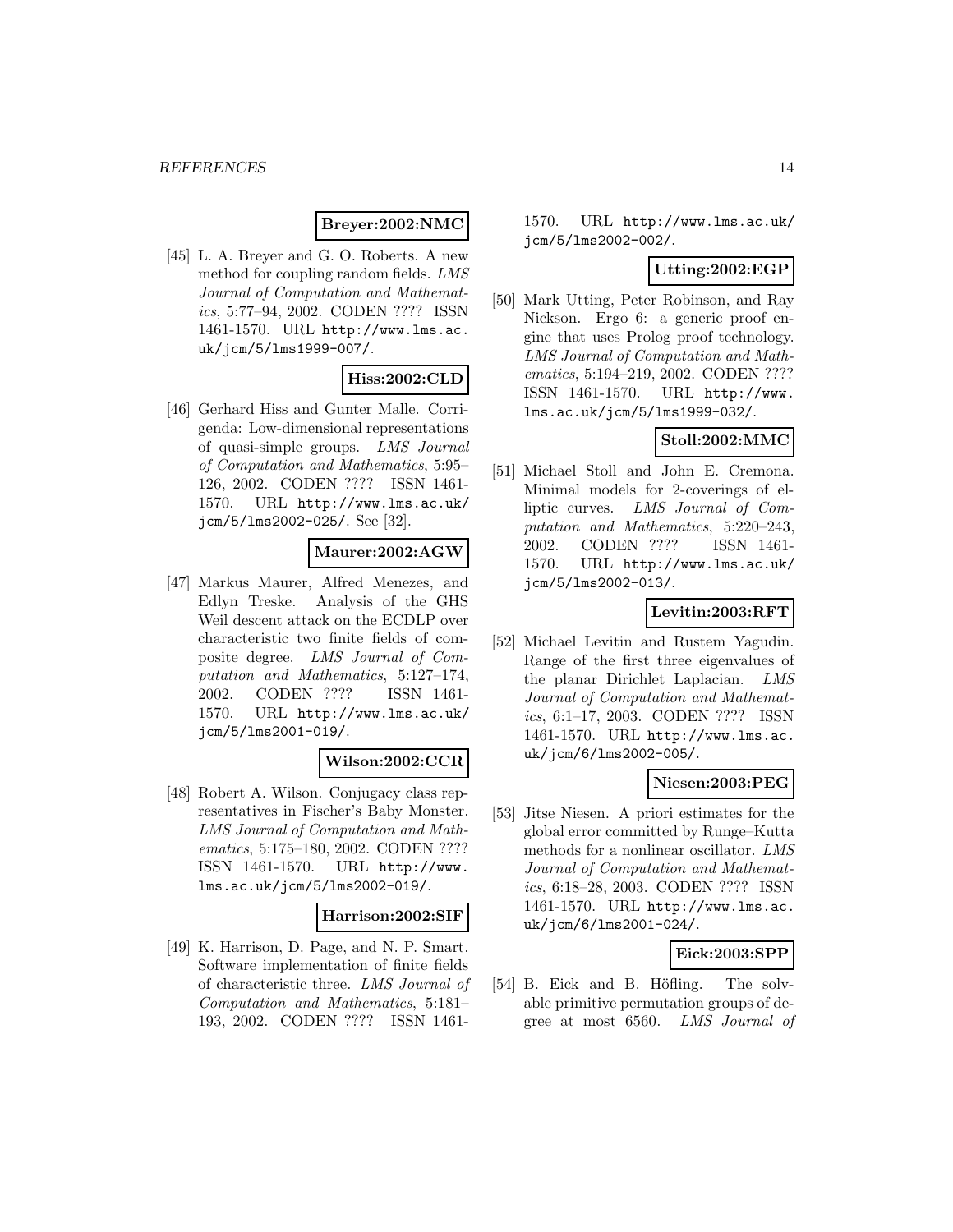Computation and Mathematics, 6:29–39, 2003. CODEN ???? ISSN 1461- 1570. URL http://www.lms.ac.uk/ jcm/6/lms2002-003/.

### **Stewart:2003:UPS**

[55] Iain A. Stewart. Using program schemes to capture polynomial-time logically on certain classes of structures. LMS Journal of Computation and Mathematics, 6:40–67, 2003. CODEN ???? ISSN 1461-1570. URL http://www.lms.ac. uk/jcm/6/lms2002-004/.

## **Bley:2003:NEC**

[56] Werner Bley. Numerical evidence for a conjectural generalization of Hilbert's Theorem 132. LMS Journal of Computation and Mathematics, 6:68–88, 2003. CODEN ???? ISSN 1461- 1570. URL http://www.lms.ac.uk/ jcm/6/lms2002-021/. With an appendix by D. Kusnezow.

#### **Kwak:2003:EBS**

[57] Jin Ho Kwak, Jaeun Lee, and Alexander Mednykh. Enumerating branched surface coverings from unbranched ones. LMS Journal of Computation and Mathematics, 6:89–104, 2003. CODEN ???? ISSN 1461-1570. URL http://www. lms.ac.uk/jcm/6/lms2001-016/.

#### **deGraaf:2003:ACC**

[58] Willem A. de Graaf. An algorithm to compute the canonical basis of an irreducible module over a quantized enveloping algebra. LMS Journal of Computation and Mathematics, 6:105–118, 2003. CODEN ???? ISSN 1461- 1570. URL http://www.lms.ac.uk/ jcm/6/lms2002-032/.

## **An:2003:AWC**

[59] Jianbei An, E. A. O'Brien, and R. A. Wilson. The Alperin weight conjecture and Dade's conjecture for the simple group J4. LMS Journal of Computation and Mathematics, 6:119–140, 2003. CODEN ???? ISSN 1461- 1570. URL http://www.lms.ac.uk/ jcm/6/lms2003-003/.

## **Mao:2003:NSS**

[60] Xuerong Mao. Numerical solutions of stochastic functional differential equations. LMS Journal of Computation and Mathematics, 6:141–161, 2003. CODEN ???? ISSN 1461-1570. URL http:// www.lms.ac.uk/jcm/6/lms2002-027/.

### **Brooksbank:2003:FCR**

[61] Peter A. Brooksbank. Fast constructive recognition of black-box unitary groups. LMS Journal of Computation and Mathematics, 6:162–197, 2003. CODEN ???? ISSN 1461-1570. URL http://www. lms.ac.uk/jcm/6/lms2003-008/.

## **Paulson:2003:RCA**

[62] Lawrence C. Paulson. The relative consistency of the axiom of choice mechanized using Isabelle/ZF. LMS Journal of Computation and Mathematics, 6: 198–248, 2003. CODEN ???? ISSN 1461-1570. URL http://www.lms.ac. uk/jcm/6/lms2003-001/.

#### **Martin:2003:GBA**

[63] Paul P. Martin and David Woodcock. Generalized blob algebras and alcove geometry. LMS Journal of Computation and Mathematics, 6:249–296, 2003. CODEN ???? ISSN 1461- 1570. URL http://www.lms.ac.uk/ jcm/6/lms2002-026/.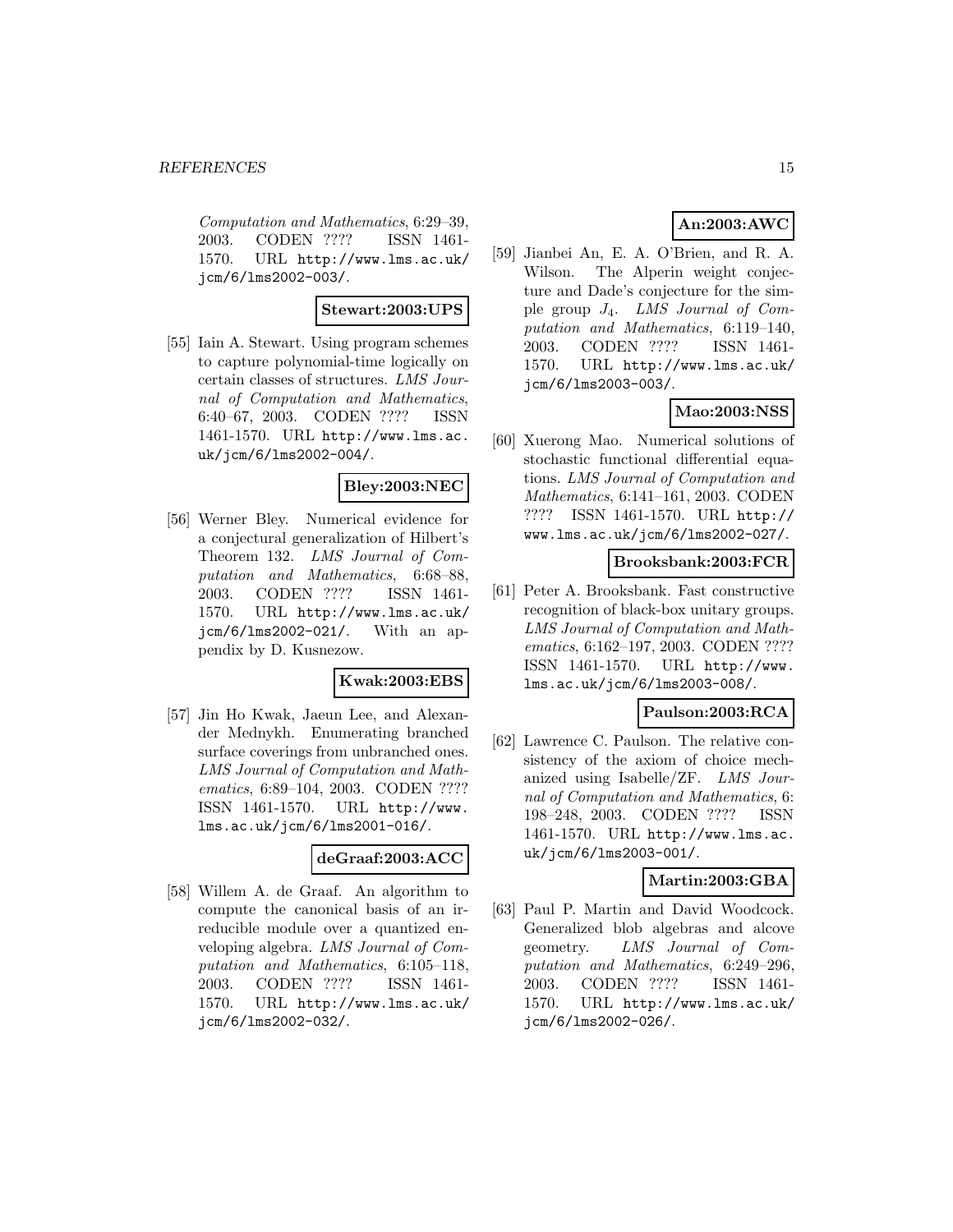### **Higham:2003:EMS**

[64] Desmond J. Higham, Xuerong Mao, and Andrew M. Stuart. Exponential meansquare stability of numerical solutions to stochastic differential equations. LMS Journal of Computation and Mathematics, 6:297–313, 2003. CODEN ???? ISSN 1461-1570. URL http://www. lms.ac.uk/jcm/6/lms2003-014/.

#### **Mossinghoff:2003:PRC**

[65] Michael J. Mossinghoff. Polynomials with restricted coefficients and prescribed noncyclotomic factors. LMS Journal of Computation and Mathematics, 6:314–325, 2003. CODEN ???? ISSN 1461-1570. URL http://www. lms.ac.uk/jcm/6/lms2003-013/.

## **Bridges:2003:SUC**

[66] Douglas Bridges and Luminita Vita. Strong and uniform continuity — the uniform space case. LMS Journal of Computation and Mathematics, 6:326– 334, 2003. CODEN ???? ISSN 1461- 1570. URL http://www.lms.ac.uk/ jcm/6/lms2002-007/.

## **Davies:2004:CDS**

[67] E. B. Davies. Computing the decay of a simple reversible sub-Markov semigroup. LMS Journal of Computation and Mathematics, 7:1–20, 2004. CODEN ???? ISSN 1461-1570.

### **McMurdy:2004:SMX**

[68] Ken McMurdy. Stable model of  $X_0(125)$ . LMS Journal of Computation and Mathematics, 7:21–36, 2004. CODEN ???? ISSN 1461-1570.

## **Cipu:2004:UBN**

[69] Mihai Cipu. Upper bounds for norms of products of binomials. LMS Journal of Computation and Mathematics, 7:37–49, 2004. CODEN ???? ISSN 1461-1570.

#### **Muzereau:2004:EBD**

[70] A. Muzereau, N. P. Smart, and F. Vercauteren. The equivalence between the DHP and DLP for elliptic curves used in practical applications. LMS Journal of Computation and Mathematics, 7:50–72, 2004. CODEN ???? ISSN 1461-1570.

## **Neumann:2004:TFP**

[71] Peter M. Neumann and Cheryl E. Praeger. On tensor-factorisation problems, I: the combinatorial problem. LMS Journal of Computation and Mathematics, 7:73–100, 2004. CODEN ???? ISSN 1461-1570.

### **Matthews:2004:ASB**

[72] P. C. Matthews. Automating symmetrybreaking calculations. LMS Journal of Computation and Mathematics, 7:101– 119, 2004. CODEN ???? ISSN 1461- 1570.

#### **An:2004:AWC**

[73] Jianbe An and R. A. Wilson. The Alperin weight conjecture and Uno's conjecture for the Baby Monster  $B, p$ odd. LMS Journal of Computation and Mathematics, 7:120–166, 2004. CODEN ???? ISSN 1461-1570.

#### **Hess:2004:GGA**

[74] Florian Hess. Generalising the GHS attack on the elliptic curve discrete logarithm problem. LMS Journal of Computation and Mathematics, 7:167–192, 2004. CODEN ???? ISSN 1461-1570.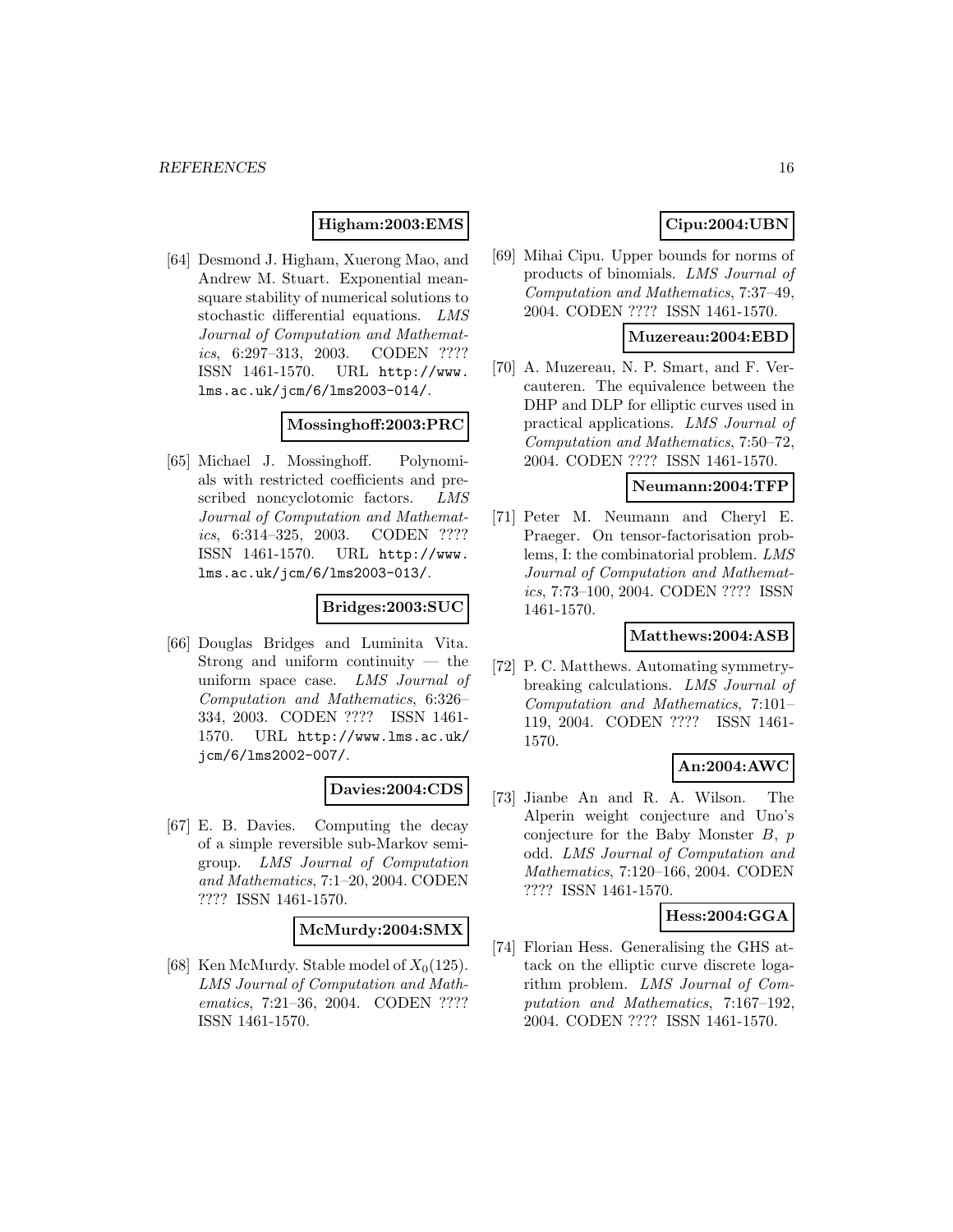## **Le:2004:ERB**

[75] Huiling Le. Estimation of Riemannian barycentres. LMS Journal of Computation and Mathematics, 7:193–200, 2004. CODEN ???? ISSN 1461-1570.

#### **Galbraith:2004:EDD**

[76] Steven D. Galbraith and Victor Rotger. Easy decision Diffie–Hellman groups. LMS Journal of Computation and Mathematics, 7:201–218, 2004. CODEN ???? ISSN 1461-1570.

### **Rowley:2004:CO**

[77] Peter Rowley. Cross orbits. LMS Journal of Computation and Mathematics, 7: 219–265, 2004. CODEN ???? ISSN 1461-1570.

## **Campbell:2004:NEP**

[78] Colin M. Campbell, George Havas, Colin Ramsay, and Edmund F. Robertson. Nice efficient presentations for all small simple groups and their covers. LMS Journal of Computation and Mathematics, 7:266–283, 2004. CODEN ???? ISSN 1461-1570.

#### **Jacobs:2004:AAI**

[79] Pascale Jacobs and Dimitri Leemans. An algorithmic analysis of the intersection property. LMS Journal of Computation and Mathematics, 7:284–299, 2004. CODEN ???? ISSN 1461-1570.

#### **Vsemirnov:2004:HGI**

[80] M. Vsemirnov. Hurwitz groups of intermediate rank. LMS Journal of Computation and Mathematics, 7:300–336, 2004. CODEN ???? ISSN 1461-1570.

**Bates:2004:ICL**

[81] Chris Bates and Peter Rowley. Involutions in Conway's largest simple group. LMS Journal of Computation and Mathematics, 7:337–351, 2004. CODEN ???? ISSN 1461-1570.

## **Bley:2005:PGR**

[82] W. Bley and M. Endres. Picard groups and refined discrete logarithms. LMS Journal of Computation and Mathematics, 8:1–16, 2005. CODEN ???? ISSN 1461-1570.

#### **Davies:2005:SBU**

[83] E. B. Davies. Spectral bounds using higher-order numerical ranges. LMS Journal of Computation and Mathematics, 8:17–45, 2005. CODEN ???? ISSN 1461-1570.

### **Holt:2005:CMS**

[84] Derek F. Holt and Colva M. Roney-Dougal. Constructing maximal subgroups of classical groups. LMS Journal of Computation and Mathematics, 8:46– 79, 2005. CODEN ???? ISSN 1461-1570.

## **Malle:2005:NFD**

[85] Gunter Malle and David P. Roberts. Number fields with discriminant  $\pm 2^a 3^b$ and Galois group  $A_n$  or  $S_n$ . LMS Journal of Computation and Mathematics, 8: 80–101, 2005. CODEN ???? ISSN 1461- 1570.

## **Gutierrez:2005:HCE**

[86] J. Gutierrez and T. Shaska. Hyperelliptic curves with extra involutions. LMS Journal of Computation and Mathematics, 8:102–115, 2005. CODEN ???? ISSN 1461-1570.

### **Chen:2005:DEA**

[87] Imin Chen. A Diophantine equation associated to  $X_0(5)$ . LMS Journal of Computation and Mathematics, 8:116–121, 2005. CODEN ???? ISSN 1461-1570.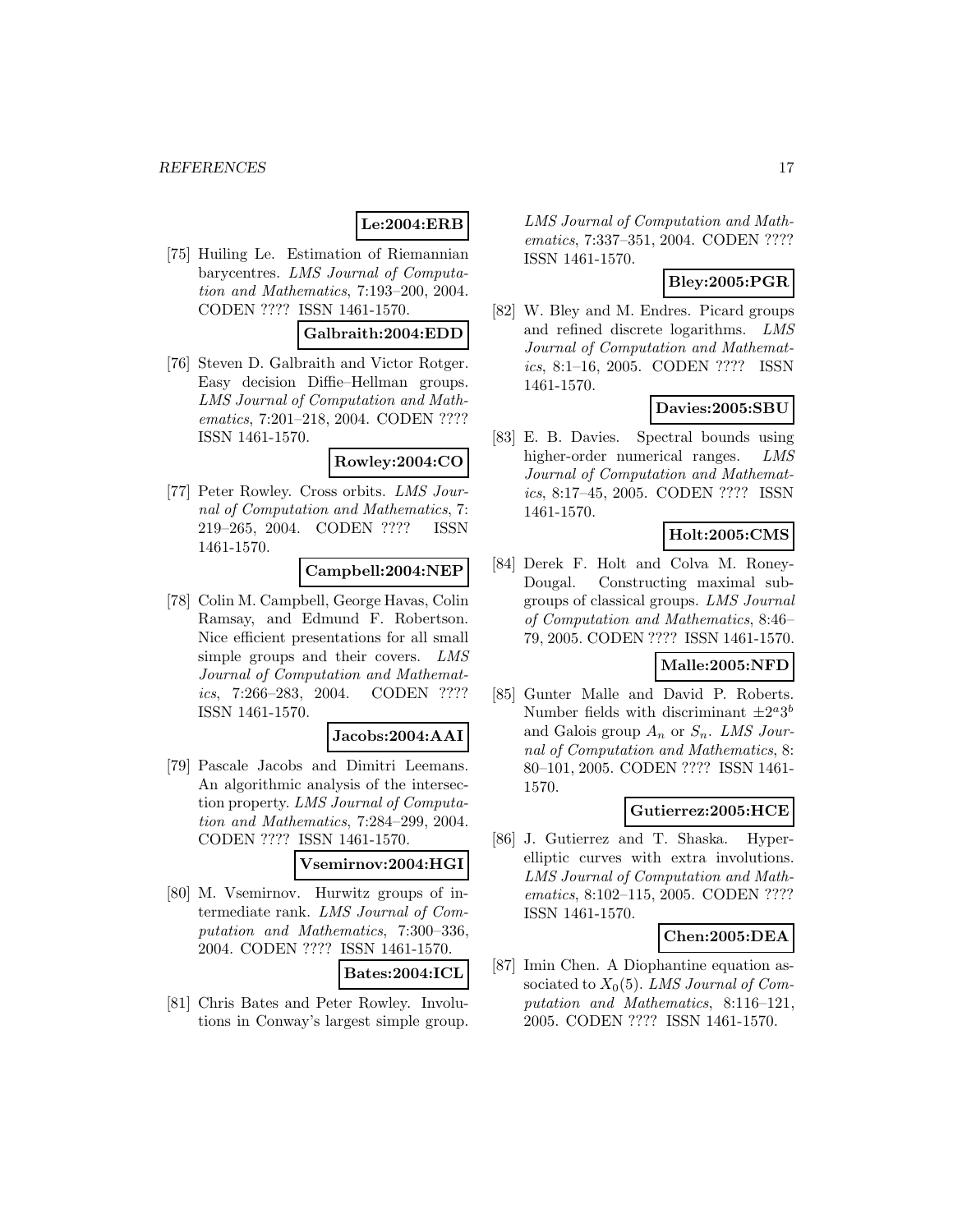### **Jansen:2005:MDF**

[88] Christoph Jansen. The minimal degrees of faithful representations of the sporadic simple groups and their covering groups. LMS Journal of Computation and Mathematics, 8:122–144, 2005. CO-DEN ???? ISSN 1461-1570.

#### **Howse:2005:SD**

[89] John Howse, Gem Stapleton, and John Taylor. Spider diagrams. LMS Journal of Computation and Mathematics, 8: 145–194, 2005. CODEN ???? ISSN 1461-1570.

### **Charles:2005:CMP**

[90] Denis Charles and Kristin Lauter. Computing modular polynomials. LMS Journal of Computation and Mathematics, 8: 195–204, 2005. CODEN ???? ISSN 1461-1570.

#### **Barraclough:2005:CCR**

[91] R. W. Barraclough and R. A. Wilson. Conjugacy class representatives in the Monster Group. LMS Journal of Computation and Mathematics, 8:205–216, 2005. CODEN ???? ISSN 1461-1570.

#### **Ambrose:2005:GSB**

[92] Sophie Ambrose, Max Neunhöffer, Cheryl E. Praeger, and Csaba Schneider. Generalised sifting in black-box groups. LMS Journal of Computation and Mathematics, 8:217–250, 2005. CODEN ???? ISSN 1461-1570.

#### **Rodrigues:2005:NGA**

[93] Rui C. Rodrigues, F. Silva Leite, and Janusz Jakubiak. A new geometric algorithm to generate smooth interpolating curves on Riemannian manifolds.

LMS Journal of Computation and Mathematics, 8:251–266, 2005. CODEN ???? ISSN 1461-1570.

## **Girard:2005:CSR**

[94] Martine Girard and Leopoldo Kulesz. Computation of sets of rational points of genus-3 curves via the Dem'Janenko– Manin method. LMS Journal of Computation and Mathematics, 8:267–300, 2005. CODEN ???? ISSN 1461-1570.

## **Almeida:2005:HMI**

[95] L. C. O. Almeida and S. C. Coutinho. On homogeneous minimal involutive varieties. LMS Journal of Computation and Mathematics, 8:301–315, 2005. CO-DEN ???? ISSN 1461-1570.

### **Goldberg:2006:IMB**

[96] Leslie Ann Goldberg, Markus Jalsenius, Russell Martin, and Mike Paterson. Improved mixing bounds for the anti-ferromagnetic Potts model on  $Z^2$ . LMS Journal of Computation and Mathematics, 9:1-20, 2006. CODEN ???? ISSN 1461-1570.

#### **Sinclair:2006:BNE**

[97] Robert Sinclair and Minoru Tanaka. A bound on the number of endpoints of the cut locus. LMS Journal of Computation and Mathematics, 9:21–39, 2006. CO-DEN ???? ISSN 1461-1570.

#### **Batty:2006:EPD**

[98] Michael Batty, Andrew J. Duncan, and Samuel L. Braunstein. Extending the promise of the Deutsch–Jozsa–Høyer algorithm for finite groups. LMS Journal of Computation and Mathematics, 9:40– 63, 2006. CODEN ???? ISSN 1461-1570.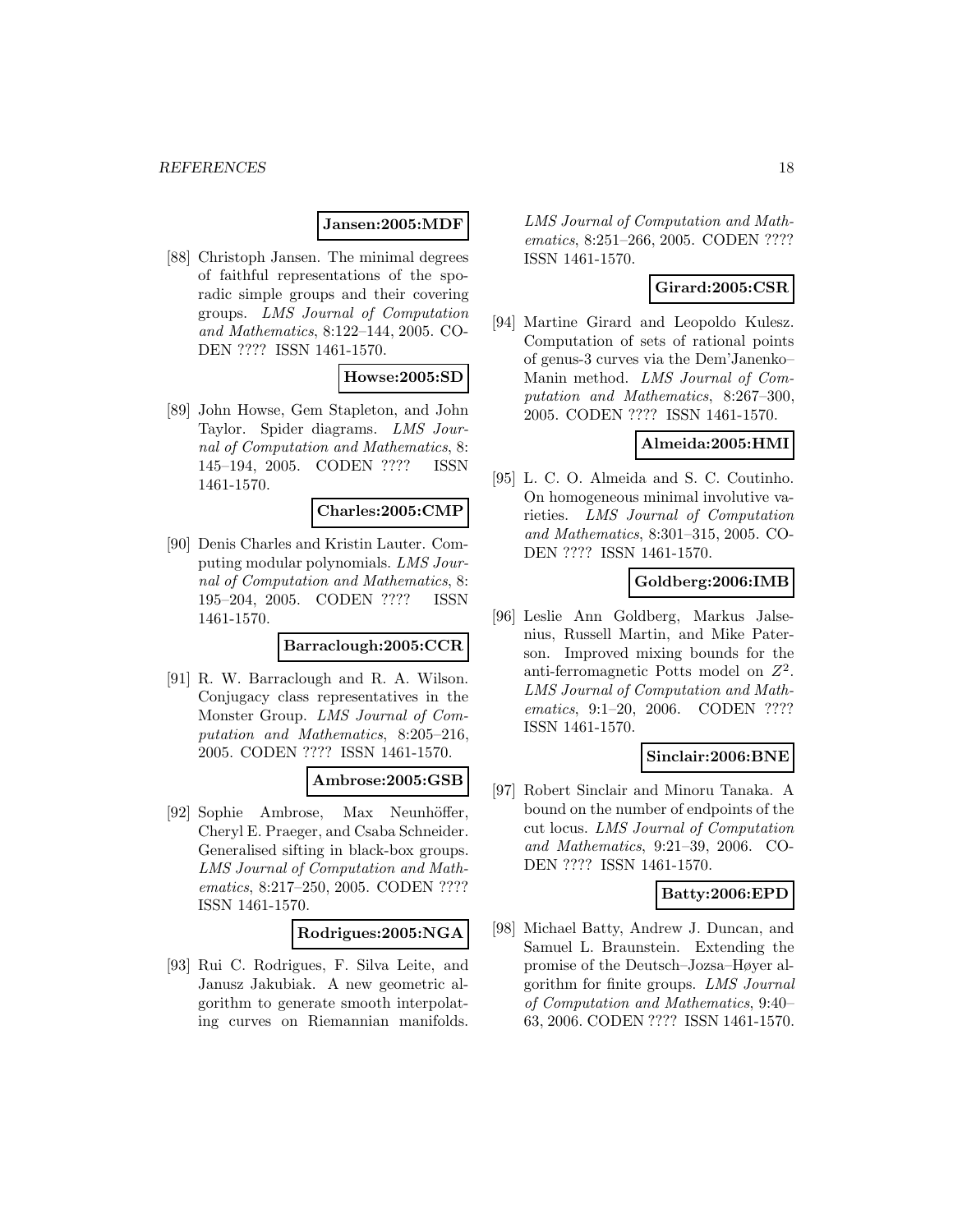#### **Granger:2006:SCA**

[99] R. Granger, D. Page, and M. Stam. On small characteristic algebraic tori in pairing-based cryptography. LMS Journal of Computation and Mathematics, 9: 64–85, 2006. CODEN ???? ISSN 1461- 1570.

### **Machado:2006:RMS**

[100] Luís Machado, F. Silva Leite, and Knut Hüper. Riemannian means as solutions of variational problems. LMS Journal of Computation and Mathematics, 9:86– 103, 2006. CODEN ???? ISSN 1461- 1570.

#### **Detinko:2006:CNM**

[101] A. S. Detinko and D. L. Flannery. Computing in nilpotent matrix groups. LMS Journal of Computation and Mathematics, 9:104–134, 2006. CODEN ???? ISSN 1461-1570.

#### **Satoh:2006:PIR**

[102] Takakazu Satoh. On polynomial interpolations related to Verheul homomorphisms. LMS Journal of Computation and Mathematics, 9:135–158, 2006. CO-DEN ???? ISSN 1461-1570.

## **Law:2006:RAL**

[103] Maska Law, Alice C. Niemeyer, Cheryl E. Praeger, and Akos Seress. A ´ reduction algorithm for large-base primitive permutation groups. LMS Journal of Computation and Mathematics, 9:159–173, 2006. CODEN ???? ISSN 1461-1570.

**Vaughan-Lee:2006:SLA**

[104] Michael Vaughan-Lee. Simple Lie algebras of low dimension over GF(2).

LMS Journal of Computation and Mathematics, 9:174–192, 2006. CODEN ???? ISSN 1461-1570.

## **Roberts:2006:RMM**

[105] A. J. Roberts. Resolving the multitude of microscale interactions accurately models stochastic partial differential equations. LMS Journal of Computation and Mathematics, 9:193–221, 2006. CODEN ???? ISSN 1461-1570.

## **Lauder:2006:RMC**

[106] Alan G. B. Lauder. A recursive method for computing zeta functions of varieties. LMS Journal of Computation and Mathematics, 9:222–269, 2006. CODEN ???? ISSN 1461-1570.

### **Gornet:2006:LSI**

[107] Ruth Gornet and Jeffrey McGowan. Lens spaces, isospectral on forms but not on functions. LMS Journal of Computation and Mathematics, 9:270–286, 2006. CODEN ???? ISSN 1461-1570.

#### **Krupchyk:2006:SLC**

[108] Katsiaryna Krupchyk and Jukka Tuomela. The Sharpiro–Lopatinskij condition for elliptic boundary value problems. LMS Journal of Computation and Mathematics, 9:287–329, 2006. CODEN ???? ISSN 1461-1570.

#### **Jansons:2007:OCK**

[109] Kalvis M. Jansons and Paul D. Metcalfe. Optimally coupling the Kolmogorov diffusion, and related optimal control problems. LMS Journal of Computation and Mathematics, 10:1–20, 2007. CODEN ???? ISSN 1461-1570.

### **Vincent:2007:NHC**

[110] R. Vincent and A. E. Zalesski. Non-Hurwitz classical groups. LMS Journal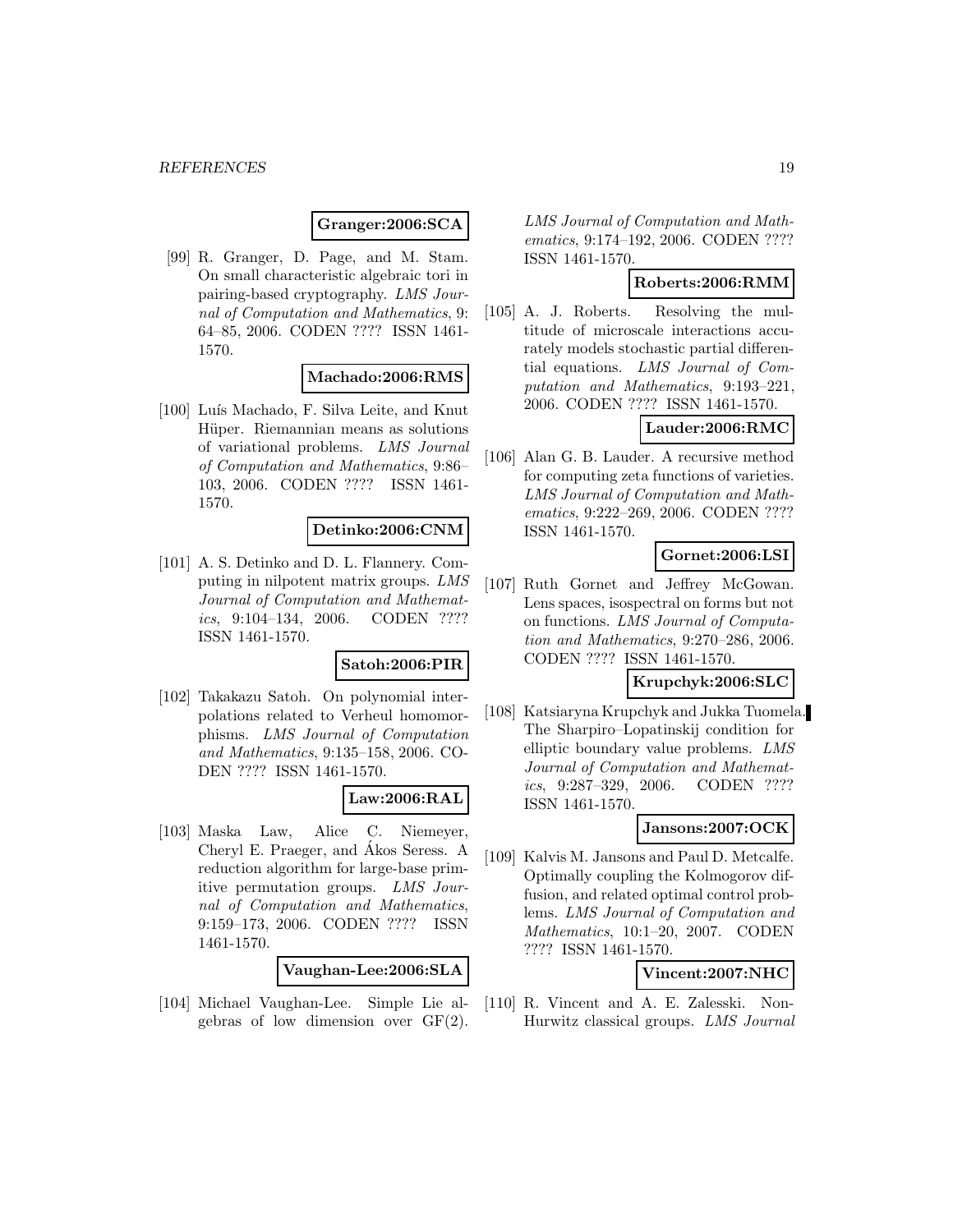of Computation and Mathematics, 10: 21–82, 2007. CODEN ???? ISSN 1461- 1570.

## **Edalat:2007:DTA**

[111] Abbas Edalat and Dirk Pattinson. A domain-theoretic account of Picard's Theorem. LMS Journal of Computation and Mathematics, 10:83–118, 2007. CO-DEN ???? ISSN 1461-1570.

### **Nye:2007:CMI**

[112] Tom M. W. Nye, Brad J. C. Baxter, and Walter R. Gilks. A covariance matrix inversion problem arising from the construction of phylogenetic trees. LMS Journal of Computation and Mathematics, 10:119–131, 2007. CODEN ???? ISSN 1461-1570.

### **Bradley:2007:IBS**

[113] J. D. Bradley and P. E. Holmes. Improved bounds for the spread of sporadic groups. LMS Journal of Computation and Mathematics, 10:132–140, 2007. CODEN ???? ISSN 1461-1570.

#### **Fraatz:2007:CIC**

[114] Robert Fraatz. On the computation of integral closures of cyclic extensions of function fields. LMS Journal of Computation and Mathematics, 10:141–160, 2007. CODEN ???? ISSN 1461-1570.

## **Barraclough:2007:CTM**

[115] R. W. Barraclough and R. A. Wilson. The character table of a maximal subgroup of the Monster. LMS Journal of Computation and Mathematics, 10:161– 175, 2007. CODEN ???? ISSN 1461- 1570.

## **McCusker:2007:CMS**

[116] Guy McCusker. Categorical models of syntactic control of interference revisited, revisited. LMS Journal of Computation and Mathematics, 10:176–206, 2007. CODEN ???? ISSN 1461-1570.

### **Hubrechts:2007:PCF**

[117] Hendrik Hubrechts. Point counting in families of hyperelliptic curves in characteristic 2. LMS Journal of Computation and Mathematics, 10:207–234, 2007. CODEN ???? ISSN 1461-1570.

## **Kloeden:2007:PCA**

[118] P. E. Kloeden and A. Neuenkirch. The pathwise convergence of approximation schemes for stochastic differential equations. LMS Journal of Computation and Mathematics, 10:235–253, 2007. CO-DEN ???? ISSN 1461-1570.

### **Boissiere:2007:GSC**

[119] Samuel Boissière and Marc A. Nieper-Wisskirchen. Generating series in the cohomology of Hilbert schemes of points on surfaces. LMS Journal of Computation and Mathematics, 10:254–270, 2007. CODEN ???? ISSN 1461-1570.

## **Fieker:2007:FIL**

[120] Claus Fieker and Willem A. de Graaf. Finding integral linear dependencies of algebraic numbers and algebraic Lie algebras. LMS Journal of Computation and Mathematics, 10:271–287, 2007. CODEN ???? ISSN 1461-1570.

## **Davies:2007:ICD**

[121] E. B. Davies. An indefinite convectiondiffusion operator. LMS Journal of Computation and Mathematics, 10:288– 306, 2007. CODEN ???? ISSN 1461- 1570.

## **Salem:2007:FJG**

[122] Fatima K. Abu Salem and Kamal khuri makdisi. Fast Jacobian group opera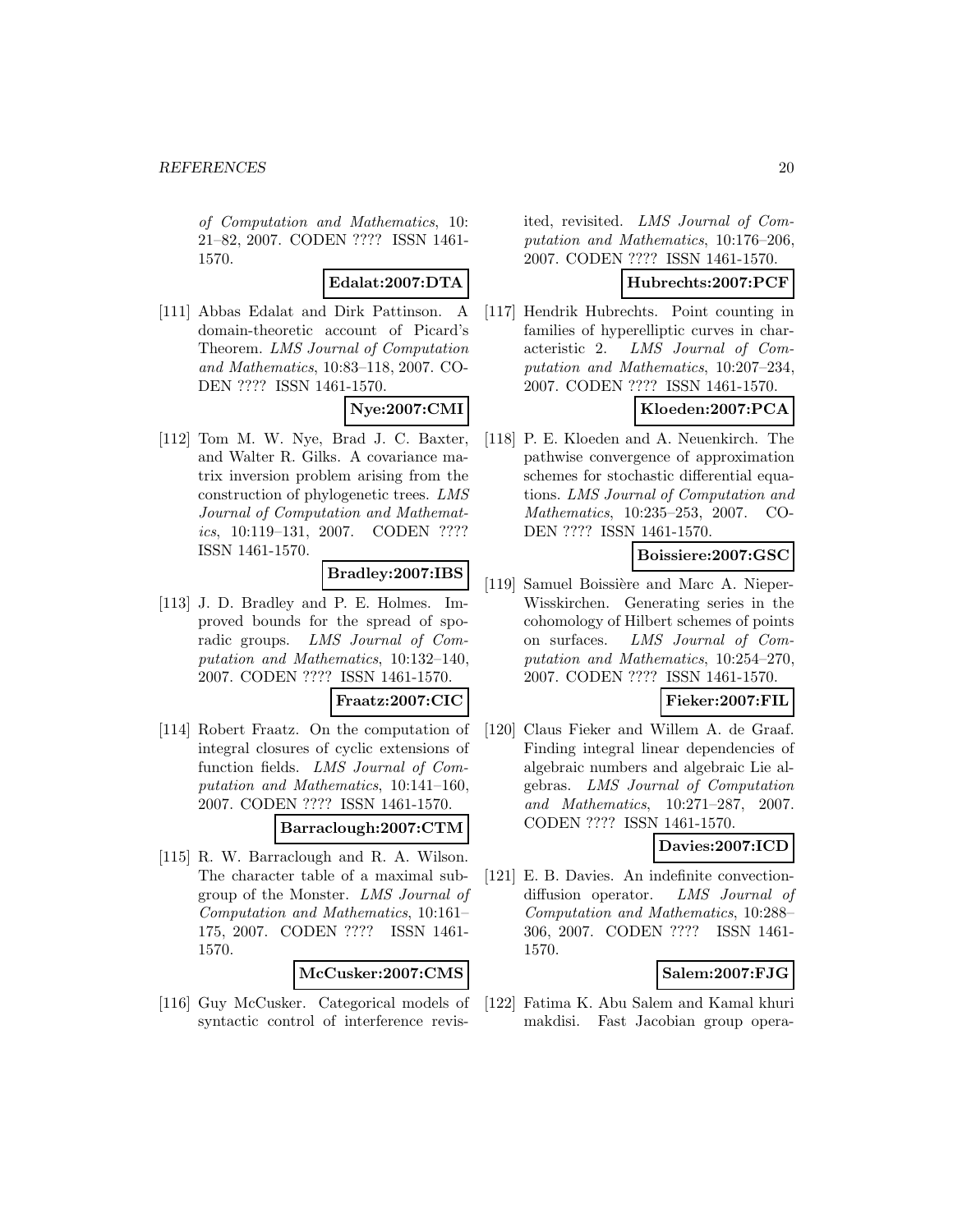tions for  $C_{3,4}$  curves over a large finite field. LMS Journal of Computation and Mathematics, 10:307–328, 2007. CO-DEN ???? ISSN 1461-1570.

### **Ryba:2007:CSI**

[123] A. J. E. Ryba. Construction of some irreducible subgroups of  $E_8$  and  $E_6$ . LMS Journal of Computation and Mathematics, 10:329–340, 2007. CODEN ???? ISSN 1461-1570.

## **Vaughan-Lee:2007:EG**

[124] Michael Vaughan-Lee. On 4-Engel groups. LMS Journal of Computation and Mathematics, 10:341–353, 2007. CODEN ???? ISSN 1461-1570.

## **Bright:2007:BMO**

[125] M. J. Bright, N. Bruin, E. V. Flynn, and A. Logan. The Brauer–Manin obstruction and III[2]. LMS Journal of Computation and Mathematics, 10:354–377, 2007. CODEN ???? ISSN 1461-1570.

### **Bosman:2007:PGG**

[126] Johan Bosman. A polynomial with Galois groups  $SL_2$  ( $F_{16}$ ). LMS Journal of Computation and Mathematics, 10:378– 388, 2007. CODEN ???? ISSN 1461- 1570.

#### **Lundow:2008:EAC**

[127] Per Håkan Lundow and Klas Markström. Exact and approximate compression of transfer matrices for graph homomorphisms. LMS Journal of Computation and Mathematics, 11:1–14, 2008. CODEN ???? ISSN 1461-1570.

#### **Muller:2008:ASS**

[128] Jürgen Müller. On the action of the sporadic simple Baby Monster Group on its conjugacy class 2B. LMS Journal of Computation and Mathematics, 11:15– 27, 2008. CODEN ???? ISSN 1461-1570.

#### **Bovdi:2008:TUI**

[129] V. A. Bovdi, A. B. Konovalov, and S. Linton. Torsion units in integral group ring of the Mathieu simple group  $M_{22}$ . LMS Journal of Computation and Mathematics, 11:28–39, 2008. CODEN ???? ISSN 1461-1570.

## **Harvey:2008:ECA**

[130] David Harvey. Efficient computation of p-adic heights. LMS Journal of Computation and Mathematics, 11:40–59, 2008. CODEN ???? ISSN 1461-1570.

#### **Buckwar:2008:WCE**

[131] Evelyn Buckwar, Rachel Kuske, Salah-Eldin Mohammed, and Tony Shardlow. Weak convergence of the Euler scheme for stochastic differential delay equations. LMS Journal of Computation and Mathematics, 11:60–99, 2008. CODEN ???? ISSN 1461-1570.

## **An:2008:AWC**

[132] Jianbei An, John J. Cannon, E. A. O'Brien, and W. R. Unger. The Alperin weight conjecture and Dade's Conjecture for the simple group  $Fi'_{24}$ . LMS Journal of Computation and Mathematics, 11:100–145, 2008. CODEN ???? ISSN 1461-1570.

## **McKay:2008:DRF**

[133] J. McKay and David Sevilla. Decomposing replicable functions. LMS Journal of Computation and Mathematics, 11:146– 171, 2008. CODEN ???? ISSN 1461- 1570.

## **Lauder:2008:REC**

[134] Alan G. B. Lauder. Ranks of elliptic curves over function fields. LMS Jour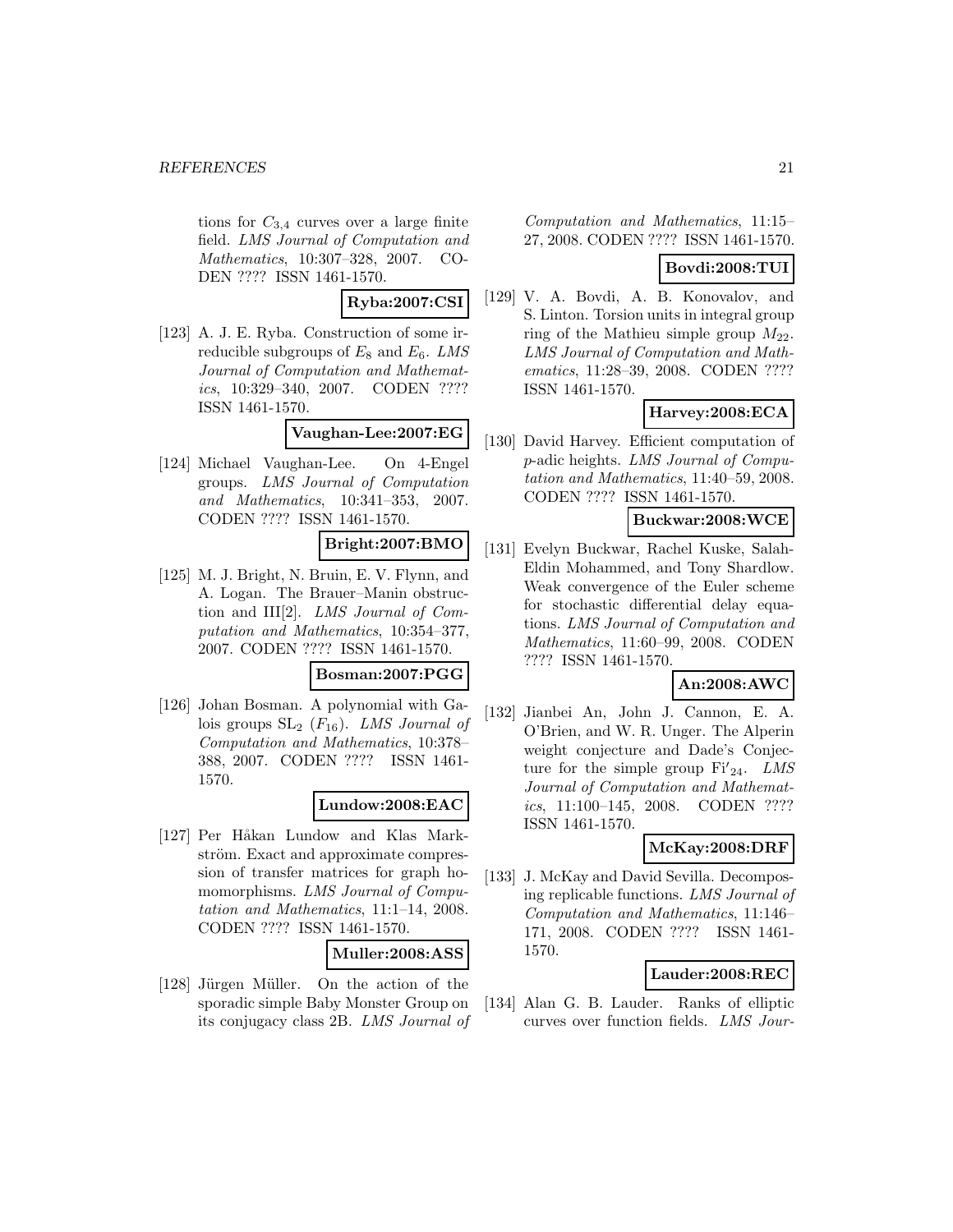nal of Computation and Mathematics, 11:172–212, 2008. CODEN ???? ISSN 1461-1570.

#### **Noeske:2008:MSM**

[135] Felix Noeske. Matching simple modules of condensed algebras. LMS Journal of Computation and Mathematics, 11:213– 222, 2008. CODEN ???? ISSN 1461- 1570.

#### **Holt:2008:CCS**

[136] Derek F. Holt and Mark J. Stather. Computing a chief series and the soluble radical of a matrix group over a finite field. LMS Journal of Computation and Mathematics, 11:223–251, 2008. CO-DEN ???? ISSN 1461-1570.

## **Neunhoffer:2008:CMP**

[137] Max Neunhöffer and Cheryl E. Praeger. Computing minimal polynomials of matrices. LMS Journal of Computation and Mathematics, 11:252–279, 2008. CO-DEN ???? ISSN 1461-1570.

### **deGraaf:2008:CNO**

[138] Willem A. de Graaf. Computing with nilpotent orbits in simple Lie algebras of exceptional type. LMS Journal of Computation and Mathematics, 11:280–297, 2008. CODEN ???? ISSN 1461-1570.

#### **Mahe:2008:HSP**

[139] Valéry Mahé. Hilbert's Seventeenth Problem and hyperelliptic curves. LMS Journal of Computation and Mathematics, 11:298–325, 2008. CODEN ???? ISSN 1461-1570.

#### **Loeffler:2008:ECA**

[140] David Loeffler. Explicit calculations of automorphic forms for definite unitary groups. LMS Journal of Computation and Mathematics, 11:326–342, 2008. CODEN ???? ISSN 1461-1570.

### **Cohen:2008:CUR**

[141] Arjeh M. Cohen, Sergei Haller, and Scott H. Murray. Computing in unipotent and reductive algebraic groups. LMS Journal of Computation and Mathematics, 11:343–366, 2008. CODEN ???? ISSN 1461-1570.

## **Stoll:2008:RCU**

[142] Michael Stoll. Rational 6-cycles under iteration of quadratic polynomials. LMS Journal of Computation and Mathematics, 11:367–380, 2008. CODEN ???? ISSN 1461-1570.

### **Himstedt:2009:CTB**

[143] Frank Himstedt and Shih-Chang Huang. Character table of a Borel subgroup of the Ree groups  ${}^2F_4(q^2)$ . LMS Journal of Computation and Mathematics, 12:1–53, 2009. CODEN ???? ISSN 1461-1570.

## **Everest:2009:PDT**

[144] Graham Everest, Patrick Ingram, and Shaun Stevens. Primitive divisors on twists of Fermat's Cubic. LMS Journal of Computation and Mathematics, 12:54–81, 2009. CODEN ???? ISSN 1461-1570.

## **Babai:2009:NRE**

[145] László Babai, Péter P. Pálfy, and Jan Saxl. On the number of p-regular elements in finite simple groups. LMS Journal of Computation and Mathematics, 12:82–119, 2009. CODEN ???? ISSN 1461-1570.

#### **Rowley:2009:CGM**

[146] Peter Rowley. The Chamber graph of the  $M_{24}$  maximal 2-local geometry. LMS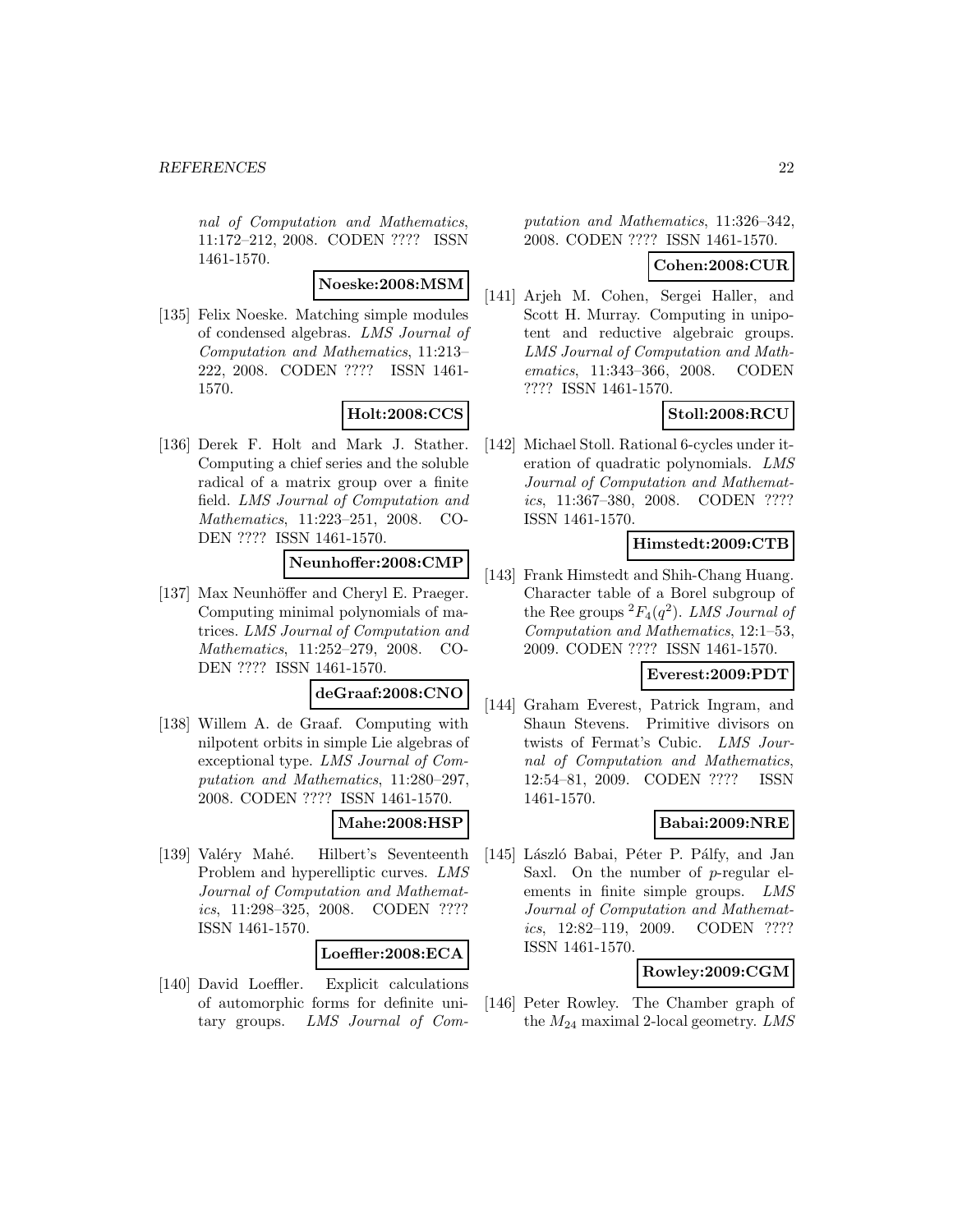Journal of Computation and Mathematics, 12:120–143, 2009. CODEN ???? ISSN 1461-1570.

**Varilly-Alvarado:2009:ALM**

[147] Anthony Várilly-Alvarado and David Zywina. Arithmetic  $E_8$  lattices with maximal Galois action. LMS Journal of Computation and Mathematics, 12:144– 165, 2009. CODEN ???? ISSN 1461- 1570.

## **Bley:2009:CRA**

[148] Werner Bley and Stephen M. J. Wilson. Computations in relative algebraic K-groups. LMS Journal of Computation and Mathematics, 12:166–194, 2009. CODEN ???? ISSN 1461-1570.

#### **Jalsenius:2009:SSM**

[149] Markus Jalsenius. Strong spatial mixing and rapid mixing with five colours for the Kagome lattice. LMS Journal of Computation and Mathematics, 12:195– 227, 2009. CODEN ???? ISSN 1461- 1570.

#### **Huang:2009:GDS**

[150] Ming-Deh Huang and Wayne Raskind. Global duality, signature calculus and the discrete logarithm problem. LMS Journal of Computation and Mathematics, 12:228–263, 2009. CODEN ???? ISSN 1461-1570.

## **Cummins:2009:CCC**

[151] C. J. Cummins. On conjugacy classes of congruence subgroups of  $PSL(2, R)$ . LMS Journal of Computation and Mathematics, 12:264–274, 2009. CODEN ???? ISSN 1461-1570.

### **Katz:2009:TI**

[152] Eric Katz, Hannah Markwig, and Thomas Markwig. The tropical jinvariant. LMS Journal of Computation and Mathematics, 12:275–294, 2009. CODEN ???? ISSN 1461-1570.

### **Chatel:2009:PCA**

[153] Gweltaz Chatel and David Lubicz. A point counting algorithm using cohomology with compact support. LMS Journal of Computation and Mathematics, 12:295–325, 2009. CODEN ???? ISSN 1461-1570.

## **Broker:2009:MPG**

[154] Reinier Bröker and Kristin Lauter. Modular polynomials for genus 2. LMS Journal of Computation and Mathematics, 12:326–339, 2009. CODEN ???? ISSN 1461-1570.

### **Smith:2010:CIS**

[155] Kevin Smith. On complete interpolating sequences and sampling expansions. LMS Journal of Computation and Mathematics, 13:1-9, 2010. CODEN ???? ISSN 1461-1570.

### **Boulton:2010:NVC**

[156] Lyonell Boulton and Nabile Boussaid. Non-variational computation of the eigenstates of Dirac operators with radially symmetric potentials. LMS Journal of Computation and Mathematics, 13:10–32, 2010. CODEN ???? ISSN 1461-1570.

#### **Kasprzyk:2010:CCT**

[157] Alexander M. Kasprzyk, Maximilian Kreuzer, and Benjamin Nill. On the combinatorial classification of toric log del Pezzo surfaces. LMS Journal of Computation and Mathematics, 13:33– 46, 2010. CODEN ???? ISSN 1461-1570.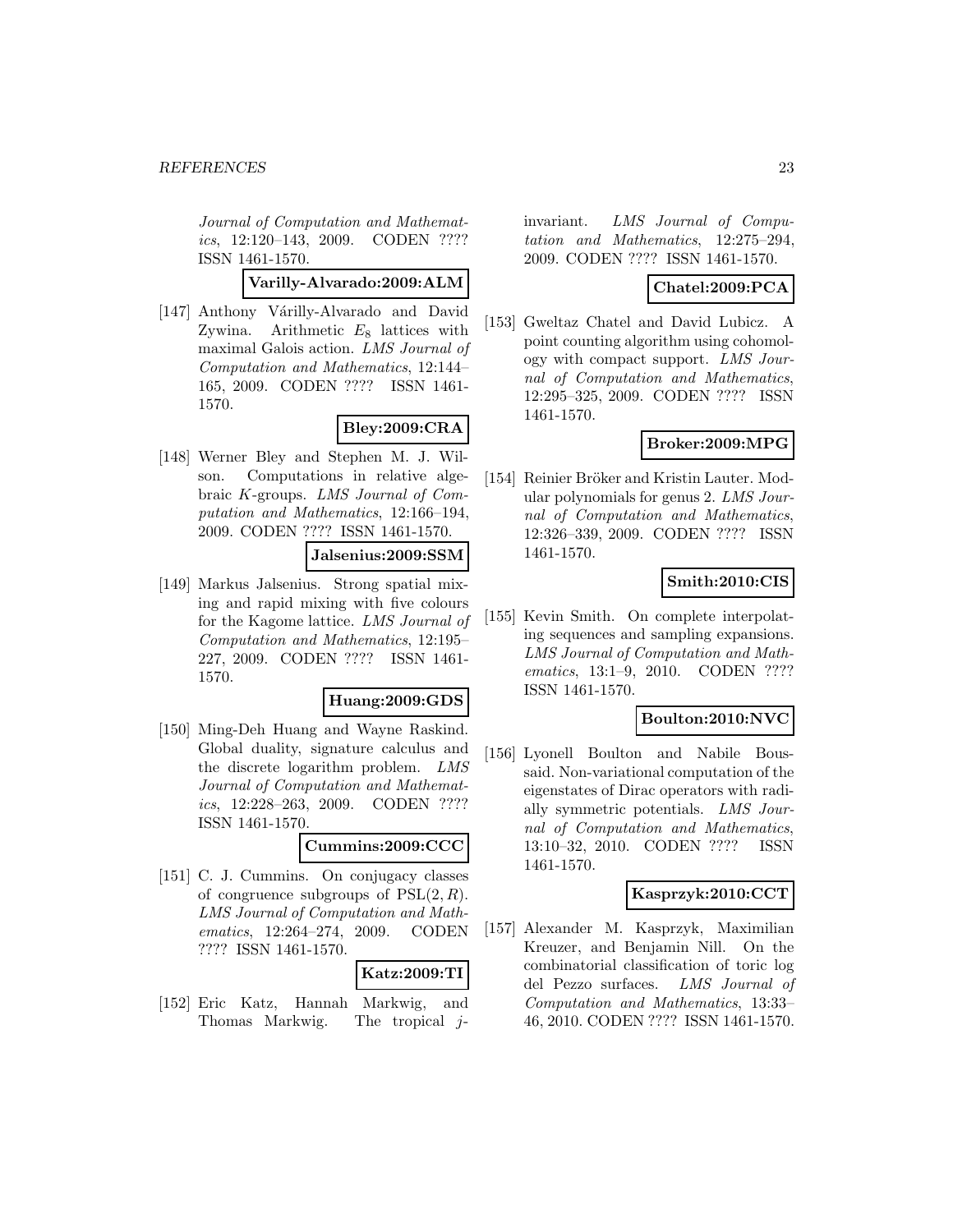## **Muller:2010:EKS**

[158] Jan Steffen Müller. Explicit Kummer surface formulas for arbitrary characteristic. LMS Journal of Computation and Mathematics, 13:47–64, 2010. CODEN ???? ISSN 1461-1570.

## **Brown:2010:EEE**

[159] B. Malcolm Brown, Matthias Langer, Marco Marletta, Christiane Tretter, and Markus Wagenhofer. Eigenvalue enclosures and exclosures for non-self-adjoint problems in hydrodynamics. LMS Journal of Computation and Mathematics, 13:65–81, 2010. CODEN ???? ISSN 1461-1570.

## **Barraclough:2010:CTG**

[160] R. W. Barraclough. The character table of a group of shape  $(2 \times 2 \cdot G)$ : 2. LMS Journal of Computation and Mathematics, 13:82–89, 2010. CODEN ???? ISSN 1461-1570.

### **Himstedt:2010:CTM**

[161] Frank Himstedt and Shih-Chang Huang. Character tables of the maximal parabolic subgroups of the Ree groups  ${}^{2}F_{4}(q^{2})$ . LMS Journal of Computation and Mathematics, 13:90–110, 2010. CO-DEN ???? ISSN 1461-1570.

## **Perry:2010:EBC**

[162] John Perry. An extension of Buchberger's criteria for Gröbner basis decision. LMS Journal of Computation and Mathematics, 13:111–129, 2010. CO-DEN ???? ISSN 1461-1570.

#### **Hare:2010:LBG**

[163] Kevin G. Hare and Nikita Sidorov. A lower bound for Garsia's entropy for certain Bernoulli convolutions. LMS Journal of Computation and Mathematics,

13:130–143, 2010. CODEN ???? ISSN 1461-1570.

#### **Kontogeorgis:2010:AHM**

[164] Aristides Kontogeorgis and Yifan Yang. Automorphisms of hyperelliptic modular curves  $X_0(N)$  in positive characteristic. LMS Journal of Computation and Mathematics, 13:144–163, 2010. CO-DEN ???? ISSN 1461-1570.

### **Holt:2010:CMS**

[165] Derek F. Holt and Colva M. Roney-Dougal. Constructing maximal subgroups of orthogonal groups. LMS Journal of Computation and Mathematics, 13:164–191, 2010. CODEN ???? ISSN 1461-1570.

#### **Ritzenthaler:2010:ECS**

[166] Christophe Ritzenthaler. Explicit computations of Serre's obstruction for genus-3 curves and application to optimal curves. LMS Journal of Computation and Mathematics, 13:192–207, 2010. CODEN ???? ISSN 1461-1570.

#### **Ninomiya:2010:AKA**

[167] Mariko Ninomiya. Application of the Kusuoka approximation with a treebased branching algorithm to the pricing of interest-rate derivatives under the HJM model. LMS Journal of Computation and Mathematics, 13:208–221, 2010. CODEN ???? ISSN 1461-1570.

### **Cummins:2010:FDG**

[168] C. J. Cummins. Fundamental domains for genus-zero and genus-one congruence subgroups. LMS Journal of Computation and Mathematics, 13:222–245, 2010. CODEN ???? ISSN 1461-1570.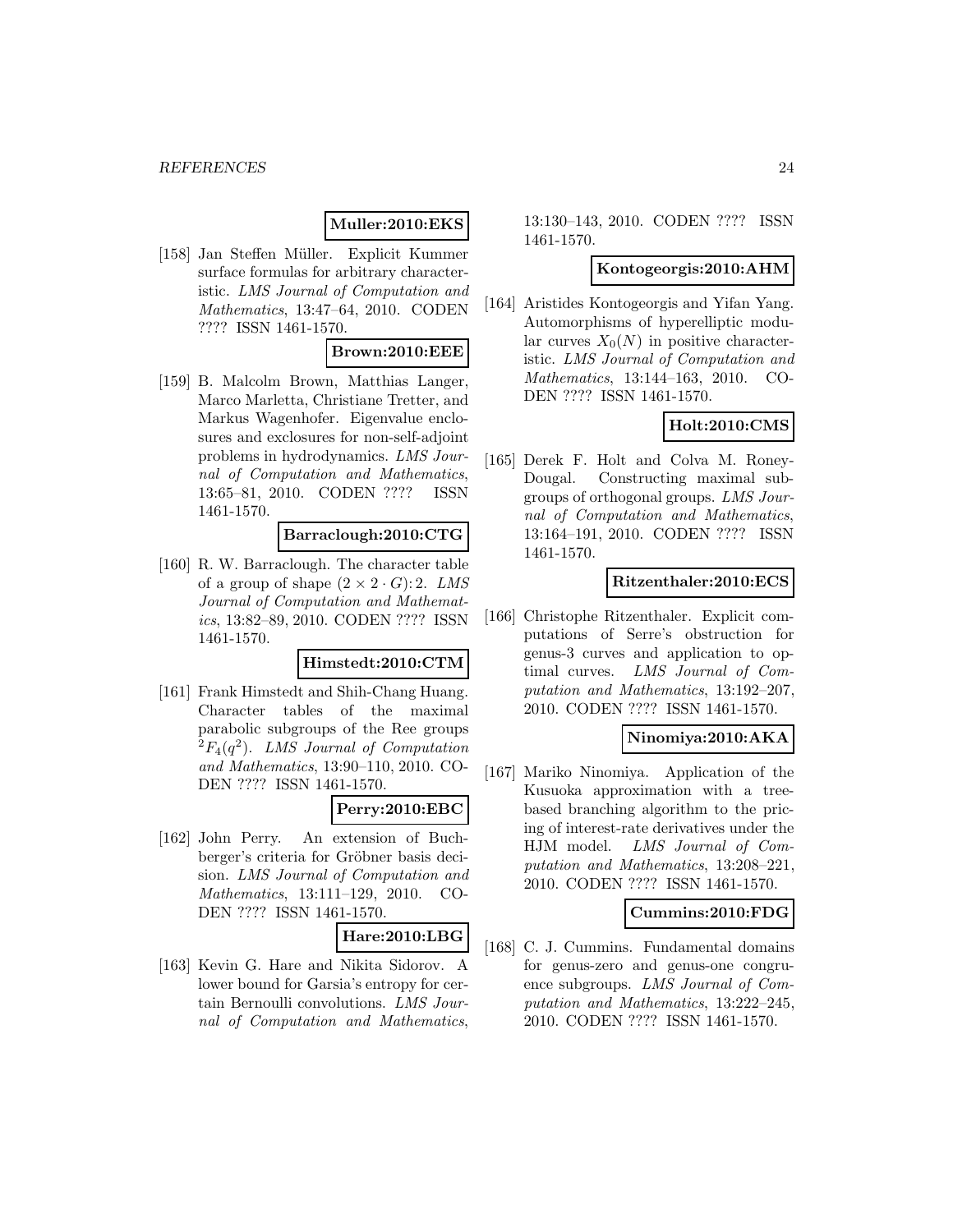### **Berthelsen:2010:PPS**

[169] Kasper K. Berthelsen, Laird A. Breyer, and Gareth O. Roberts. Perfect posterior simulation for mixture and hidden Markov models. LMS Journal of Computation and Mathematics, 13:246–259, 2010. CODEN ???? ISSN 1461-1570.

## **Hartung:2010:ASM**

[170] René Hartung. Approximating the Schur multiplier of certain infinitely presented groups via nilpotent quotients. LMS Journal of Computation and Mathematics, 13:260–271, 2010. CODEN ???? ISSN 1461-1570.

#### **Bruin:2010:MWS**

[171] Nils Bruin and Michael Stoll. The Mordell–Weil sieve: proving nonexistence of rational points on curves. LMS Journal of Computation and Mathematics, 13:272–306, 2010. CODEN ???? ISSN 1461-1570.

#### **Rowley:2010:NSB**

[172] Peter Rowley and Paul Taylor. Normalizers of 2-subgroups in black-box groups. LMS Journal of Computation and Mathematics, 13:307–319, 2010. CODEN ???? ISSN 1461-1570.

#### **An:2010:AWC**

[173] Jianbei An and R. A. Wilson. The Alperin weight conjecture and Uno's conjecture for the Monster **M**, p odd. LMS Journal of Computation and Mathematics, 13:320–356, 2010. CODEN ???? ISSN 1461-1570.

#### **Goodwin:2010:DRF**

[174] Simon M. Goodwin, Gerhard Röhrle, and Glenn Ubly. On 1-dimensional representations of finite W-algebras asso-

ciated to simple Lie algebras of exceptional type. LMS Journal of Computation and Mathematics, 13:357–369, 2010. CODEN ???? ISSN 1461-1570.

## **Jain:2010:PLH**

[175] Sonal Jain. Points of low height on elliptic surfaces with torsion. LMS Journal of Computation and Mathematics, 13:370– 387, 2010. CODEN ???? ISSN 1461- 1570.

## **Baber:2010:MDT**

[176] Rahil Baber, J. Robert Johnson, and John Talbot. The minimal density of triangles in tripartite graphs. LMS Journal of Computation and Mathematics, 13:388–413, 2010. CODEN ???? ISSN 1461-1570.

## **Calude:2010:CFC**

[177] Cristian S. Calude and Elena Calude. The complexity of the four colour theorem. LMS Journal of Computation and Mathematics, 13:414–425, 2010. CO-DEN ???? ISSN 1461-1570.

## **Malle:2010:CRH**

[178] Gunter Malle and Jean Michel. Constructing representations of Hecke algebras for complex reflection groups. LMS Journal of Computation and Mathematics, 13:426–450, 2010. CODEN ???? ISSN 1461-1570.

## **Fisher:2010:YCT**

[179] Tom Fisher, Edward F. Schaefer, and Michael Stoll. The yoga of the Cassels– Tate pairing. LMS Journal of Computation and Mathematics, 13:451–460, 2010. CODEN ???? ISSN 1461-1570.

## **Yang:2010:RME**

[180] Le Yang. Riemannian median and its estimation. LMS Journal of Com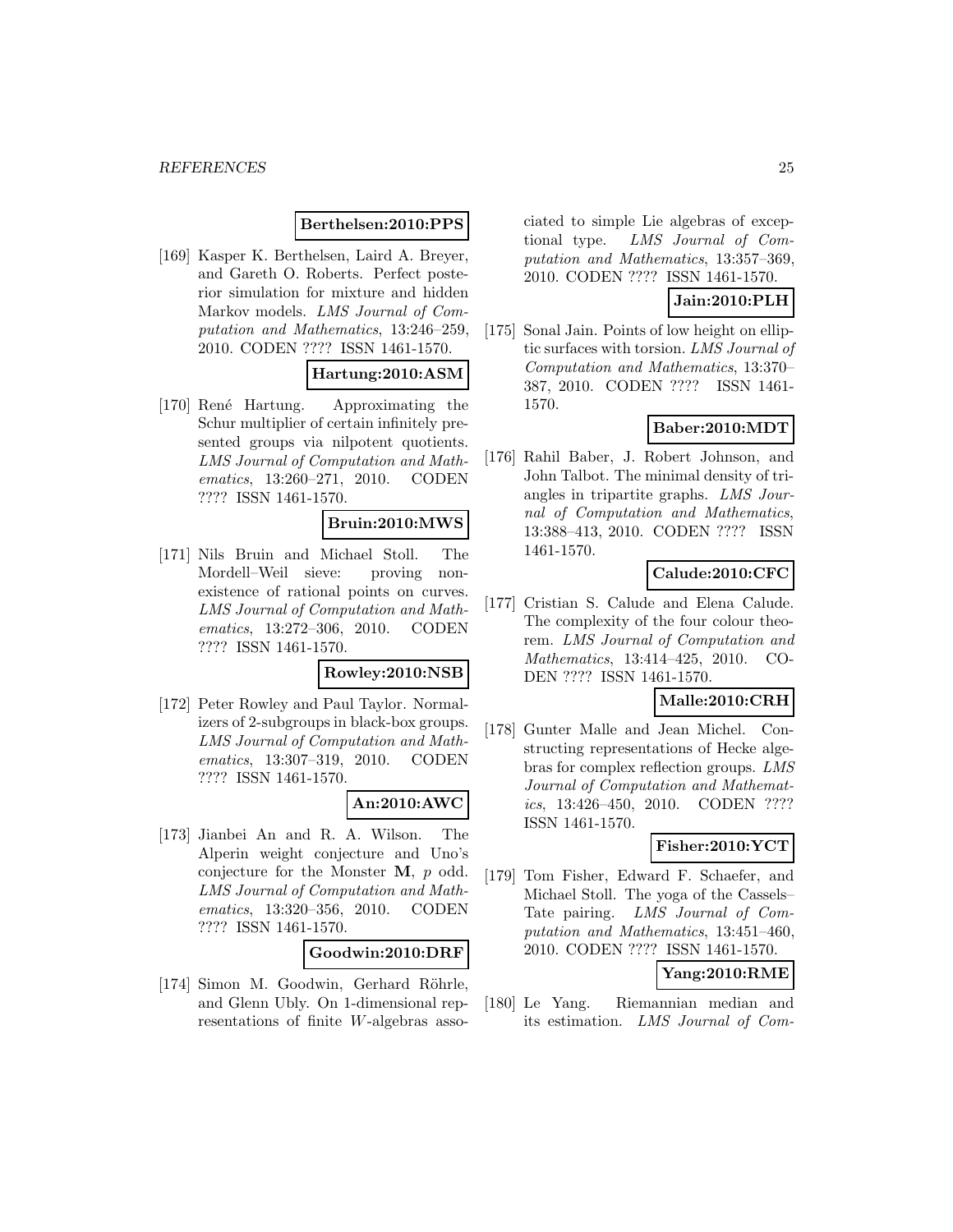putation and Mathematics, 13:461–479, 2010. CODEN ???? ISSN 1461-1570.

**Lauder:2011:DLF**

[181] Alan G. B. Lauder. Degenerations and limit Frobenius structures in rigid cohomology. LMS Journal of Computation and Mathematics, 14:1–33, 2011. CO-DEN ???? ISSN 1461-1570.

## **Freden:2011:GBS**

[182] Eric M. Freden, Teresa Knudson, and Jennifer Schofield. Growth in Baumslag–Solitar groups I: subgroups and rationality. LMS Journal of Computation and Mathematics, 14:34–71, 2011. CODEN ???? ISSN 1461-1570.

## **Taylor:2011:DBS**

[183] Alan Taylor, J. Keith Vass, and Desmond J. Higham. Discovering bipartite substructure in directed networks. LMS Journal of Computation and Mathematics, 14:72–86, 2011. CODEN ???? ISSN 1461-1570.

#### **Rossmann:2011:PTF**

[184] Tobias Rossmann. Primitivity testing of finite nilpotent linear groups. LMS Journal of Computation and Mathematics, 14:87–98, 2011. CODEN ???? ISSN 1461-1570.

#### **Mihoubi:2011:MCF**

[185] Douadi Mihoubi. Muller condition and fairness on multitransition systems. LMS Journal of Computation and Mathematics, 14:99–107, 2011. CODEN ???? ISSN 1461-1570.

#### **Broker:2011:ACI**

[186] Reinier Bröker. p-adic class invariants. LMS Journal of Computation and Mathematics, 14:108–126, 2011. CODEN ???? ISSN 1461-1570.

## **Diener:2011:UCE**

[187] H. Diener and P. Schuster. Uniqueness, continuity and the existence of implicit functions in constructive analysis. LMS Journal of Computation and Mathematics, 14:127–136, 2011. CODEN ???? ISSN 1461-1570.

## **Smith:2011:CSC**

[188] Kevin Smith. On the completeness of sets of complex exponentials. LMS Journal of Computation and Mathematics, 14:137–139, 2011. CODEN ???? ISSN 1461-1570.

## **Omar:2011:ZDF**

[189] Sami Omar, Raouf Ouni, and Kamel Mazhouda. On the zeros of Dirichlet L-functions. LMS Journal of Computation and Mathematics, 14:140–154, 2011. CODEN ???? ISSN 1461-1570.

## **Sabeti:2011:NSE**

[190] Rostam Sabeti. Numerical-symbolic exact irreducible decomposition of cyclic-12. LMS Journal of Computation and Mathematics, 14:155–172, 2011. CO-DEN ???? ISSN 1461-1570.

## **Breuer:2011:CCT**

[191] Thomas Breuer. Computing character tables of groups of type M. G. A. LMS Journal of Computation and Mathematics, 14:173–178, 2011. CODEN ???? ISSN 1461-1570.

## **Smith:2011:FEI**

[192] Benjamin Smith. Families of explicitly isogenous Jacobians of variableseparated curves. LMS Journal of Computation and Mathematics, 14:179–199, 2011. CODEN ???? ISSN 1461-1570.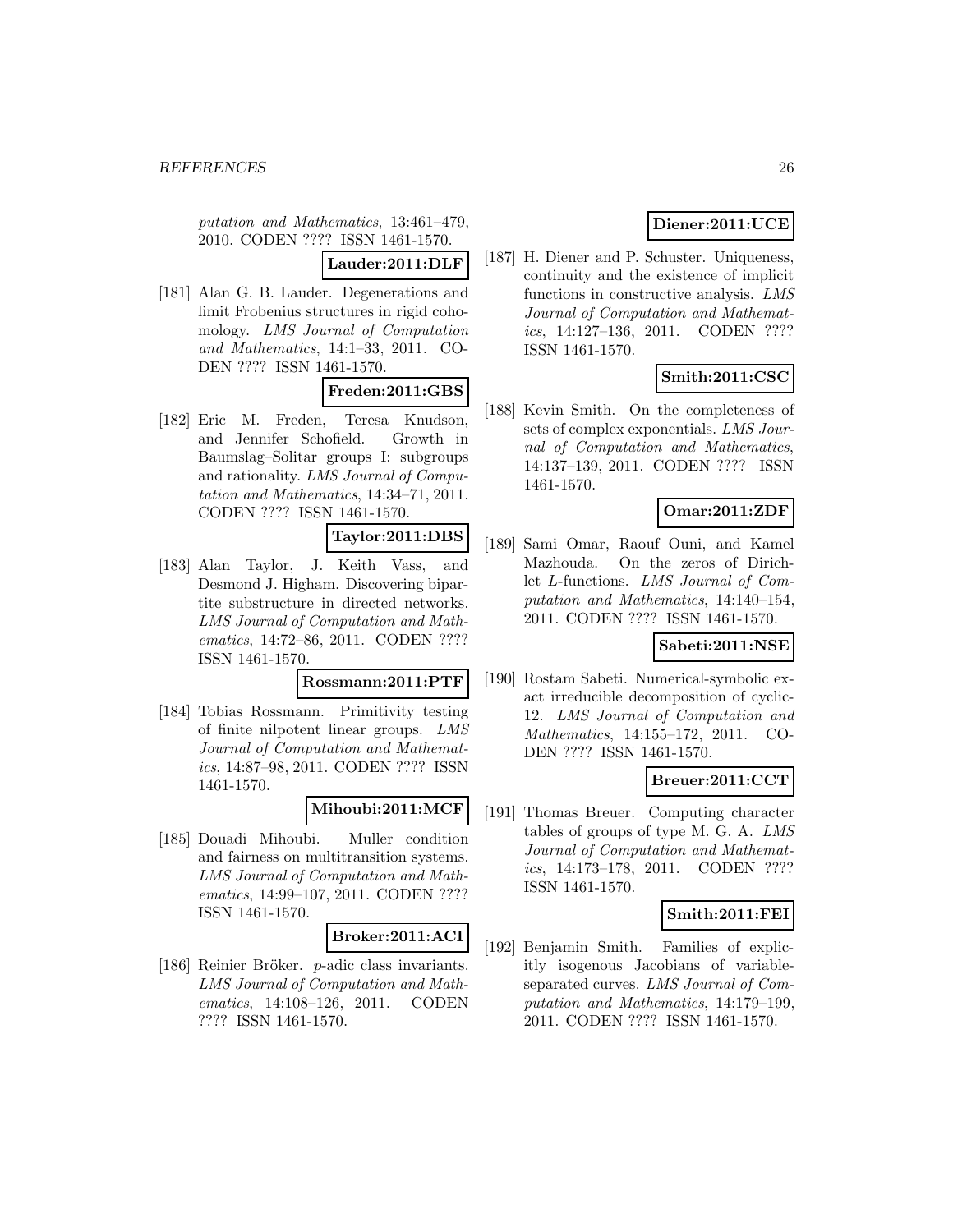### **Johnson:2011:SSS**

[193] Kenneth W. Johnson, Michael K. Kinyon, Gábor P. Nagy, and Petr Vojtechovsk´y. Searching for small simple automorphic loops. LMS Journal of Computation and Mathematics, 14:200–213, 2011. CODEN ???? ISSN 1461-1570.

## **Lauder:2011:CCA**

[194] Alan G. B. Lauder. Computations with classical and p-adic modular forms. LMS Journal of Computation and Mathematics, 14:214–231, 2011. CODEN ???? ISSN 1461-1570.

#### **Neumann:2011:NTP**

[195] Peter M. Neumann. A note on the triple product property for subsets of finite groups. LMS Journal of Computation and Mathematics, 14:232–237, 2011. CODEN ???? ISSN 1461-1570.

### **Rowley:2011:IJS**

[196] Peter Rowley and Paul Taylor. Involutions in Janko's simple group  $J_4$ . LMS Journal of Computation and Mathematics, 14:238–253, 2011. CODEN ???? ISSN 1461-1570.

#### **Park:2011:ENF**

[197] Jun H. Park, Boris Rozovskii, and Richard B. Sowers. Efficient nonlinear filtering of a singularly perturbed stochastic hybrid system. LMS Journal of Computation and Mathematics, 14:254–270, 2011. CODEN ???? ISSN 1461-1570.

#### **Chlouveraki:2011:DMD**

[198] Maria Chlouveraki and Hyohe Miyachi. Decomposition matrices for d-Harish-Chandra series: the exceptional rank two cases. LMS Journal of Computation and Mathematics, 14:271–290, 2011. CODEN ???? ISSN 1461-1570.

## **Eilbeck:2011:AFA**

[199] J. C. Eilbeck, M. England, and Y. Onishi. Abelian functions associated with genus three algebraic curves. LMS Journal of Computation and Mathematics, 14:291–326, 2011. CODEN ???? ISSN 1461-1570.

## **Miller:2011:PBS**

[200] Robert L. Miller. Proving the Birch and Swinnerton-Dyer conjecture for specific elliptic curves of analytic rank zero and one. LMS Journal of Computation and Mathematics, 14:327–350, 2011. CO-DEN ???? ISSN 1461-1570.

### **Moussa:2012:DRH**

[201] Abdelaziz Aït Moussa and Loubna Zlaïji. Dimension reduction and homogenization of random degenerate operators. Part I. LMS Journal of Computation and Mathematics, 15:1–22, 2012. CODEN ???? ISSN 1461-1570.

### **Arnaudon:2012:MMF**

[202] Marc Arnaudon and Frank Nielsen. Medians and means in Finsler geometry. LMS Journal of Computation and Mathematics, 15:23–37, 2012. CODEN ???? ISSN 1461-1570.

## **Pak:2012:TCG**

[203] Igor Pak. Testing commutativity of a group and the power of randomization. LMS Journal of Computation and Mathematics, 15:38–43, 2012. CODEN ???? ISSN 1461-1570.

## **Dunand:2012:MIC**

[204] Clément Dunand. On modular inverses of cyclotomic polynomials and the mag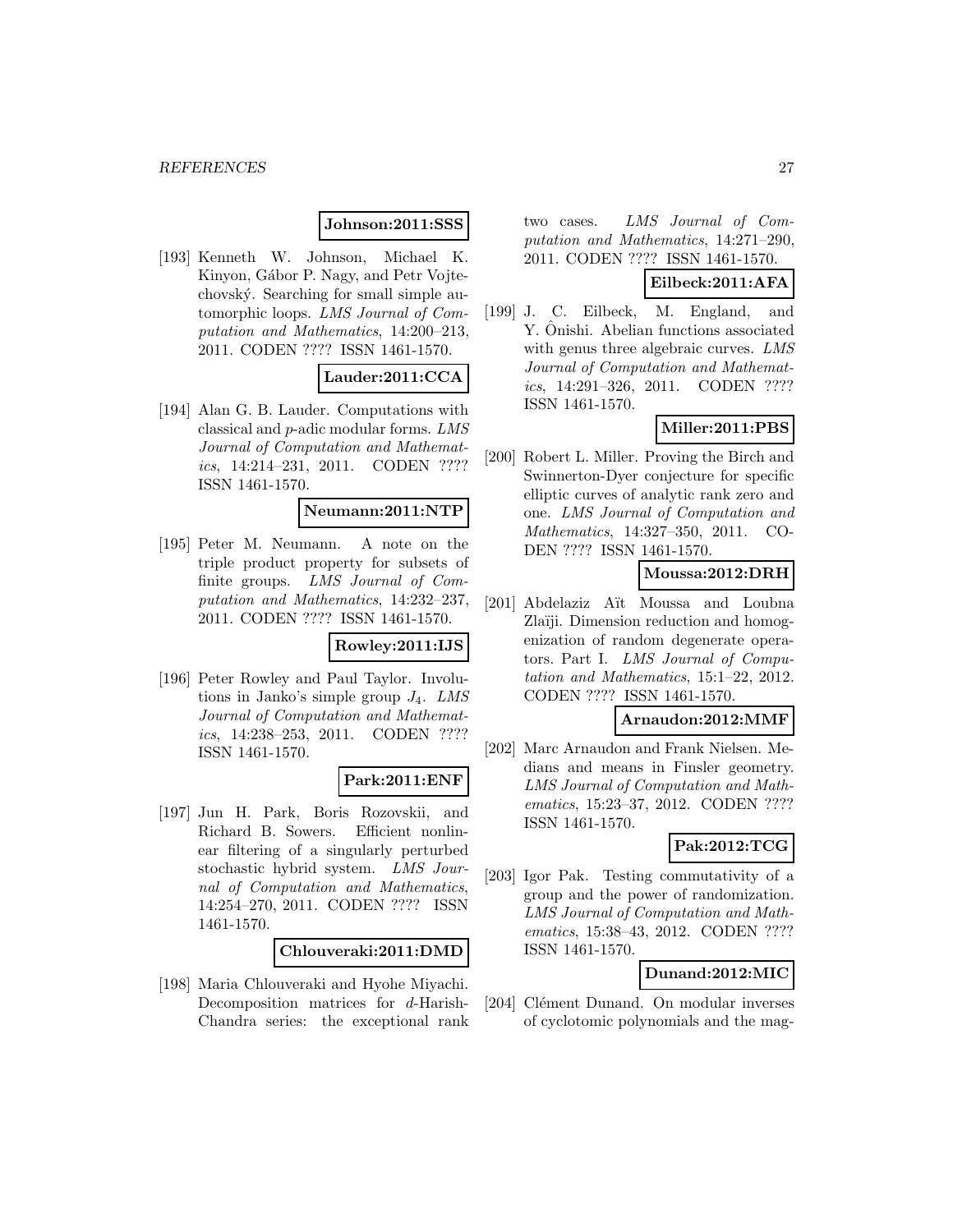nitude of their coefficients. LMS Journal of Computation and Mathematics, 15:44–58, 2012. CODEN ???? ISSN 1461-1570.

#### **Islam:2012:PTP**

[205] Asim Islam. Products of three pairwise coprime integers in short intervals. LMS Journal of Computation and Mathematics, 15:59–70, 2012. CODEN ???? ISSN 1461-1570.

#### **Berkolaiko:2012:ASA**

[206] Gregory Berkolaiko, Evelyn Buckwar, Cónall Kelly, and Alexandra Rodkina. Almost sure asymptotic stability analysis of the  $\theta$ -Maruyama method applied to a test system with stabilising and destabilising stochastic perturbations. LMS Journal of Computation and Mathematics, 15:71–83, 2012. CODEN ???? ISSN 1461-1570. See corrigendum [243].

#### **Elsenhans:2012:KSC**

[207] Andreas-Stephan Elsenhans and Jörg Jahnel. Kummer surfaces and the computation of the Picard group. LMS Journal of Computation and Mathematics, 15:84–100, 2012. CODEN ???? ISSN 1461-1570.

### **Carbone:2012:GAS**

[208] Lisa Carbone, Riikka Kangaslampi, and Alina Vdovina. Groups acting simply transitively on vertex sets of hyperbolic triangular buildings. LMS Journal of Computation and Mathematics, 15:101– 112, 2012. CODEN ???? ISSN 1461- 1570.

#### **Kilford:2012:SOA**

[209] L. J. P. Kilford and Ken McMurdy. Slopes of the  $U_7$  operator acting on a space of overconvergent modular forms. LMS Journal of Computation and Mathematics, 15:113–139, 2012. CODEN ???? ISSN 1461-1570.

### **Lux:2012:CHS**

[210] Klaus Lux, Max Neunhöffer, and Felix Noeske. Condensation of homomorphism spaces. LMS Journal of Computation and Mathematics, 15:140–157, 2012. CODEN ???? ISSN 1461-1570.

## **Chen:2012:EBC**

[211] Imin Chen. On the equations  $a^2 - 2b^6 =$  $c^p$  and  $a^2 - 2 = c^p$ . LMS Journal of Computation and Mathematics, 15:158– 171, 2012. CODEN ???? ISSN 1461- 1570.

#### **Sutherland:2012:ACM**

[212] Andrew V. Sutherland. Accelerating the CM method. LMS Journal of Computation and Mathematics, 15:172–204, 2012. CODEN ???? ISSN 1461-1570.

## **Eick:2012:CHS**

[213] Bettina Eick and Alexander Hulpke. Computing Hall subgroups of finite groups. LMS Journal of Computation and Mathematics, 15:205–218, 2012. CODEN ???? ISSN 1461-1570.

## **Bauer:2012:ZCS**

[214] Thomas Bauer and David Schmitz. Zariski chambers on surfaces of high Picard number. LMS Journal of Computation and Mathematics, 15:219–230, 2012. CODEN ???? ISSN 1461-1570.

# **Geck:2012:PCF**

[215] Meinolf Geck. PyCox: computing with (finite) Coxeter groups and Iwahori– Hecke algebras. LMS Journal of Computation and Mathematics, 15:231–256, 2012. CODEN ???? ISSN 1461-1570.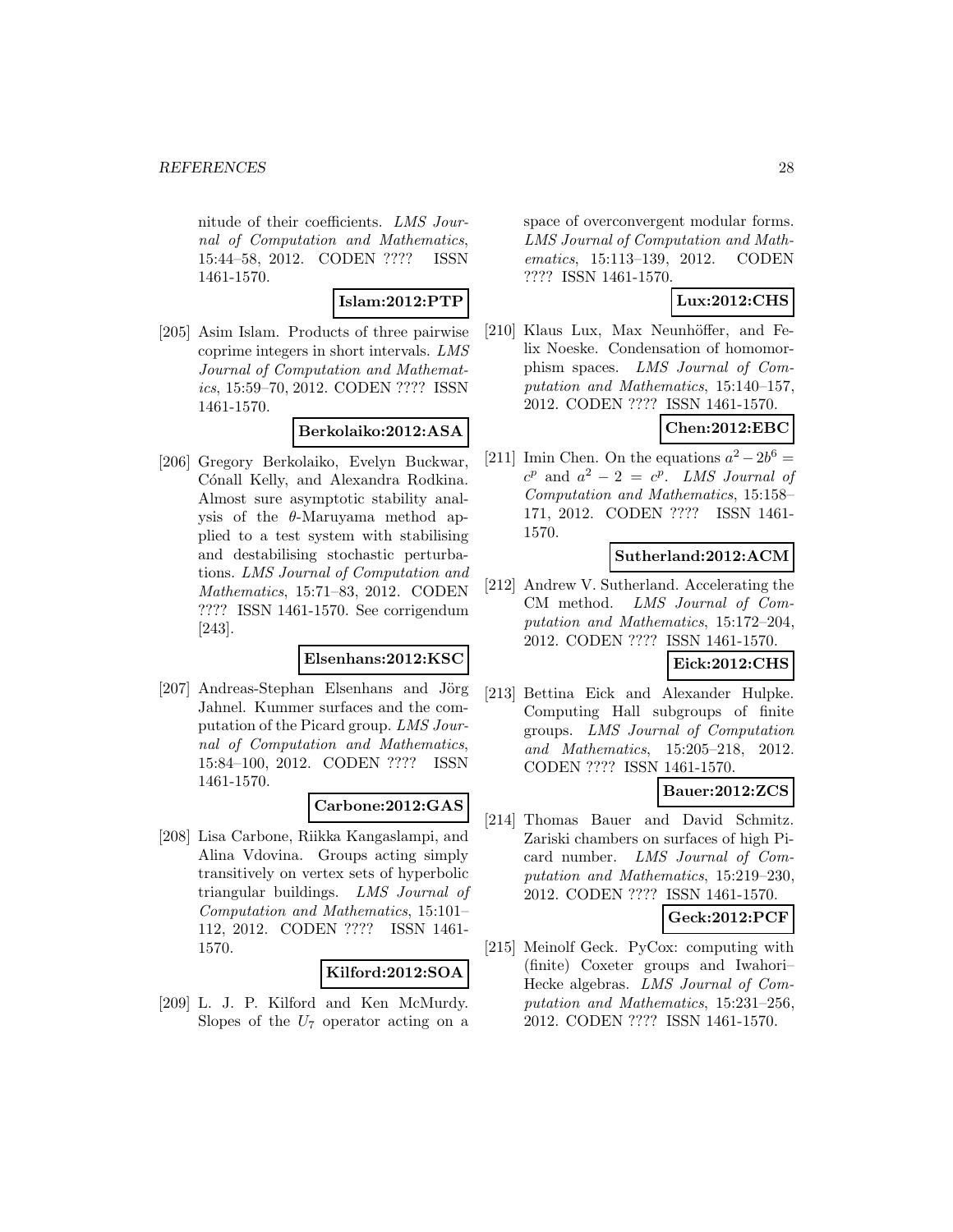## **Hiss:2012:BCS**

[216] Gerhard Hiss, Jürgen Müller, Felix Noeske, and Jon Thackray. The Brauer characters of the sporadic simple Harada–Norton group and its automorphism group in characteristics 2 and 3. LMS Journal of Computation and Mathematics, 15:257–280, 2012. CO-DEN ???? ISSN 1461-1570.

#### **Morgan:2012:GGC**

[217] Kerri Morgan. Galois groups of chromatic polynomials. LMS Journal of Computation and Mathematics, 15:281– 307, 2012. CODEN ???? ISSN 1461- 1570.

#### **Arene:2012:CAL**

[218] Christophe Arene, David Kohel, and Christophe Ritzenthaler. Complete addition laws on abelian varieties. LMS Journal of Computation and Mathematics, 15:308–316, 2012. CODEN ???? ISSN 1461-1570.

#### **Sutherland:2012:ISE**

[219] Andrew V. Sutherland. Identifying supersingular elliptic curves. LMS Journal of Computation and Mathematics, 15:317–325, 2012. CODEN ???? ISSN 1461-1570.

#### **Diem:2012:UES**

[220] Claus Diem. On the use of expansion series for stream ciphers. LMS Journal of Computation and Mathematics, 15:326– 340, 2012. CODEN ???? ISSN 1461- 1570.

#### **Johansson:2012:EIH**

[221] Fredrik Johansson. Efficient implementation of the Hardy–Ramanujan– Rademacher formula. LMS Journal of Computation and Mathematics, 15:341– 359, 2012. CODEN ???? ISSN 1461- 1570.

## **Siurys:2012:LRS**

[222] Jonas Siurys. A linear recurrence sequence of composite numbers. LMS Journal of Computation and Mathematics, 15:360–373, 2012. CODEN ???? ISSN 1461-1570.

#### **Noeske:2012:MSM**

[223] Felix Noeske. Matching simple modules of condensation algebras. LMS Journal of Computation and Mathematics, 15: 374–384, 2012. CODEN ???? ISSN 1461-1570.

#### **Magaard:2012:ACC**

[224] K. Magaard and R. A. Wilson. Algorithmic construction of Chevalley bases. LMS Journal of Computation and Mathematics, 15:436–443, 2012. CODEN ???? ISSN 1461-1570.

#### **Bettayeb:2012:ELM**

[225] Abdellatif Bettayeb. Examples of linear multi-box splines. LMS Journal of Computation and Mathematics, 15:444–462, 2012. CODEN ???? ISSN 1461-1570.

#### **Pakdemirli:2013:CPT**

[226] M. Pakdemirli and G. Sari. A comprehensive perturbation theorem for estimating magnitudes of roots of polynomials. LMS Journal of Computation and Mathematics, 16:1–8, 2013. CODEN ???? ISSN 1461-1570.

### **Sperber:2013:CZF**

[227] Steven Sperber and John Voight. Computing zeta functions of nondegenerate hypersurfaces with few monomials. LMS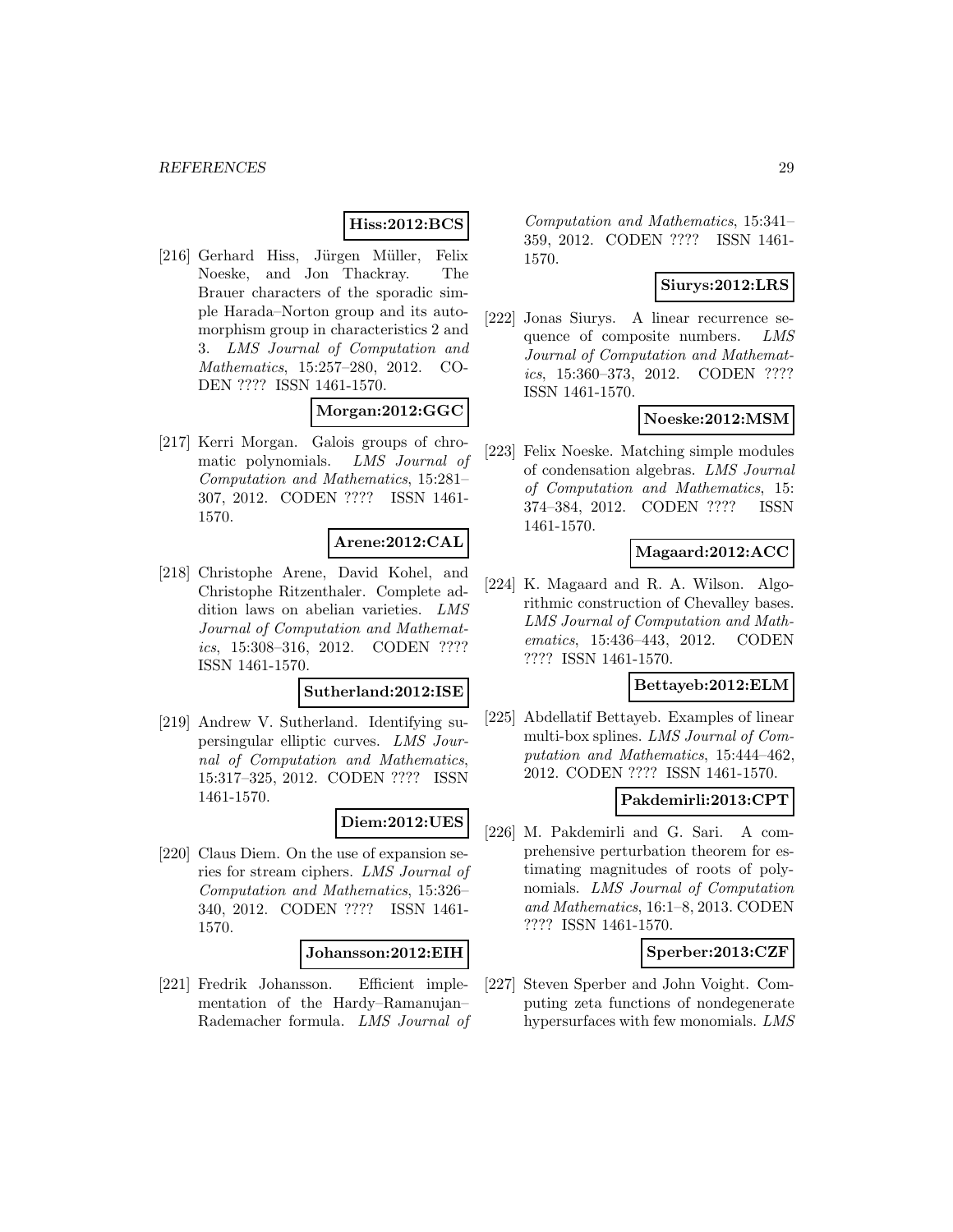Journal of Computation and Mathematics, 16:9–44, 2013. CODEN ???? ISSN 1461-1570.

## **Calvi:2013:CML**

[228] J.-P. Calvi and V. M. Phung. On the continuity of multivariate Lagrange interpolation at natural lattices. LMS Journal of Computation and Mathematics, 16:45–60, 2013. CODEN ???? ISSN 1461-1570.

## **Forster:2013:CBS**

[229] B. Forster, R. Garunkstis, P. Massopust, and J. Steuding. Complex B-splines and Hurwitz zeta functions. LMS Journal of Computation and Mathematics, 16:61– 77, 2013. CODEN ???? ISSN 1461-1570.

### **Booker:2013:BAB**

[230] Andrew R. Booker, Andreas Strömbergsson, and Holger Then. Bounds and algorithms for the K-Bessel function of imaginary order. LMS Journal of Computation and Mathematics, 16:78–108, 2013. CODEN ???? ISSN 1461-1570.

#### **Brown:2013:SNC**

[231] Gavin Brown and Alexander M. Kasprzyk. Seven new champion linear codes. LMS Journal of Computation and Mathematics, 16:109–117, 2013. CO-DEN ???? ISSN 1461-1570.

**Lemmermeyer:2013:VSQ**

[232] F. Lemmermeyer. Václav Simerka: quadratic forms and factorization. LMS Journal of Computation and Mathematics, 16:118–129, 2013. CODEN ???? ISSN 1461-1570.

#### **Jones:2013:MSN**

[233] John W. Jones. Minimal solvable nonic fields. LMS Journal of Computation and

Mathematics, 16:130–138, 2013. CO-DEN ???? ISSN 1461-1570.

## **Bauch:2013:COF**

[234] Jens-Dietrich Bauch, Enric Nart, and Hayden D. Stainsby. Complexity of OM factorizations of polynomials over local fields. LMS Journal of Computation and Mathematics, 16:139–171, 2013. CO-DEN ???? ISSN 1461-1570.

## **Lorch:2013:SCG**

[235] David Lorch and Markus Kirschmer. Single-class genera of positive integral lattices. LMS Journal of Computation and Mathematics, 16:172–186, 2013. CODEN ???? ISSN 1461-1570.

### **Rahm:2013:LOC**

[236] Alexander D. Rahm and Mehmet Haluk Sengün. On level one cuspidal Bianchi modular forms. LMS Journal of Computation and Mathematics, 16:187–199, 2013. CODEN ???? ISSN 1461-1570.

## **Gehre:2013:CBP**

[237] Dominic Gehre, Judith Kreuzer, and Martin Raum. Computing Borcherds products. LMS Journal of Computation and Mathematics, 16:200–215, 2013. CODEN ???? ISSN 1461-1570.

## **Purkait:2013:EAW**

[238] Soma Purkait. Explicit application of Waldspurger's theorem. LMS Journal of Computation and Mathematics, 16:216– 245, 2013. CODEN ???? ISSN 1461- 1570.

### **Citro:2013:CLO**

[239] Craig Citro and Alexandru Ghitza. Computing level one Hecke eigensystems (mod p). LMS Journal of Computation and Mathematics, 16:246–270, 2013. CODEN ???? ISSN 1461-1570.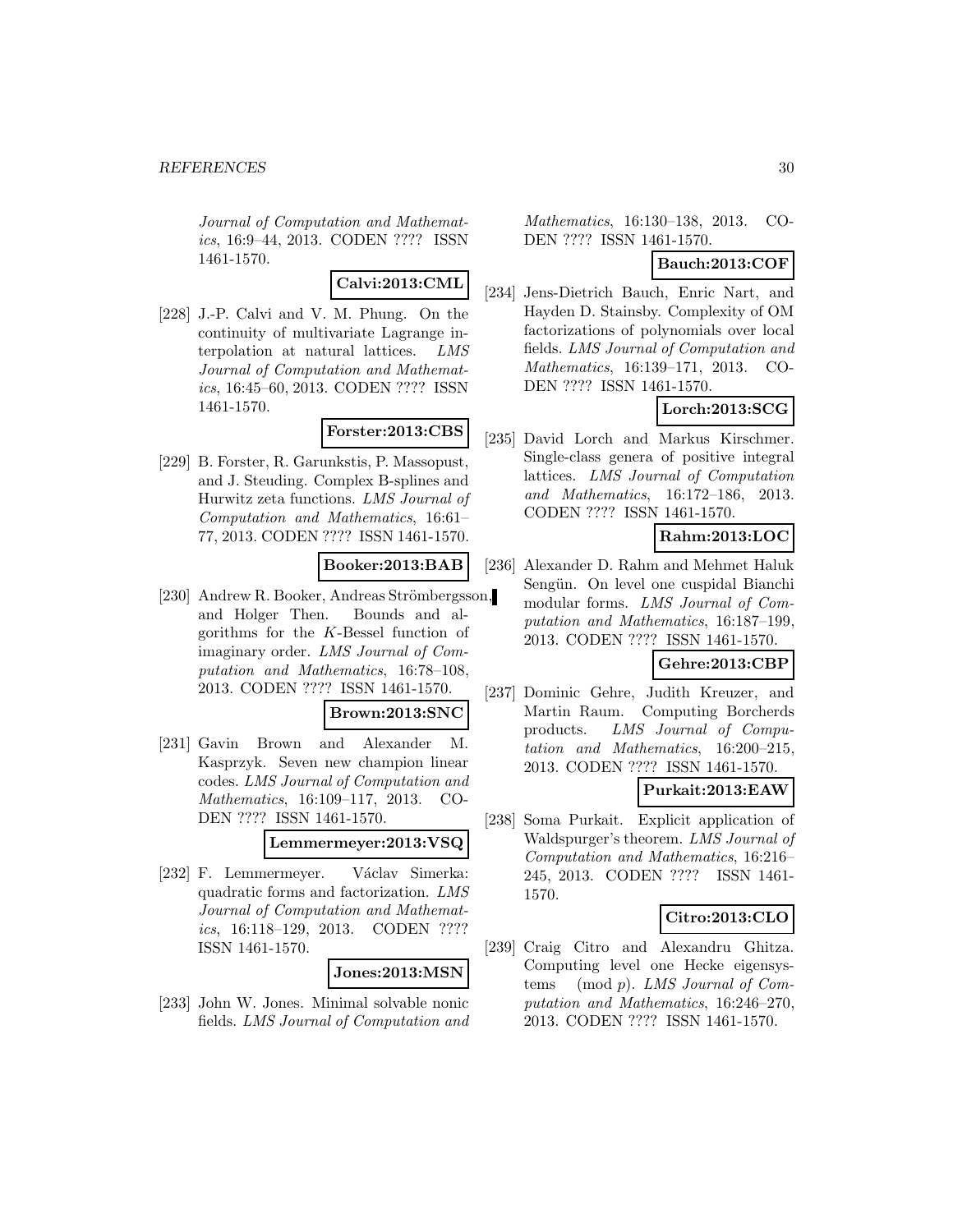## **He:2013:MSD**

[240] Yang-Hui He, John McKay, and James Read. Modular subgroups, dessins d'enfants and elliptic K3 surfaces. LMS Journal of Computation and Mathematics, 16:271–318, 2013. CODEN ???? ISSN 1461-1570.

## **Zhang:2013:WAS**

[241] Hua Zhang. Weak approximation of stochastic differential delay equations for bounded measurable function. LMS Journal of Computation and Mathematics, 16:319–343, 2013. CODEN ???? ISSN 1461-1570.

#### **Rahm:2013:HTA**

[242] Alexander D. Rahm. Higher torsion in the Abelianization of the full Bianchi groups. LMS Journal of Computation and Mathematics, 16:344–365, 2013. CODEN ???? ISSN 1461-1570.

#### **Berkolaiko:2013:CUD**

[243] Gregory Berkolaiko, Evelyn Buckwar, Cónall Kelly, and Alexandra Rodkina. Corrigendum: On the use of a discrete form of the Itô formula in the article 'Almost sure asymptotic stability analysis of the  $\theta$ -Maruyama method applied to a test system with stabilising and destabilising stochastic perturbations'. LMS Journal of Computation and Mathematics, 16:366–372, 2013. CODEN ???? ISSN 1461-1570. See [206].

### **Dumnicki:2013:VTS**

[244] M. Dumnicki, T. Szemberg, and H. Tutaj-Gasińska. A vanishing theorem and symbolic powers of planar point ideals. LMS Journal of Computation and Mathematics, 16:373–387, 2013. CO-DEN ???? ISSN 1461-1570.

## **Izgi:2013:ACC**

[245] Aydin Izgi. Approximation by a composition of Chlodowsky operators and Százs–Durrmeyer operators on weighted spaces. LMS Journal of Computation and Mathematics, 16:388–397, 2013. CODEN ???? ISSN 1461-1570.

### **Dabbaghian:2013:CCG**

[246] Vahid Dabbaghian and John D. Dixon. Computing characters of groups with central subgroups. LMS Journal of Computation and Mathematics, 16:398– 406, 2013. CODEN ???? ISSN 1461- 1570.

#### **Enge:2013:SVM**

[247] Andreas Enge and Reinhard Schertz. Singular values of multiple eta-quotients for ramified primes. LMS Journal of Computation and Mathematics, 16:407– 418, 2013. CODEN ???? ISSN 1461- 1570.

### **Jambor:2013:MGS**

[248] Sebastian Jambor. The minimal generating sets of  $PSL(2, p)$  of size four. LMS Journal of Computation and Mathematics, 16:419–423, 2013. CODEN ???? ISSN 1461-1570.

## **Franc:2014:CFD**

[249] Cameron Franc and Marc Masdeu. Computing fundamental domains for the Bruhat–Tits tree for  $GL_2(Q_n)$ , *p*-adic automorphic forms, and the canonical embedding of Shimura curves. LMS Journal of Computation and Mathematics, 17(1):1–23, 2014. CODEN ???? ISSN 1461-1570.

## **Borwein:2014:WPB**

[250] Peter Borwein and Michael J. Mossinghoff. Wieferich pairs and Barker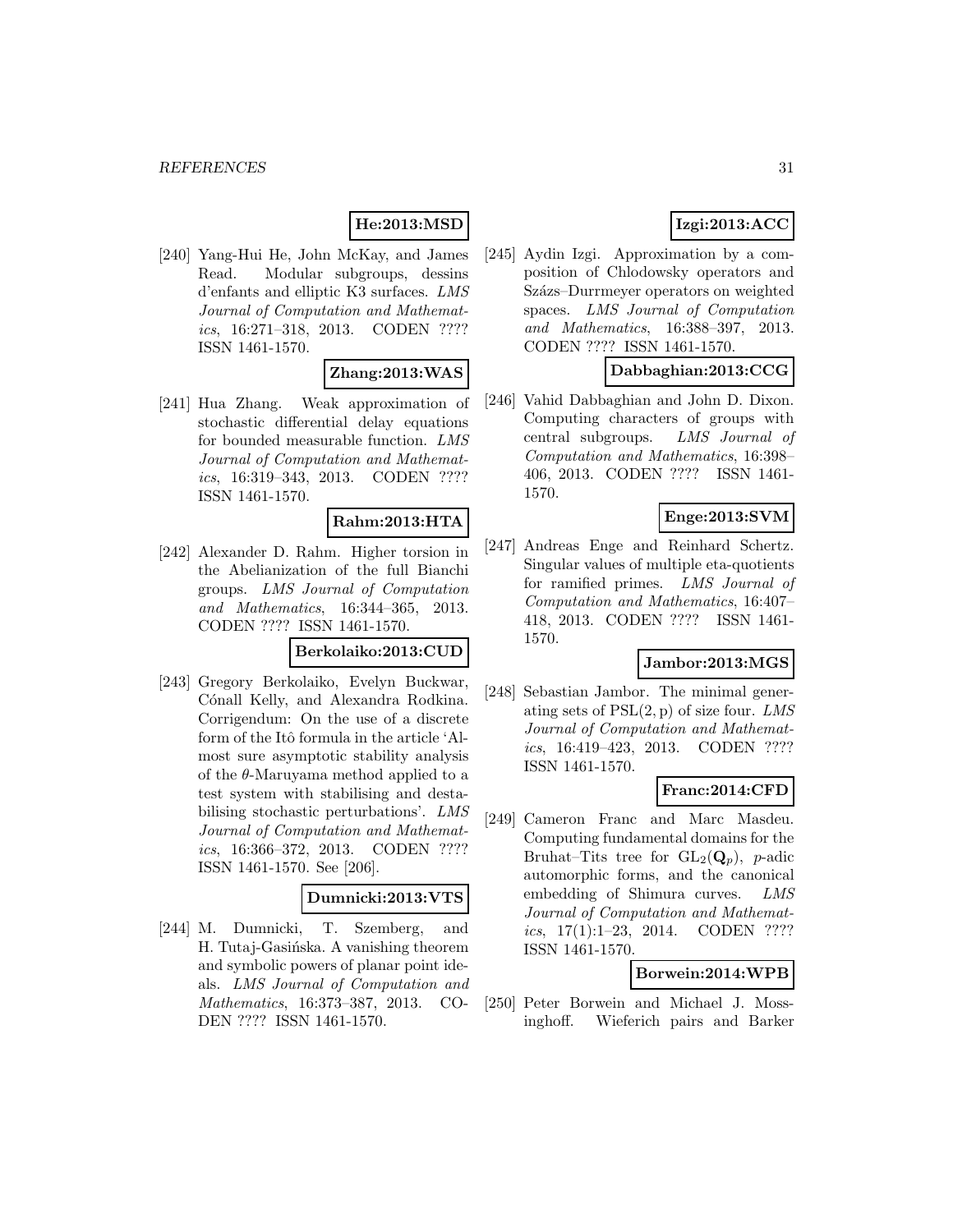sequences, II. LMS Journal of Computation and Mathematics, 17(1):24–32, 2014. CODEN ???? ISSN 1461-1570.

**Wilson:2014:CSI**

[251] Robert A. Wilson. Classification of subgroups isomorphic to  $PSL<sub>2</sub>(27)$  in the Monster. LMS Journal of Computation and Mathematics, 17(1):33–46, 2014. CODEN ???? ISSN 1461-1570.

## **Jooste:2014:BZM**

[252] A. Jooste and K. Jordaan. Bounds for zeros of Meixner and Kravchuk polynomials. LMS Journal of Computation and Mathematics, 17(1):47–57, 2014. CO-DEN ???? ISSN 1461-1570.

## **Gonzalez-Jimenez:2014:CRS**

[253] Enrique González-Jiménez and Xavier Xarles. On a conjecture of Rudin on squares in arithmetic progressions. LMS Journal of Computation and Mathematics, 17(1):58–76, 2014. CODEN ???? ISSN 1461-1570.

#### **Stoimenow:2014:MGF**

[254] A. Stoimenow. Minimal genus and fibering of canonical surfaces via disk decomposition. LMS Journal of Computation and Mathematics, 17(1):77–108, 2014. CODEN ???? ISSN 1461-1570.

## **Goodwin:2014:CCC**

[255] Simon M. Goodwin, Peter Mosch, and Gerhard Röhrle. Calculating conjugacy classes in Sylow p-subgroups of finite Chevalley groups of rank six and seven. LMS Journal of Computation and Mathematics, 17(1):109–122, 2014. CODEN ???? ISSN 1461-1570.

#### **Arora:2014:DPF**

[256] Manuel Arora, Gábor Ivanyos, Marek Karpinski, and Nitin Saxena. Deterministic polynomial factoring and association schemes. LMS Journal of Computation and Mathematics, 17(1):123–140, 2014. CODEN ???? ISSN 1461-1570.

### **Fieker:2014:CGG**

[257] Claus Fieker and Jürgen Klüners. Computation of Galois groups of rational polynomials. LMS Journal of Computation and Mathematics, 17(1):141–158, 2014. CODEN ???? ISSN 1461-1570.

## **Loczi:2014:RFM**

[258] Lajos Lóczi and David I. Ketcheson. Rational functions with maximal radius of absolute monotonicity. LMS Journal of Computation and Mathematics, 17(1): 159–205, 2014. CODEN ???? ISSN 1461-1570.

## **Hamilton:2014:CTO**

[259] Thomas Hamilton and David Loeffler. Congruence testing for odd subgroups of the modular group. LMS Journal of Computation and Mathematics, 17(1): 206–208, 2014. CODEN ???? ISSN 1461-1570.

### **Krasikov:2014:ABA**

[260] Ilia Krasikov. Approximations for the Bessel and Airy functions with an explicit error term. LMS Journal of Computation and Mathematics, 17(1):209– 225, 2014. CODEN ???? ISSN 1461- 1570.

## **Bez:2014:NMB**

[261] H. E. Bez and N. Bez. A note on magnitude bounds for the mask coefficients of the interpolatory Dubuc–Deslauriers subdivision scheme. LMS Journal of Computation and Mathematics, 17(1): 226–232, 2014. CODEN ???? ISSN 1461-1570.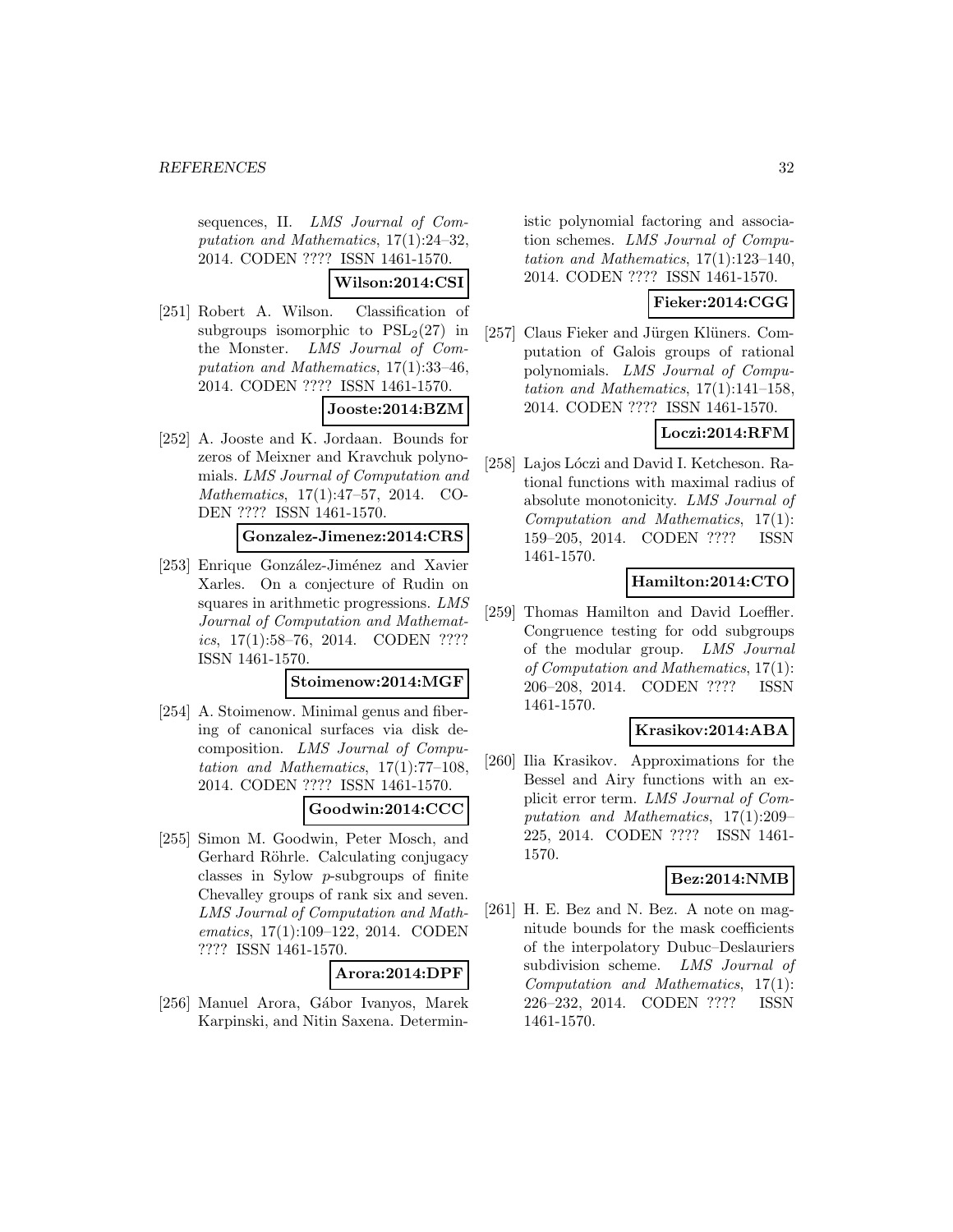## **Moale:2014:NUA**

[262] Ionela Moale and Veronika Pillwein. A note on uniform approximation of functions having a double pole. LMS Journal of Computation and Mathematics, 17(1): 233–244, 2014. CODEN ???? ISSN 1461-1570.

#### **Farmer:2014:EFF**

[263] David W. Farmer and Nathan C. Ryan. Evaluating L-functions with few known coefficients. LMS Journal of Computation and Mathematics, 17(1):245–258, 2014. CODEN ???? ISSN 1461-1570.

### **Siddiqi:2014:SNS**

[264] S. S. Siddiqi and M. Younis. A symmetric  $C^3$  non-stationary subdivision scheme. LMS Journal of Computation and Mathematics, 17(1):259–272, 2014. CODEN ???? ISSN 1461-1570.

#### **Krasikov:2014:BFT**

[265] Ilia Krasikov. On the Bessel function in the transition region. LMS Journal of Computation and Mathematics, 17(1): 273–281, 2014. CODEN ???? ISSN 1461-1570.

#### **Dujella:2014:HRE**

[266] Andrej Dujella and Juan Carlos Peral. High-rank elliptic curves with torsion induced by Diophantine triples. LMS Journal of Computation and Mathematics, 17(1):282–288, 2014. CODEN ???? ISSN 1461-1570.

#### **Hichri:2014:BES**

[267] Hachem Hichri. On the beta expansion of Salem numbers of degree 8. LMS Journal of Computation and Mathematics, 17(1):289–301, 2014. CODEN ???? ISSN 1461-1570.

## **Caruso:2014:LAR**

[268] Xavier Caruso and David Lubicz. Linear algebra over  $\mathbf{Z}_p[[u]]$  and related rings. LMS Journal of Computation and Mathematics, 17(1):302–344, 2014. CODEN ???? ISSN 1461-1570.

## **Eick:2014:CMP**

[269] B. Eick, M. Kirschmer, and C. Leedham-Green. The constructive membership problem for discrete free subgroups of rank 2 of  $SL_2(\mathbf{R})$ . LMS Journal of Computation and Mathematics, 17(1):345– 359, 2014. CODEN ???? ISSN 1461- 1570.

#### **Moehlmann:2014:CMW**

[270] G. Moehlmann. Computation of Mordell–Weil bases for ordinary elliptic curves in characteristic two. LMS Journal of Computation and Mathematics, 17(A):1–13, 2014. CODEN ???? ISSN 1461-1570.

#### **Elsenhans:2014:ESR**

[271] Andreas-Stephan Elsenhans and Jörg Jahnel. Examples of K3 surfaces with real multiplication. LMS Journal of Computation and Mathematics, 17(A): 14–35, 2014. CODEN ???? ISSN 1461- 1570.

## **Zeng:2014:CGR**

[272] Jinxiang Zeng. Computing Galois representations of modular abelian surfaces. LMS Journal of Computation and Mathematics, 17(A):36–48, 2014. CODEN ???? ISSN 1461-1570.

#### **Becker:2014:SAB**

[273] Anja Becker, Nicolas Gama, and Antoine Joux. A sieve algorithm based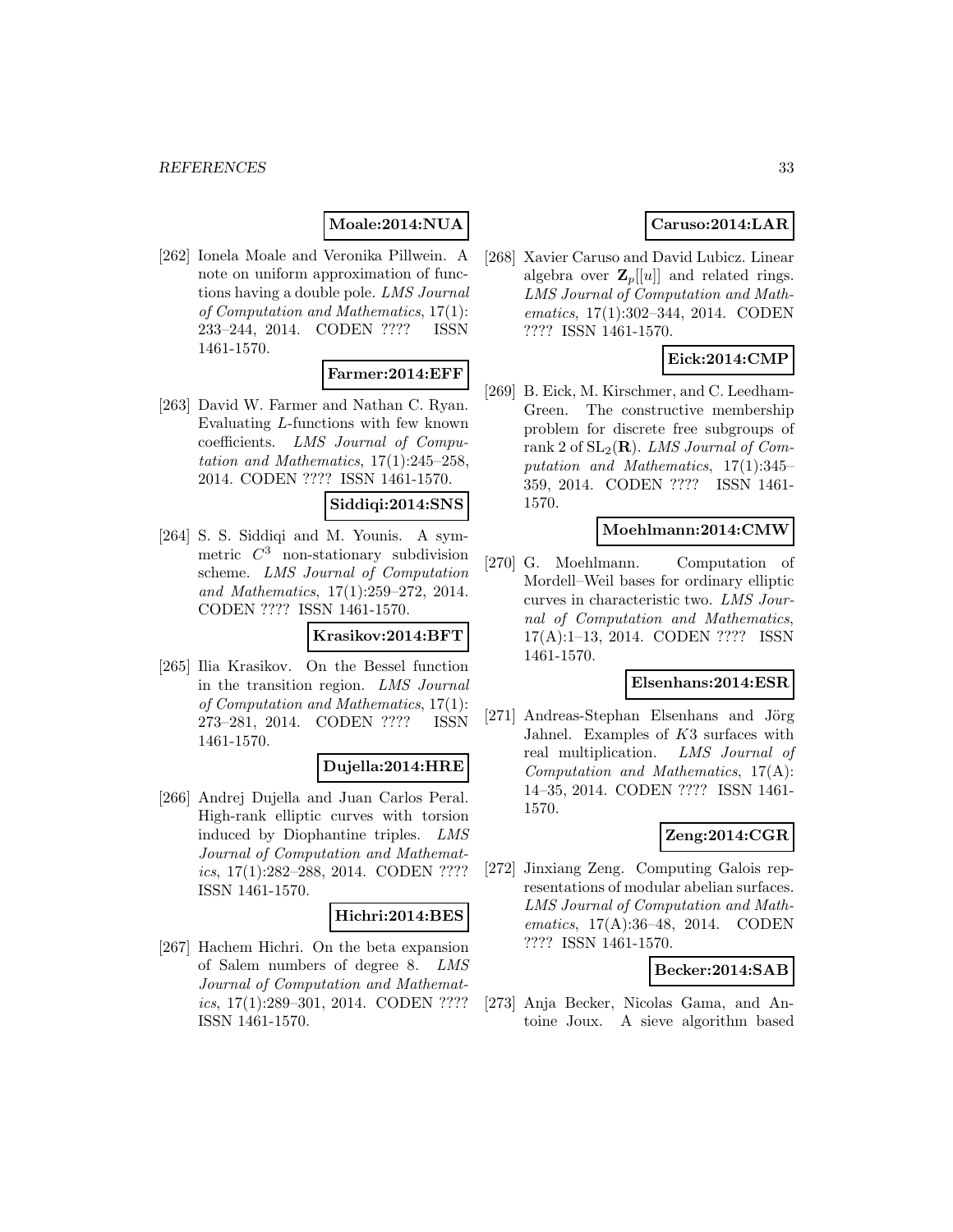on overlattices. LMS Journal of Computation and Mathematics, 17(A):49–70, 2014. CODEN ???? ISSN 1461-1570.

### **Chevyrev:2014:CSE**

[274] Ilya Chevyrev and Steven D. Galbraith. Constructing supersingular elliptic curves with a given endomorphism ring. LMS Journal of Computation and Mathematics, 17(A):71–91, 2014. CO-DEN ???? ISSN 1461-1570.

### **Li:2014:ADS**

[275] Jianwei Li and Phong Q. Nguyen. Approximating the densest sublattice from Rankin's inequality. LMS Journal of Computation and Mathematics, 17(A): 92–111, 2014. CODEN ???? ISSN 1461- 1570.

### **Fisher:2014:MMC**

[276] Tom Fisher. Minimal models for 6 coverings of elliptic curves. LMS Journal of Computation and Mathematics, 17 (A):112–127, 2014. CODEN ???? ISSN 1461-1570.

#### **Lercier:2014:PMS**

[277] Reynald Lercier, Christophe Ritzenthaler, Florent Rovetta, and Jeroen Sijsling. Parametrizing the moduli space of curves and applications to smooth plane quartics over finite fields. LMS Journal of Computation and Mathematics, 17(A):128–147, 2014. CODEN ???? ISSN 1461-1570.

#### **Blackburn:2014:DLP**

[278] Simon R. Blackburn and Sam Scott. The discrete logarithm problem for exponents of bounded height. LMS Journal of Computation and Mathematics, 17 (A):148–156, 2014. CODEN ???? ISSN 1461-1570.

## **Costello:2014:CAS**

[279] Craig Costello, Alyson Deines-Schartz, Kristin Lauter, and Tonghai Yang. Constructing abelian surfaces for cryptography via Rosenhain invariants. LMS Journal of Computation and Mathematics, 17(A):157–180, 2014. CODEN ???? ISSN 1461-1570.

## **Bernstein:2014:HEC**

[280] Daniel J. Bernstein and Tanja Lange. Hyper-and-elliptic-curve cryptography. LMS Journal of Computation and Mathematics, 17(A):181–202, 2014. CODEN ???? ISSN 1461-1570.

## **Petit:2014:FRS**

[281] Christophe Petit. Finding roots in  $\mathbf{F}_{p^n}$ with the successive resultants algorithm. LMS Journal of Computation and Mathematics, 17(A):203–217, 2014. CODEN ???? ISSN 1461-1570.

### **Cheng:2014:TBA**

[282] Qi Cheng, Daqing Wan, and Jincheng Zhuang. Traps to the BGJT-algorithm for discrete logarithms. LMS Journal of Computation and Mathematics, 17(A): 218–229, 2014. CODEN ???? ISSN 1461-1570.

### **Barbulescu:2014:MNF**

[283] Razvan Barbulescu and Cécile Pierrot. The multiple number field sieve for medium- and high-characteristic finite fields. LMS Journal of Computation and Mathematics, 17(A):230–246, 2014. CO-DEN ???? ISSN 1461-1570.

#### **Takemori:2014:CDV**

[284] Sho Takemori. On the computation of the determinant of vector-valued Siegel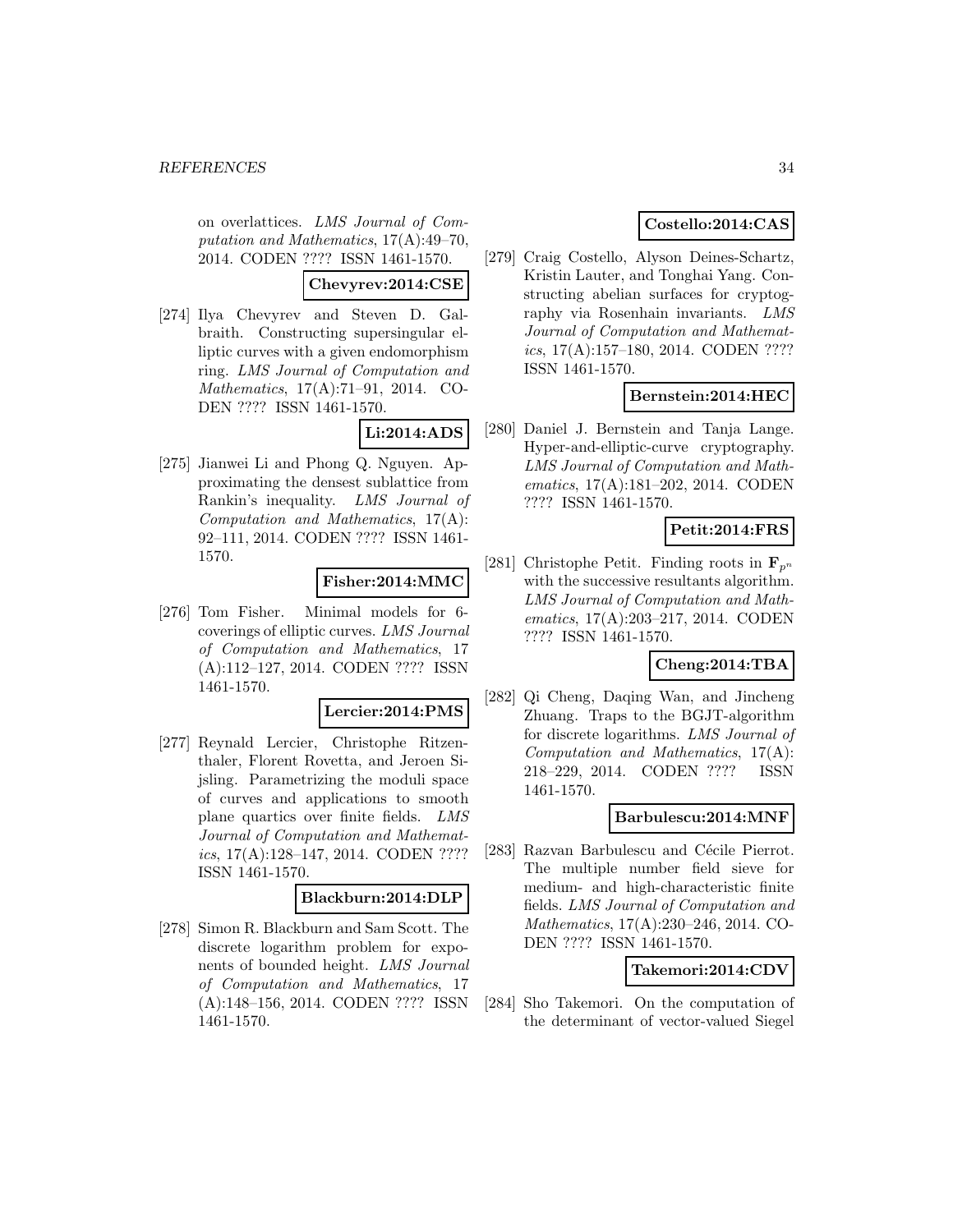modular forms. LMS Journal of Computation and Mathematics, 17(A):247–256, 2014. CODEN ???? ISSN 1461-1570.

### **Harvey:2014:CHW**

[285] David Harvey and Andrew V. Sutherland. Computing Hasse–Witt matrices of hyperelliptic curves in average polynomial time. LMS Journal of Computation and Mathematics, 17(A):257–273, 2014. CODEN ???? ISSN 1461-1570.

**Caruso:2014:TAP**

[286] Xavier Caruso, David Roe, and Tristan Vaccon. Tracking p-adic precision. LMS Journal of Computation and Mathematics, 17(A):274–294, 2014. CODEN ???? ISSN 1461-1570.

#### **Fukuda:2014:CNC**

[287] T. Fukuda and K. Komatsu. Class number calculation using Siegel functions. LMS Journal of Computation and Mathematics, 17(A):295–302, 2014. CODEN ???? ISSN 1461-1570.

### **Kucuksakalli:2014:UGW**

[288] Omer Küçüksakalli. On the units generated by Weierstrass forms. LMS Journal of Computation and Mathematics, 17 (A):303–313, 2014. CODEN ???? ISSN 1461-1570.

#### **Lukas:2014:CQP**

[289] David Lukas, Michelle Manes, and Diane Yap. A census of quadratic postcritically finite rational functions defined over **Q**. LMS Journal of Computation and Mathematics, 17(A):314–329, 2014. CODEN ???? ISSN 1461-1570.

#### **Ryan:2014:NTF**

[290] Nathan C. Ryan, Gonzalo Tornaría, and John Voight. Nonvanishing of twists of L-functions attached to Hilbert modular forms. LMS Journal of Computation and Mathematics, 17(A):330–348, 2014. CODEN ???? ISSN 1461-1570.

## **Fieker:2014:CQR**

[291] Claus Fieker and Tommy Hofmann. Computing in quotients of rings of integers. LMS Journal of Computation and Mathematics, 17(A):349–365, 2014. CO-DEN ???? ISSN 1461-1570.

## **Page:2014:API**

[292] A. Page. An algorithm for the principal ideal problem in indefinite quaternion algebras. LMS Journal of Computation and Mathematics, 17(A):366–384, 2014. CODEN ???? ISSN 1461-1570.

### **Biasse:2014:SCG**

[293] Jean-François Biasse and Claus Fieker. Subexponential class group and unit group computation in large degree number fields. LMS Journal of Computation and Mathematics, 17(A):385–403, 2014. CODEN ???? ISSN 1461-1570.

## **Miller:2014:CNR**

[294] John C. Miller. Class numbers of real cyclotomic fields of composite conductor. LMS Journal of Computation and Mathematics, 17(A):404–417, 2014. CODEN ???? ISSN 1461-1570.

## **Kohel:2014:QIP**

[295] David Kohel, Kristin Lauter, Christophe Petit, and Jean-Pierre Tignol. On the quaternion  $\ell$ -isogeny path problem. LMS Journal of Computation and Mathematics, 17(A):418–432, 2014. CODEN ???? ISSN 1461-1570.

## **Lee:2015:FBP**

[296] Edmond W. H. Lee and Wen Ting Zhang. Finite basis problem for semi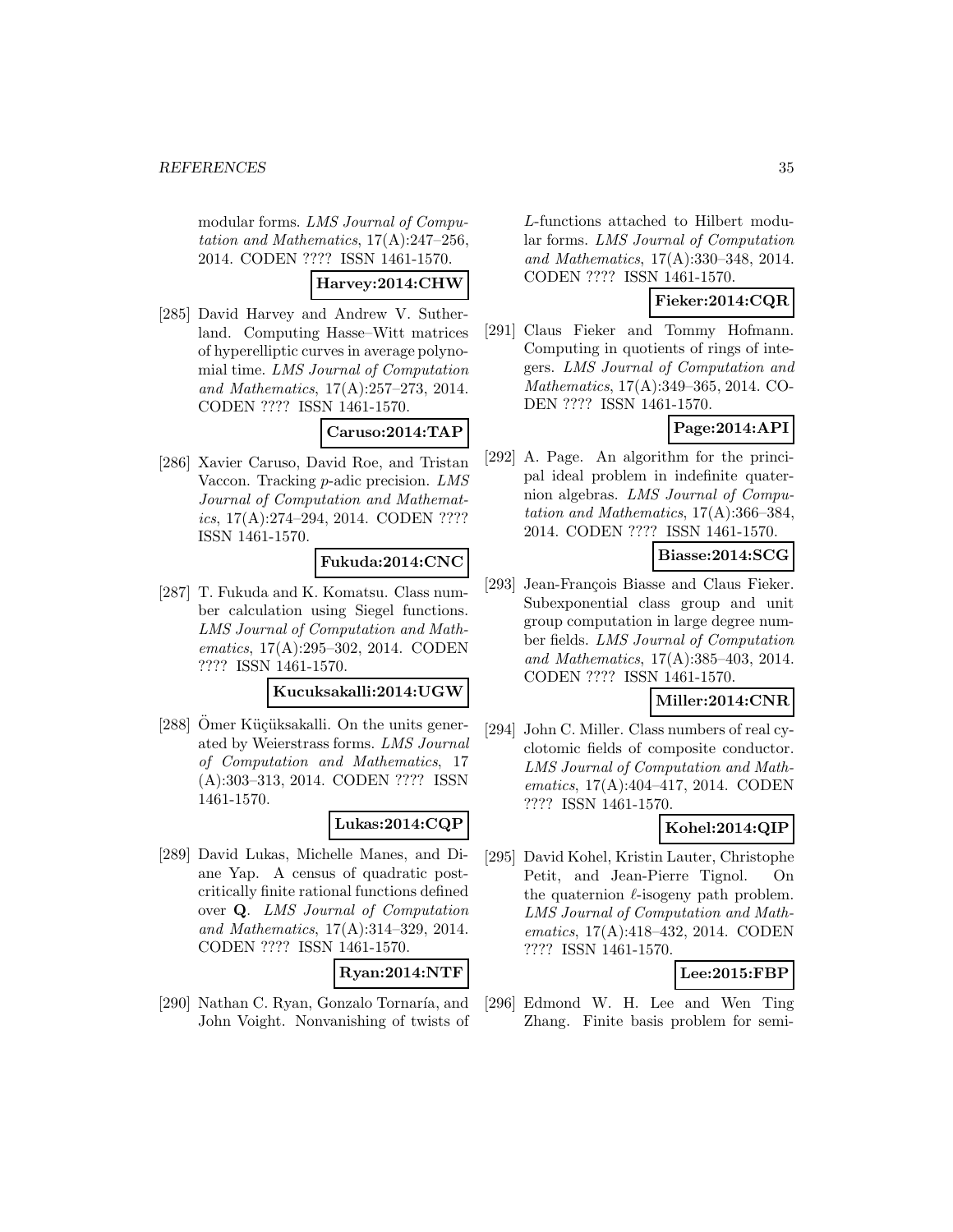groups of order six. LMS Journal of Computation and Mathematics, 18:1– 129, 2015. CODEN ???? ISSN 1461- 1570.

### **Almeida:2015:MNF**

[297] J. Almeida, J. C. Costa, and M. Zeitoun. McCammond's normal forms for free aperiodic semigroups revisited. LMS Journal of Computation and Mathematics, 18:130–147, 2015. CODEN ???? ISSN 1461-1570.

#### **Boyd:2015:SVT**

[298] David W. Boyd, Greg Martin, and Mark Thom. Squarefree values of trinomial discriminants. LMS Journal of Computation and Mathematics, 18:148–169, 2015. CODEN ???? ISSN 1461-1570.

### **Broker:2015:GCJ**

[299] Reinier Bröker, Everett W. Howe, Kristin E. Lauter, and Peter Stevenhagen. Genus-2 curves and Jacobians with a given number of points. LMS Journal of Computation and Mathematics, 18:170–197, 2015. CODEN ???? ISSN 1461-1570.

#### **Lubicz:2015:CSI**

[300] David Lubicz and Damien Robert. Computing separable isogenies in quasioptimal time. LMS Journal of Computation and Mathematics, 18:198–216, 2015. CODEN ???? ISSN 1461-1570.

#### **Pobegailo:2015:CSC**

[301] A. P. Pobegailo. Construction of spline curves on smooth manifolds by action of Lie groups. LMS Journal of Computation and Mathematics, 18(1):217–230, 2015. CODEN ???? ISSN 1461-1570.

## **Vonk:2015:COF**

[302] Jan Vonk. Computing overconvergent forms for small primes. LMS Journal of Computation and Mathematics, 18(1): 250–257, 2015. CODEN ???? ISSN 1461-1570.

### **Balakrishnan:2015:CIE**

[303] Jennifer S. Balakrishnan. Coleman integration for even-degree models of hyperelliptic curves. LMS Journal of Computation and Mathematics, 18(1):258–265, 2015. CODEN ???? ISSN 1461-1570.

## **Thiel:2015:CCA**

[304] U. Thiel. Champ: a Cherednik algebra Magma package. LMS Journal of Computation and Mathematics, 18(1): 266–307, 2015. CODEN ???? ISSN 1461-1570.

## **Shparlinski:2015:DAE**

[305] Igor E. Shparlinski and Andrew V. Sutherland. On the distribution of Atkin and Elkies primes for reductions of elliptic curves on average. LMS Journal of Computation and Mathematics, 18(1): 308–322, 2015. CODEN ???? ISSN 1461-1570.

#### **Ballantyne:2015:MS**

[306] John Ballantyne, Chris Bates, and Peter Rowley. The maximal subgroups of  $E_7(2)$ . LMS Journal of Computation and Mathematics, 18(1):323–371, 2015. CODEN ???? ISSN 1461-1570.

## **Grant:2015:BFD**

[307] Timothy J. Grant. Bespoke finite difference schemes that preserve multiple conservation laws. LMS Journal of Computation and Mathematics, 18(1):372–403, 2015. CODEN ???? ISSN 1461-1570.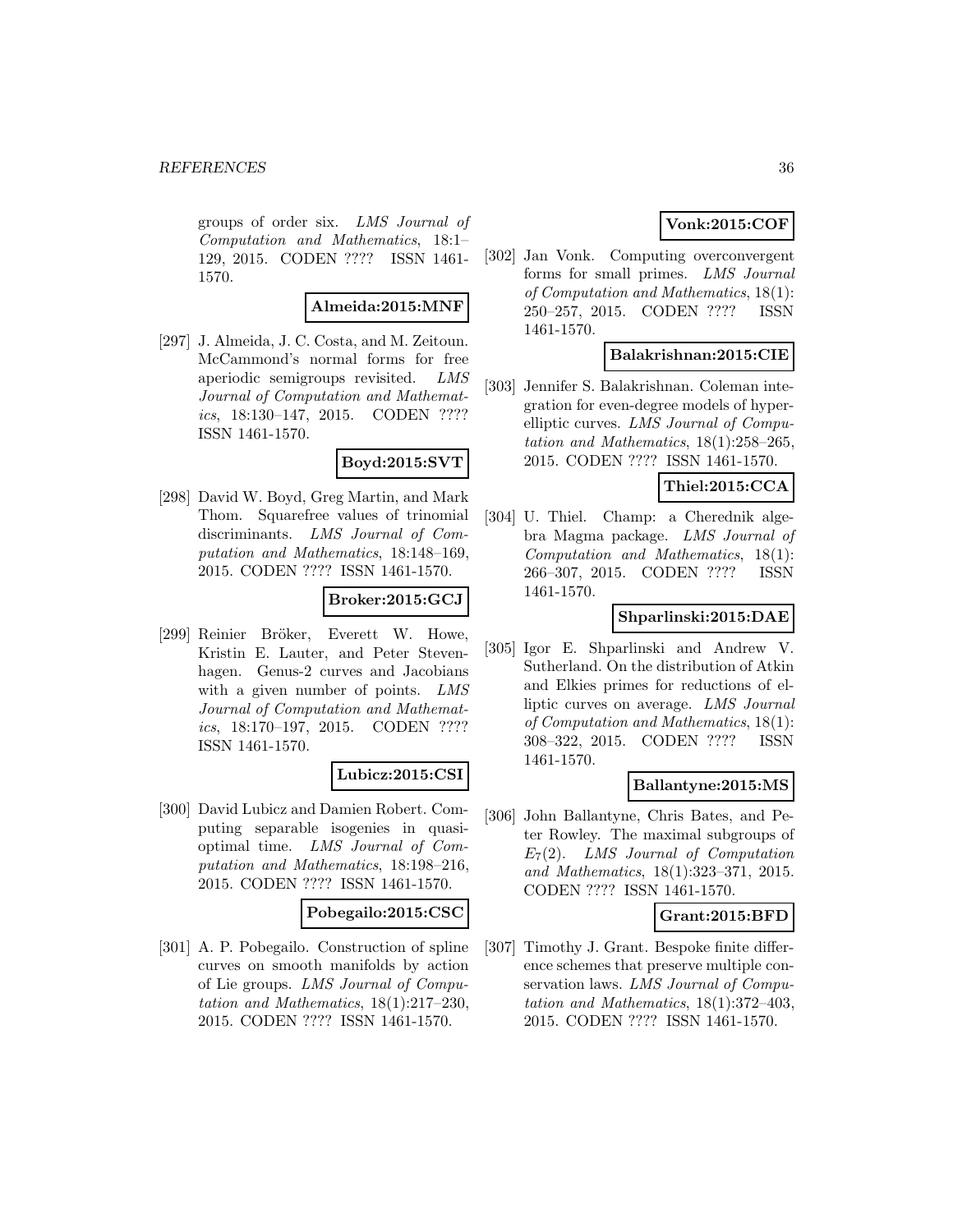## **Corr:2015:NIS**

[308] Brian P. Corr, Tomasz Popiel, and Cheryl E. Praeger. Nilpotentindependent sets and estimation in matrix algebras. LMS Journal of Computation and Mathematics, 18(1):404–418, 2015. CODEN ???? ISSN 1461-1570.

## **Boxall:2015:HPF**

[309] John Boxall and David Gruenewald. Heuristics on pairing-friendly abelian varieties. LMS Journal of Computation and Mathematics, 18(1):419–443, 2015. CODEN ???? ISSN 1461-1570.

#### **Cashen:2015:VGR**

[310] Christopher H. Cashen and Jason F. Manning. Virtual geometricity is rare. LMS Journal of Computation and Mathematics, 18(1):444–455, 2015. CODEN ???? ISSN 1461-1570.

#### **Himstedt:2015:RUC**

[311] Frank Himstedt and Felix Noeske. Restricting unipotent characters in special orthogonal groups. LMS Journal of Computation and Mathematics, 18(1): 456–488, 2015. CODEN ???? ISSN 1461-1570.

#### **Duan:2015:SPC**

[312] Haibao Duan and Xuezhi Zhao. Schubert presentation of the cohomology ring of flag manifolds. LMS Journal of Computation and Mathematics, 18(1):489– 506, 2015. CODEN ???? ISSN 1461- 1570.

#### **Bouyer:2015:ECC**

[313] Florian Bouyer and Marco Streng. Examples of CM curves of genus two defined over the reflex field. LMS Journal of Computation and Mathematics, 18(1):

507–538, 2015. CODEN ???? ISSN 1461-1570.

### **Riza:2015:RKM**

[314] Mustafa Riza and Hatice Aktöre. The Runge–Kutta method in geometric multiplicative calculus. LMS Journal of Computation and Mathematics, 18(1): 539–554, 2015. CODEN ???? ISSN 1461-1570.

### **Couveignes:2015:CFJ**

[315] Jean-Marc Couveignes and Tony Ezome. Computing functions on Jacobians and their quotients. LMS Journal of Computation and Mathematics, 18(1):555–577, 2015. CODEN ???? ISSN 1461-1570.

### **Bruin:2015:HMC**

[316] Peter Bruin and Filip Najman. Hyperelliptic modular curves and isogenies of elliptic curves over quadratic fields. LMS Journal of Computation and Mathematics, 18(1):578–602, 2015. CODEN ???? ISSN 1461-1570.

## **Milio:2015:QLT**

[317] Enea Milio. A quasi-linear time algorithm for computing modular polynomials in dimension 2. LMS Journal of Computation and Mathematics, 18(1): 603–632, 2015. CODEN ???? ISSN 1461-1570.

#### **Bennett:2015:MEC**

[318] Michael A. Bennett and Amir Ghadermarzi. Mordell's equation: a classical approach. LMS Journal of Computation and Mathematics, 18(1):633–646, 2015. CODEN ???? ISSN 1461-1570.

## **Hausen:2015:SPM**

[319] Jürgen Hausen and Simon Keicher. A software package for Mori dream spaces.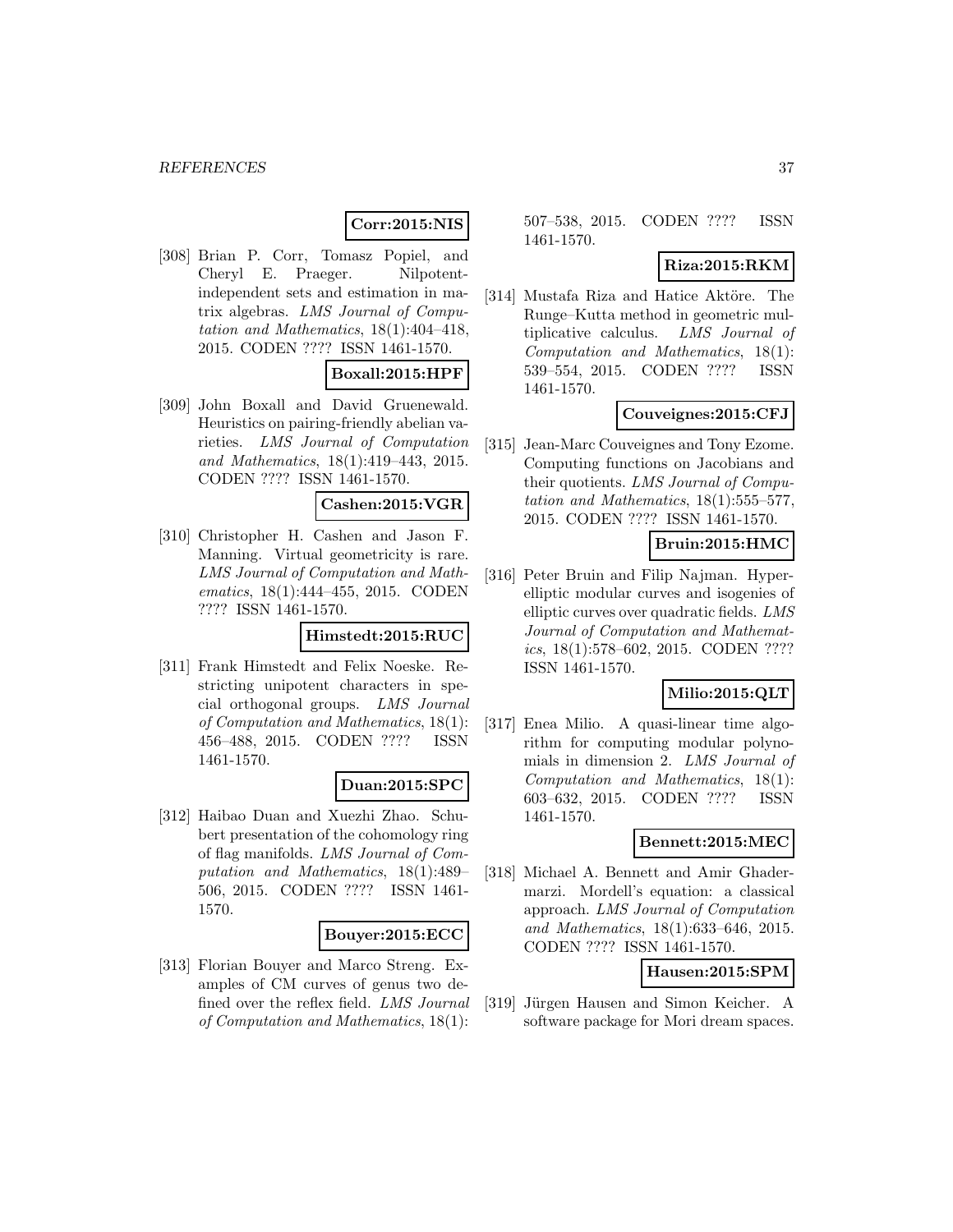LMS Journal of Computation and Mathematics, 18(1):647–659, 2015. CODEN ???? ISSN 1461-1570.

**Ocalan:2015:ODE**

 $[320]$  Özkan Öcalan. Oscillation of differential equations with non-monotone retarded arguments. LMS Journal of Computation and Mathematics, 18(1):660–666, 2015. CODEN ???? ISSN 1461-1570.

## **Wilson:2015:EMC**

[321] Robert A. Wilson. Every  $PSL_2(13)$ in the Monster contains 13A-elements. LMS Journal of Computation and Mathematics, 18(1):667–674, 2015. CODEN ???? ISSN 1461-1570.

## **Sorenson:2015:TCI**

[322] Jonathan P. Sorenson. Two compact incremental prime sieves. LMS Journal of Computation and Mathematics, 18(1): 675–683, 2015. CODEN ???? ISSN 1461-1570.

### **Delbourgo:2015:IAC**

[323] Daniel Delbourgo and Qin Chao. On  $\lambda$ invariants attached to cyclic cubic number fields. LMS Journal of Computation and Mathematics, 18(1):684–698, 2015. CODEN ???? ISSN 1461-1570.

## **Bassa:2015:GFD**

[324] Alp Bassa, Peter Beelen, and Nhut Nguyen. Good families of Drinfeld modular curves. LMS Journal of Computation and Mathematics, 18(1):699–712, 2015. CODEN ???? ISSN 1461-1570.

#### **Nijmeijer:2015:PRF**

[325] M. J. P. Nijmeijer. A parallel rootfinding algorithm. LMS Journal of Computation and Mathematics, 18(1):713– 729, 2015. CODEN ???? ISSN 1461- 1570.

## **Temimi:2015:CIM**

[326] H. Temimi and A. R. Ansari. A computational iterative method for solving nonlinear ordinary differential equations. LMS Journal of Computation and Mathematics, 18(1):730–753, 2015. CO-DEN ???? ISSN 1461-1570.

### **Guglielmetti:2015:CCI**

[327] R. Guglielmetti. CoxIter — computing invariants of hyperbolic Coxeter groups. LMS Journal of Computation and Mathematics, 18(1):754–773, 2015. CODEN ???? ISSN 1461-1570.

### **Cheon:2016:NAD**

[328] Jung Hee Cheon and Taechan Kim. A new approach to the discrete logarithm problem with auxiliary inputs. LMS Journal of Computation and Mathematics, 19(1):1–15, January 2016. CODEN ???? ISSN 1461-1570.

### **Dudek:2016:SSP**

[329] Adrian W. Dudek and David J. Platt. On the sum of the square of a prime and a square-free number. LMS Journal of Computation and Mathematics, 19 (1):16–24, January 2016. CODEN ???? ISSN 1461-1570.

## **Khan:2016:RAE**

[330] Naushad Mamode Khan. A robust algorithm for estimating regression and dispersion parameters in non-stationary longitudinally correlated com-Poisson data. LMS Journal of Computation and Mathematics,  $19(1):25-36$ , January 2016. CODEN ???? ISSN 1461-1570.

## **Platt:2016:ZPS**

[331] David J. Platt and Timothy S. Trudgian. Zeroes of partial sums of the zetafunction. LMS Journal of Computation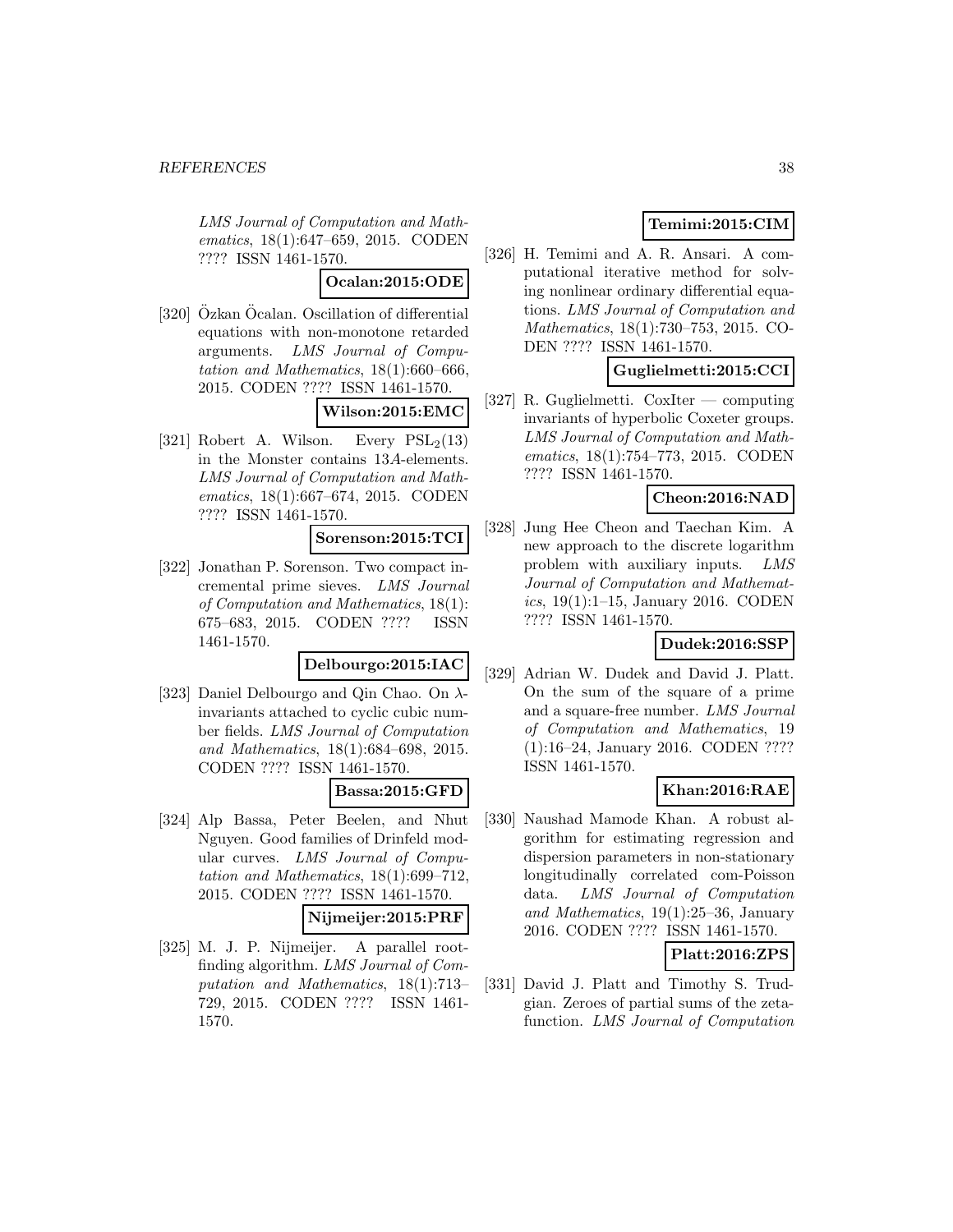and Mathematics, 19(1):37–41, January 2016. CODEN ???? ISSN 1461-1570.

## **Rito:2016:CQS**

[332] Carlos Rito. Cuspidal quintics and surfaces with  $p_q = 0$ ,  $K^2 = 3$  and 5torsion. LMS Journal of Computation and Mathematics, 19(1):42–53, January 2016. CODEN ???? ISSN 1461-1570.

## **Ramos:2016:HNI**

[333] Zaqueu Ramos and Aron Simis. Homaloidal nets and ideals of fat points I. LMS Journal of Computation and Mathematics, 19(1):54–77, January 2016. CODEN ???? ISSN 1461-1570.

#### **Kapfer:2016:CCP**

[334] Simon Kapfer. Computing cup products in integral cohomology of Hilbert schemes of points on K3 surfaces. LMS Journal of Computation and Mathematics, 19(1):78–97, January 2016. CODEN ???? ISSN 1461-1570.

#### **Chatzarakis:2016:ODE**

[335] George E. Chatzarakis and Ozkan Ocalan. Oscillation of differential equations with non-monotone retarded arguments. LMS Journal of Computation and Mathematics, 19(1):98–104, January 2016. CODEN ???? ISSN 1461- 1570.

#### **Jones:2016:MEC**

[336] Andrew Jones. Modular elliptic curves over the field of twelfth roots of unity. LMS Journal of Computation and Mathematics, 19(1):155–174, January 2016. CODEN ???? ISSN 1461-1570.

## **Lee:2016:FOS**

[337] Daniel Lee and Hui-Chun Tien. A fourth-order seven-point cubature on regular hexagons. LMS Journal of Computation and Mathematics, 19:175–185, 2016. CODEN ???? ISSN 1461-1570. URL https: //www.cambridge.org/core/product/ C9514F36C781D4BCF1BCBCE05E984C11.

### **Delgado:2016:NSG**

[338] M. Delgado, P. A. García-Sánchez, and A. M. Robles-Pérez. Numerical semigroups with a given set of pseudo-Frobenius numbers. LMS Journal of Computation and Mathematics, 19:186–205, 2016. CODEN ???? ISSN 1461-1570. URL https: //www.cambridge.org/core/product/ ADE98085AE61902913CD11BDC225A777.

#### **Arquette:2016:LPR**

[339] David M. Arquette and Dursun A. Bulutoglu. The linear programming relaxation permutation symmetry group of an orthogonal array defining integer linear program. LMS Journal of Computation and Mathematics, 19:206–216, 2016. CODEN ???? ISSN 1461-1570. URL https: //www.cambridge.org/core/product/ F30184A13274E530DBA426D22AE1547D.

### **Fieker:2016:AAA**

[340] Claus Fieker and Yinan Zhang. An application of the p-adic analytic class number formula. LMS Journal of Computation and Mathematics, 19:217–228, 2016. CODEN ???? ISSN 1461-1570. URL https: //www.cambridge.org/core/product/ 5AF6C8AA639096F737C10056CA814DB9.

## **Bray:2016:FBM**

[341] John N. Bray, Richard A. Parker, and Robert A. Wilson. Finding 47: 23 in the Baby Monster. LMS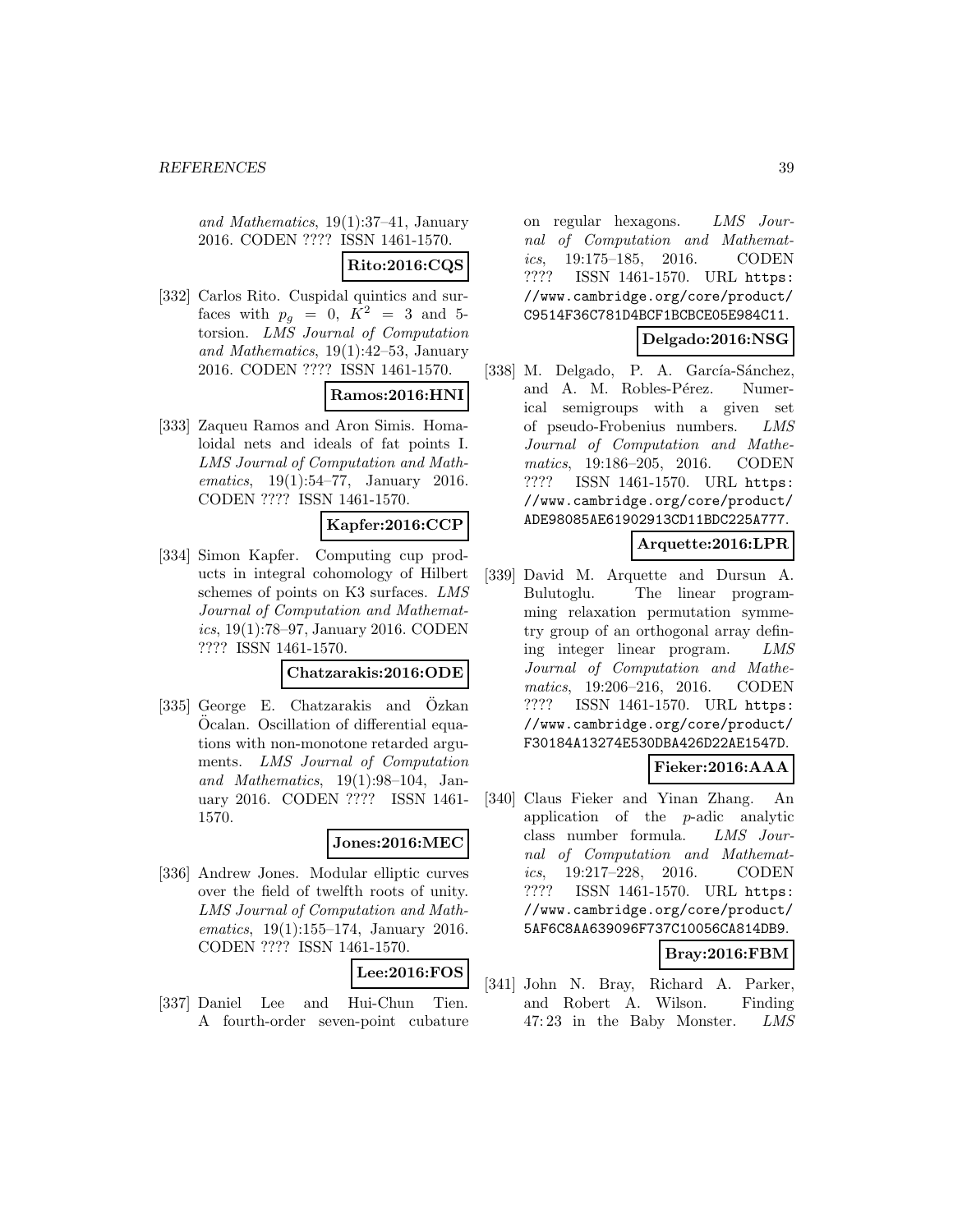Journal of Computation and Mathematics, 19:229–234, 2016. CODEN ???? ISSN 1461-1570. URL https: //www.cambridge.org/core/product/ 364EB017BA9562E79FFBDEBF8312CA5D.

#### **Stewart:2016:MME**

[342] David I. Stewart. On the minimal modules for exceptional Lie algebras: Jordan blocks and stabilizers. LMS Journal of Computation and Mathematics, 19:235–258, 2016. CODEN ???? ISSN 1461-1570. URL https: //www.cambridge.org/core/product/ 5C0D84132C8C8B9B0312A6D73A802241.

## **Bucur:2016:LTC**

[343] Alina Bucur, Anne-Maria Ernvall-Hytönen, Almasa Odzak, and Lejla Smajlović. On a Li-type criterion for zero-free regions of certain Dirichlet series with real coefficients. LMS Journal of Computation and Mathematics, 19:259–280, 2016. CODEN ???? ISSN 1461-1570. URL https: //www.cambridge.org/core/product/ 9D6498CFDB802707E1A0EDFFE5B81C34.

#### **Lochowski:2016:DLT**

[344] Rafal Marcin Lochowski. On the double Laplace transform of the truncated variation of a Brownian motion with drift. LMS Journal of Computation and Mathematics, 19:281–292, 2016. CODEN ???? ISSN 1461-1570. URL https: //www.cambridge.org/core/product/ C1F4B21705E4BC3A4A0BF6BA7A2FBF1D.

#### **Wang:2016:ASC**

[345] Xiuhua Wang and Jisheng Kou. Analysis of semilocal convergence for ameliorated super-Halley methods with less computation for inversion. LMS

Journal of Computation and Mathematics, 19:293–302, 2016. CODEN ???? ISSN 1461-1570. URL https: //www.cambridge.org/core/product/ BAA0A93068203107B0C85B0D874E1EBE.

### **Himstedt:2016:CSS**

[346] Frank Himstedt, Tung Le, and Kay Magaard. On the characters of the Sylow p-subgroups of untwisted Chevalley groups  $Y_n(p^a)$ . LMS Journal of Computation and Mathematics, 19(2):303–359, 2016. CODEN ???? ISSN 1461-1570.

## **Kedlaya:2016:CZF**

[347] Kiran S. Kedlaya and Andrew V. Sutherland. A census of zeta functions of quartic K3 surfaces over  $\mathbf{F}_2$ . LMS Journal of Computation and Mathematics, 19(A):1-11, 2016. CODEN ???? ISSN 1461-1570. URL https: //www.cambridge.org/core/product/ 514C89A1FE39BEE2565518DA51DB3B5C.

#### **Elsenhans:2016:PCK**

[348] Andreas-Stephan Elsenhans and Jörg Jahnel. Point counting on K3 surfaces and an application concerning real and complex multiplication. LMS Journal of Computation and Mathematics, 19(A):12–28, 2016. CODEN ???? ISSN 1461-1570. URL https: //www.cambridge.org/core/product/ BB5A2410DBE981DDC9F9B5E9BEF54760.

### **Kumar:2016:RMT**

[349] Abhinav Kumar and Ronen E. Mukamel. Real multiplication through explicit correspondences. LMS Journal of Computation and Mathematics, 19 (A):29–42, 2016. CODEN ???? ISSN 1461-1570. URL https:/ /www.cambridge.org/core/product/ 1478E13EEB8BAE631C6D1CA10809A86B.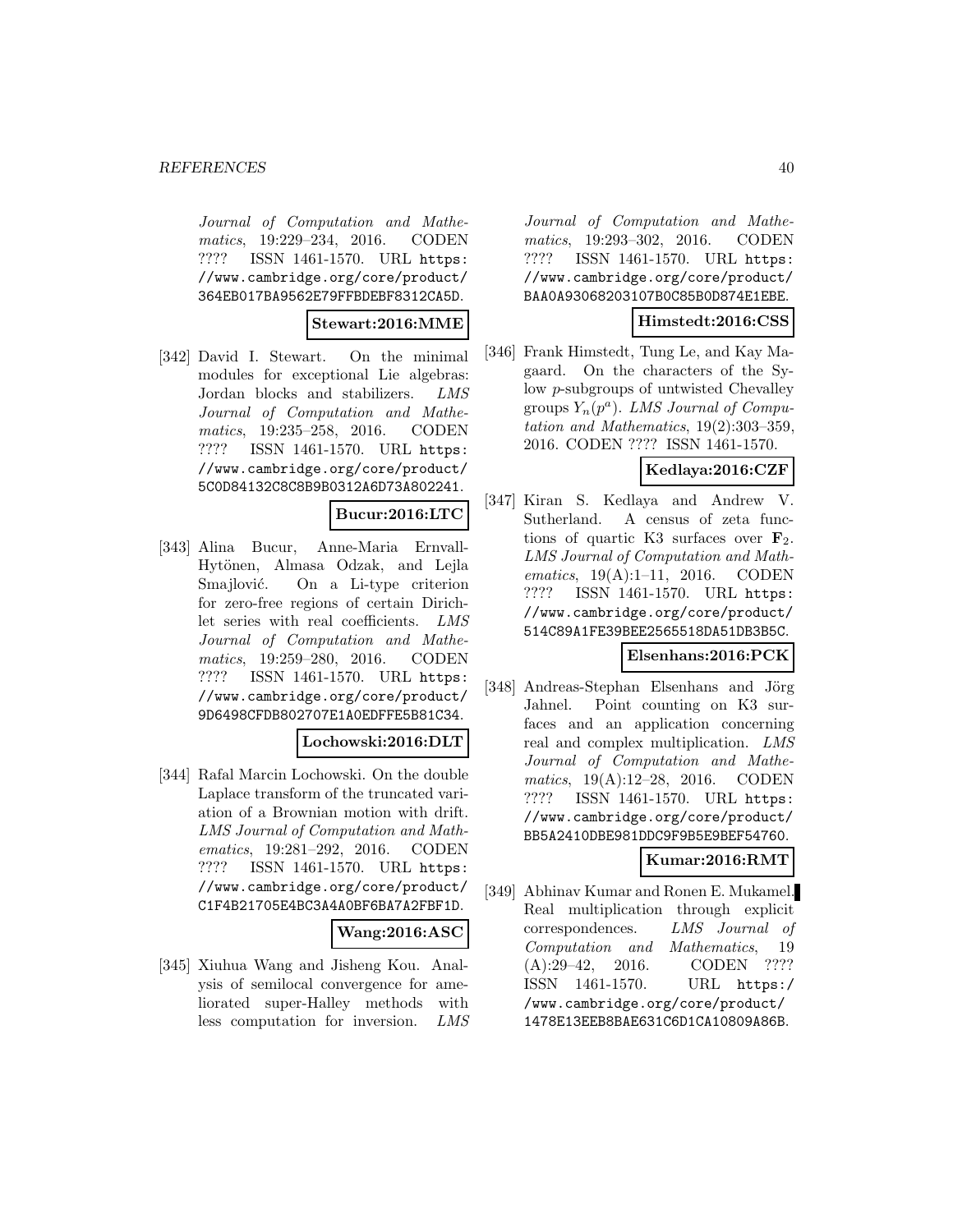#### **vanVredendaal:2016:RMM**

[350] Christine van Vredendaal. Reduced memory meet-in-the-middle attack against the NTRU private key. LMS Journal of Computation and Mathematics, 19(A):43–57, 2016. CODEN ???? ISSN 1461-1570. URL https: //www.cambridge.org/core/product/ 2FD6898DA25DD88B007F12A56421BA73.

## **Galbraith:2016:AAC**

[351] Steven D. Galbraith, Shishay W. Gebregiyorgis, and Sean Murphy. Algorithms for the approximate common divisor problem. LMS Journal of Computation and Mathematics, 19(A):58–72, 2016. CODEN ???? ISSN 1461-1570. URL https: //www.cambridge.org/core/product/ 2E0B1F3C002E4AF310B0AD368B1F80E7.

## **Quertier:2016:EHP**

[352] Tony Quertier. Effective Hasse principle for the intersection of two quadrics. LMS Journal of Computation and Mathematics, 19(A):73–82, 2016. CODEN ???? ISSN 1461-1570. URL https: //www.cambridge.org/core/product/ FCEAC4AE2C22F81B1A82A528F6DEB7BD.

#### **Heer:2016:JEI**

[353] Henriette Heer, Gary McGuire, and Oisín Robinson. JKL-ECM: an implementation of ECM using Hessian curves. LMS Journal of Computation and Mathematics, 19(A):83–99, 2016. CODEN ???? ISSN 1461-1570. URL https: //www.cambridge.org/core/product/ 30EE6BE8CCF8A6F0592B3B536B08326E.

#### **Fisher:2016:VEO**

[354] Tom Fisher. Visualizing elements of order 7 in the Tate–Shafarevich group

of an elliptic curve. LMS Journal of Computation and Mathematics,  $19(A):100-114$ ,  $2016$ . CODEN ???? ISSN 1461-1570. URL https: //www.cambridge.org/core/product/ DA5E76EABC9AE06B22E5FE01A5AC8482.

## **Morain:2016:CCC**

[355] François Morain, Charlotte Scribot, and Benjamin Smith. Computing cardinalities of **Q**-curve reductions over finite fields. LMS Journal of Computation and Mathematics,  $19(A):115-129$ ,  $2016.$  CODEN ???? ISSN 1461-1570. URL https: //www.cambridge.org/core/product/ 3BA9531DF1A0887DC7FB71914EB0095C.

#### **Castryck:2016:EDR**

[356] Wouter Castryck, Ilia Iliashenko, and Frederik Vercauteren. On error distributions in ring-based LWE. LMS Journal of Computation and Mathematics, 19(A):130–145, 2016. CODEN ???? ISSN 1461-1570. URL https: //www.cambridge.org/core/product/ C852C8D1C2F84DA398EA07D2B2F3E4CB.

## **Bai:2016:TLS**

[357] Shi Bai, Thijs Laarhoven, and Damien Stehlé. Tuple lattice sieving. LMS Journal of Computation and Mathematics, 19(A):146–162, 2016. CODEN ???? ISSN 1461-1570. URL https: //www.cambridge.org/core/product/ C1CE6384DEC54330AEFB2A4D38190094.

### **Labrande:2016:CTF**

[358] Hugo Labrande and Emmanuel Thomé. Computing theta functions in quasilinear time in genus two and above. LMS Journal of Computation and Mathematics, 19(A):163–177, 2016. CODEN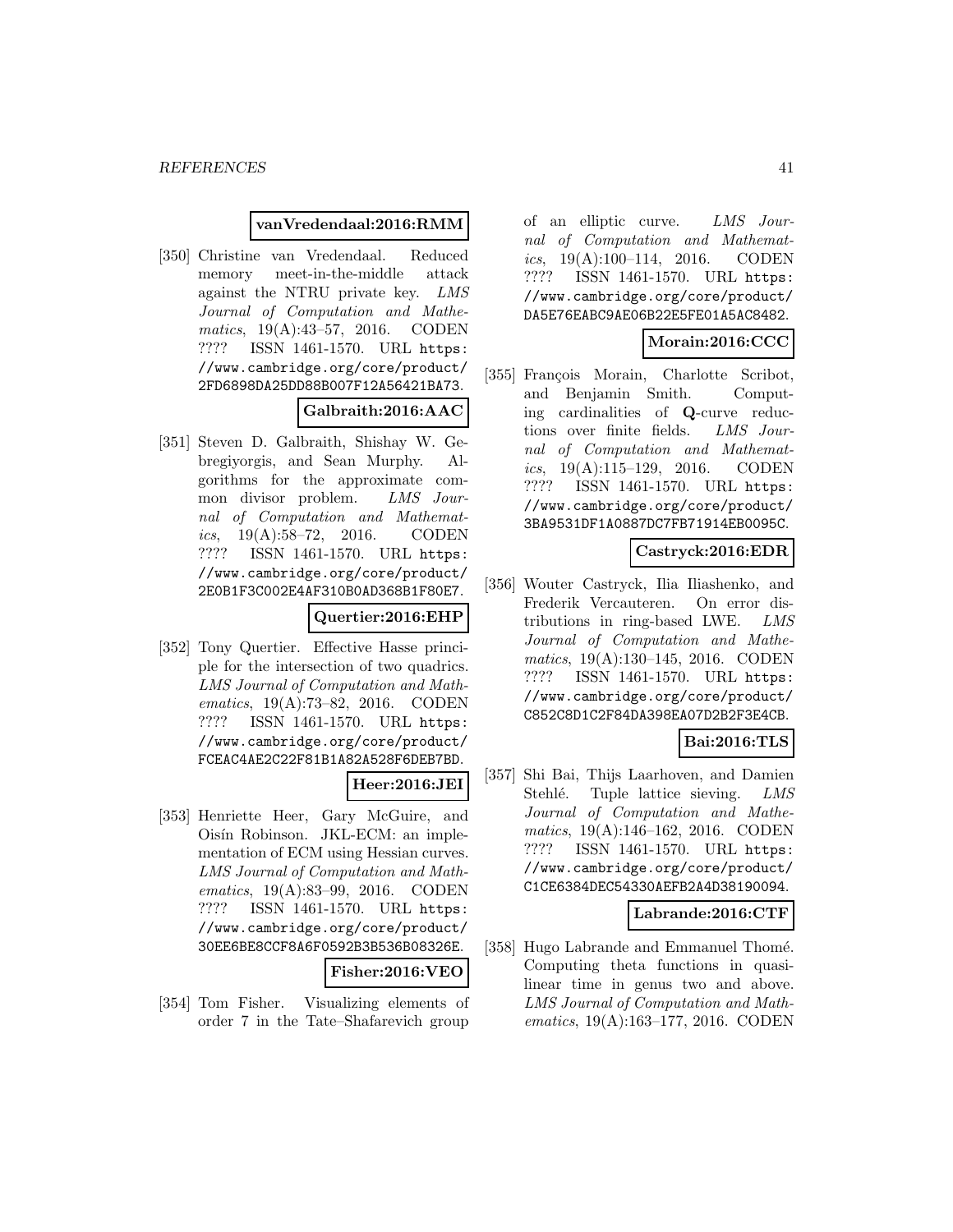???? ISSN 1461-1570. URL https: //www.cambridge.org/core/product/ 2EE73D9E67B049C98C369F681F28741B.

## **Bockle:2016:DAM**

[359] Gebhard Böckle and Damián Gvirtz. Division algebras and maximal orders for given invariants. LMS Journal of Computation and Mathematics,  $19(A):178-195$ ,  $2016.$  CODEN ???? ISSN 1461-1570. URL https: //www.cambridge.org/core/product/ 7A9F4731660F6140FDF90662210534CE.

## **Kelley:2016:RSP**

[360] Zander Kelley. Roots of sparse polynomials over a finite field. LMS Journal of Computation and Mathematics, 19(A):196–204, 2016. CODEN ???? ISSN 1461-1570. URL https: //www.cambridge.org/core/product/ 0B4BB0B58AF86C34B8D12395335A3958.

## **Ryan:2016:CJF**

[361] Nathan C. Ryan, Nicolás Sirolli, Nils-Peter Skoruppa, and Gonzalo Tornaría. Computing Jacobi forms. LMS Journal of Computation and Mathemat*ics*,  $19(A):205-219$ ,  $2016$ . CODEN ???? ISSN 1461-1570. URL https: //www.cambridge.org/core/product/ B9816899D93044A71CF095492887893D.

## **Harvey:2016:CSG**

[362] David Harvey, Maike Massierer, and Andrew V. Sutherland. Computing L-series of geometrically hyperelliptic curves of genus three. LMS Journal of Computation and Mathematics,  $19(A):220-234$ ,  $2016$ . CODEN ???? ISSN 1461-1570. URL https: //www.cambridge.org/core/product/ 0C92F653663C97385F1B2780A120A804.

## **Booker:2016:DGC**

[363] Andrew R. Booker, Jeroen Sijsling, Andrew V. Sutherland, John Voight, and Dan Yasaki. A database of genus-2 curves over the rational numbers. LMS Journal of Computation and Mathematics, 19(A):235–254, 2016. CODEN ???? ISSN 1461-1570. URL https: //www.cambridge.org/core/product/ 5D8F4D220534D6EEEA18133590545035.

## **Cheon:2016:ANP**

[364] Jung Hee Cheon, Jinhyuck Jeong, and Changmin Lee. An algorithm for NTRU problems and cryptanalysis of the GGH multilinear map without a low-level encoding of zero. LMS Journal of Computation and Mathematics,  $19(A):255-266$ ,  $2016$ . CODEN ???? ISSN 1461-1570. URL https: //www.cambridge.org/core/product/ 230ECFEEE6AF4D8027FF3E13998D560C.

## **DeFeo:2016:EIQ**

[365] Luca De Feo, Cyril Hugounenq, Jérôme Plût, and Eric Schost. Explicit isogenies in quadratic time in any characteristic. LMS Journal of Computation and Mathematics, 19(A):267–282, 2016. CODEN ???? ISSN 1461-1570. URL https: //www.cambridge.org/core/product/ E22F1986410DD4A0CC4B1645C0E7538F.

## **Balakrishnan:2016:CGH**

[366] Jennifer S. Balakrishnan, Sorina Ionica, Kristin Lauter, and Christelle Vincent. Constructing genus-3 hyperelliptic Jacobians with CM. LMS Journal of Computation and Mathematics, 19(A):283–300, 2016. CODEN ???? ISSN 1461-1570. URL https: //www.cambridge.org/core/product/ 1F6A12321A3E445E69BC648DF24DBC10.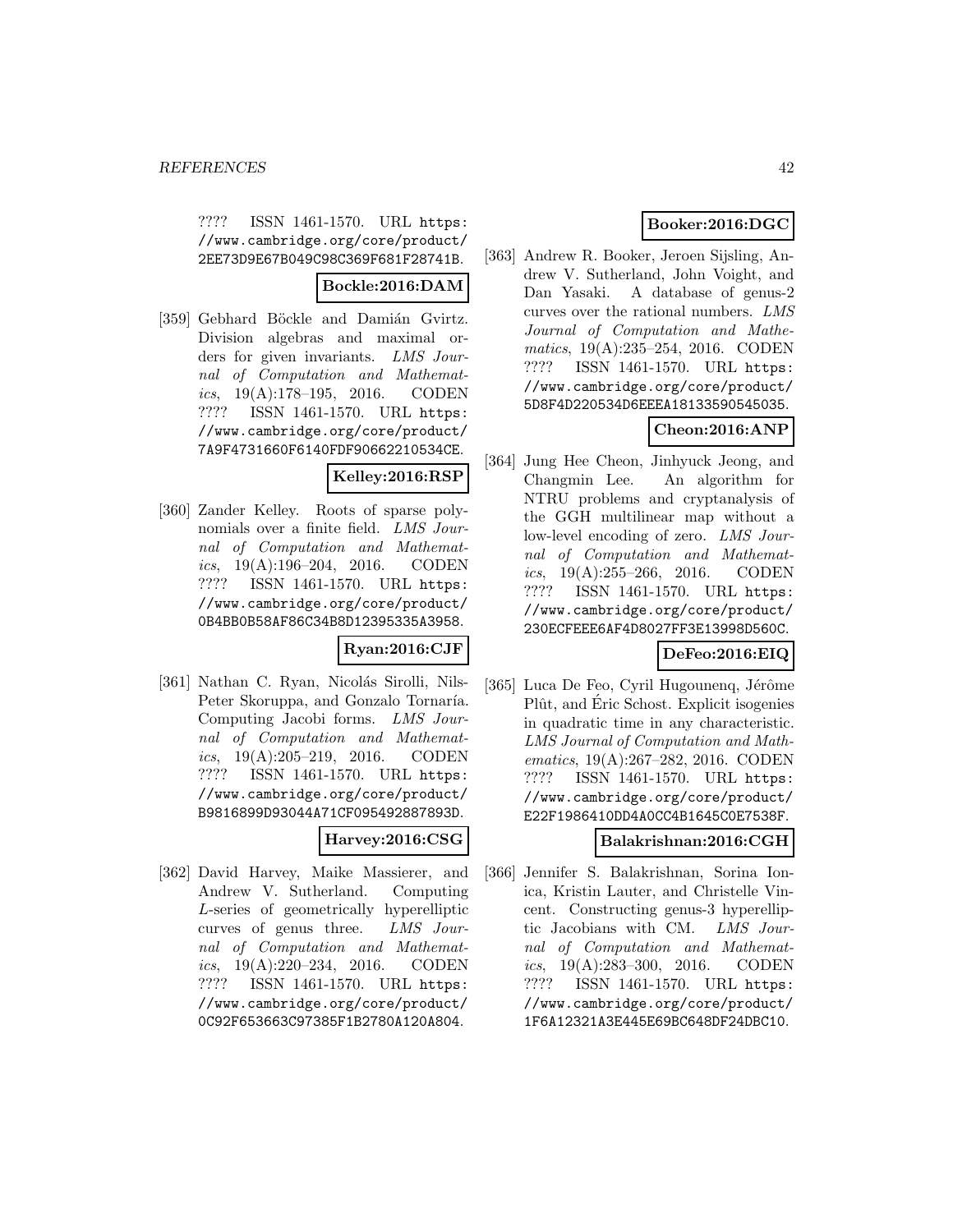## **Shieh:2016:CTA**

[367] Yih-Dar Shieh. Character theory approach to Sato–Tate groups. LMS Journal of Computation and Mathematics, 19(A):301–314, 2016. CODEN ???? ISSN 1461-1570. URL https: //www.cambridge.org/core/product/ 34497E7C4A3FB27857A14FB82621B8CE.

### **Gelin:2016:RNF**

[368] Alexandre Gélin and Antoine Joux. Reducing number field defining polynomials: an application to class group computations. LMS Journal of Computation and Mathematics,  $19(A):315-331$ ,  $2016$ . CODEN ???? ISSN 1461-1570. URL https: //www.cambridge.org/core/product/ 8A2022D2F9DC244A606F4EB264EDF2D9.

### **Gaudry:2016:CRN**

[369] Pierrick Gaudry, Laurent Grémy, and Marion Videau. Collecting relations for the number field sieve in  $GF(p^6)$ . LMS Journal of Computation and Mathematics, 19(A):332–350, 2016. CODEN ???? ISSN 1461-1570. URL https: //www.cambridge.org/core/product/ 7CA4DA868670B359E88C9663E4B52F92.

### **Balakrishnan:2016:DEC**

[370] Jennifer S. Balakrishnan, Wei Ho, Nathan Kaplan, Simon Spicer, William Stein, and James Weigandt. Databases of elliptic curves ordered by height and distributions of Selmer groups and ranks. LMS Journal of Computation and Mathematics, 19(A):351–370, 2016. CODEN ???? ISSN 1461-1570. URL https://www.cambridge.org/core/ product/E245E7A5300FEA32E48E89A71C746930.

## **Biasse:2016:FHA**

[371] Jean-François Biasse, Claus Fieker, and Michael J. Jacobson. Fast heuristic algorithms for computing relations in the class group of a quadratic order, with applications to isogeny evaluation. LMS Journal of Computation and Mathematics, 19(A):371–390, 2016. CODEN ???? ISSN 1461-1570. URL https: //www.cambridge.org/core/product/ 7FEE0CD0D530B9B3F2EAD1B71340BBA9.

## **Muller:2016:CCH**

[372] J. Steffen Müller and Michael Stoll. Computing canonical heights on elliptic curves in quasi-linear time. LMS Journal of Computation and Mathematics, 19(A):391–405, 2016. CODEN ???? ISSN 1461-1570. URL https: //www.cambridge.org/core/product/ B0FC77ECD1B5A0F4FD8A848D3671EDF4.

## **Lv:2017:TTO**

[373] Xueqin Lv and Jianfang Gao. Treatment for third-order nonlinear differential equations based on the Adomian decomposition method. LMS Journal of Computation and Mathematics, 20(1):1-10, 2017. CODEN ???? ISSN 1461-1570. URL https: //www.cambridge.org/core/product/ D35BF38BABE089B43D5AEB1652C4AE16.

## **Shah:2017:GSB**

[374] Kamal Shah, Hammad Khalil, and Rahmat Ali Khan. A generalized scheme based on shifted Jacobi polynomials for numerical simulation of coupled systems of multi-term fractional-order partial differential equations. LMS Journal of Computation and Mathematics, 20(1):11–29, 2017. CODEN